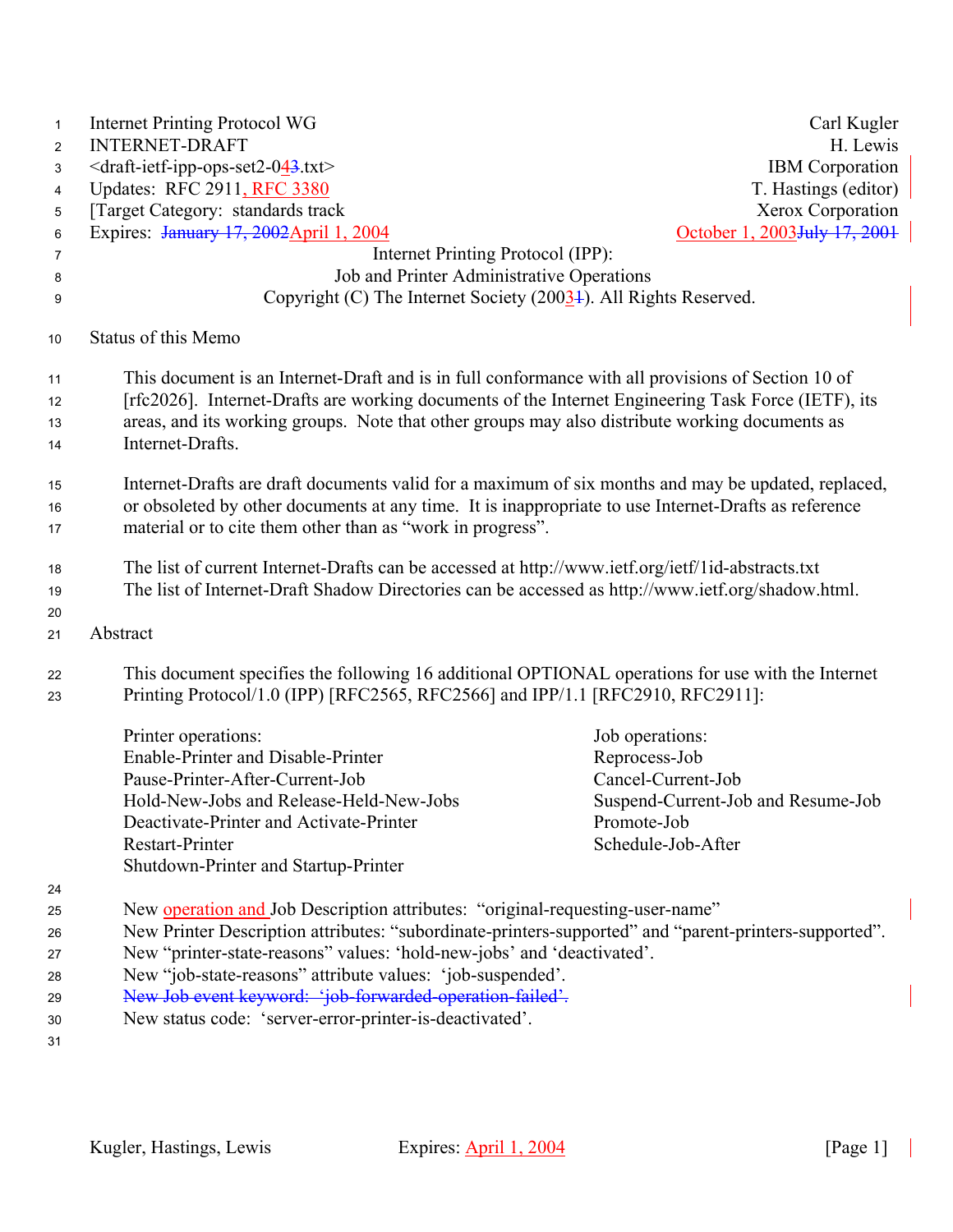| 31 | <b>Table of Contents</b> |  |  |  |  |
|----|--------------------------|--|--|--|--|
| 32 |                          |  |  |  |  |
| 33 |                          |  |  |  |  |
| 34 |                          |  |  |  |  |
| 35 |                          |  |  |  |  |
| 36 |                          |  |  |  |  |
| 37 |                          |  |  |  |  |
| 38 |                          |  |  |  |  |
| 39 |                          |  |  |  |  |
| 40 |                          |  |  |  |  |
| 41 |                          |  |  |  |  |
| 42 |                          |  |  |  |  |
| 43 |                          |  |  |  |  |
| 44 |                          |  |  |  |  |
| 45 |                          |  |  |  |  |
| 46 |                          |  |  |  |  |
| 47 |                          |  |  |  |  |
| 48 |                          |  |  |  |  |
| 49 |                          |  |  |  |  |
| 50 |                          |  |  |  |  |
| 51 |                          |  |  |  |  |
| 52 |                          |  |  |  |  |
| 53 |                          |  |  |  |  |
| 54 |                          |  |  |  |  |
| 55 |                          |  |  |  |  |
| 56 |                          |  |  |  |  |
| 57 |                          |  |  |  |  |
| 58 |                          |  |  |  |  |
| 59 |                          |  |  |  |  |
| 60 |                          |  |  |  |  |
| 61 |                          |  |  |  |  |
| 62 |                          |  |  |  |  |
| 63 |                          |  |  |  |  |
| 64 |                          |  |  |  |  |
| 65 |                          |  |  |  |  |
| 66 |                          |  |  |  |  |
| 67 |                          |  |  |  |  |
| 68 |                          |  |  |  |  |
|    |                          |  |  |  |  |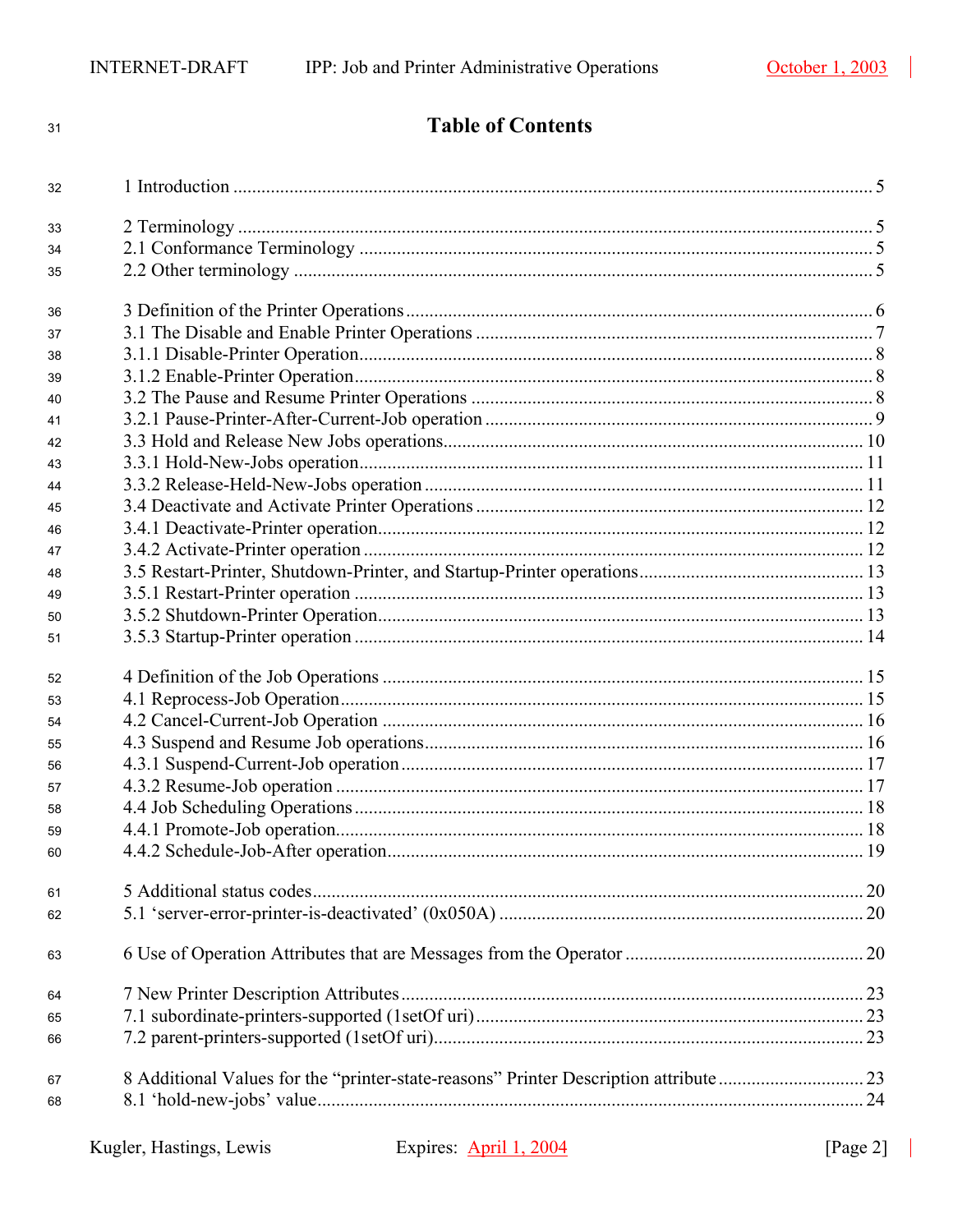| 69         |                                                                                                  |  |
|------------|--------------------------------------------------------------------------------------------------|--|
| 70         |                                                                                                  |  |
| 71         |                                                                                                  |  |
| 72         | 10 Use of the Printer object to represent IPP Printer Fan-Out and IPP Printer Fan-In 24          |  |
| 73         |                                                                                                  |  |
| 74         |                                                                                                  |  |
| 75         |                                                                                                  |  |
| 76         |                                                                                                  |  |
| 77         |                                                                                                  |  |
| 78         |                                                                                                  |  |
| 79         |                                                                                                  |  |
| 80         |                                                                                                  |  |
| 81         |                                                                                                  |  |
| 82         |                                                                                                  |  |
| 83         | 10.8.1 output-device-assigned (name(127)) Job Description attribute - from [RFC2911] 34          |  |
| 84         | 10.8.2 original-requesting-user-name (name(MAX)) operation and Job Description attribute 34      |  |
| 85         | 10.8.3 requesting-user-name (name(MAX)) operation attribute - additional semantics  34           |  |
| 86         | 10.8.4 job-originating-user-name (name(MAX)) Job Description attribute - additional semantics 34 |  |
| 87         |                                                                                                  |  |
| 88         |                                                                                                  |  |
| 89         |                                                                                                  |  |
| 90         |                                                                                                  |  |
| 91         |                                                                                                  |  |
| 92         |                                                                                                  |  |
| 93         |                                                                                                  |  |
| 94         |                                                                                                  |  |
| 95         |                                                                                                  |  |
| 96         |                                                                                                  |  |
| 97         |                                                                                                  |  |
| 98         |                                                                                                  |  |
| 99         |                                                                                                  |  |
| 100<br>101 |                                                                                                  |  |

# **List of Tables**

Kugler, Hastings, Lewis Expires: April 1, 2004 [Page 3] [Table 1 - Printer Operation Operation-Id assignments .......................................................................... 7](#page-6-1)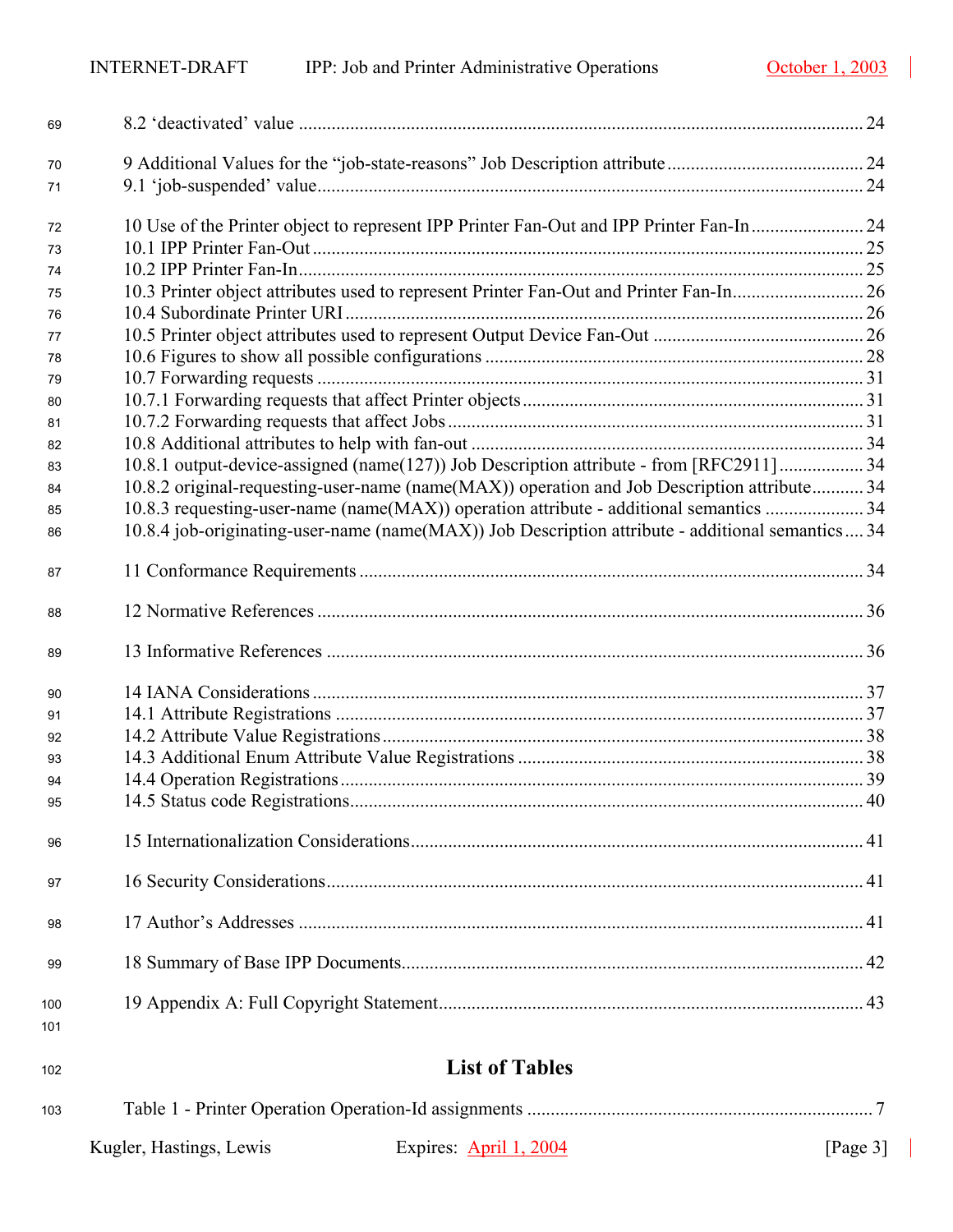$\overline{\phantom{a}}$ 

| 104 |                                                                                     |  |
|-----|-------------------------------------------------------------------------------------|--|
| 105 |                                                                                     |  |
| 106 |                                                                                     |  |
| 107 |                                                                                     |  |
| 108 |                                                                                     |  |
| 109 |                                                                                     |  |
| 110 |                                                                                     |  |
| 111 |                                                                                     |  |
| 112 | Table 10- Conformance Requirement Dependencies for "printer-state-reasons" Values35 |  |
| 113 |                                                                                     |  |
| 444 |                                                                                     |  |

#### 

# **List of Figures**

| 117 |  |
|-----|--|
| 118 |  |
| 119 |  |
| 120 |  |
| 121 |  |
| 122 |  |
| 123 |  |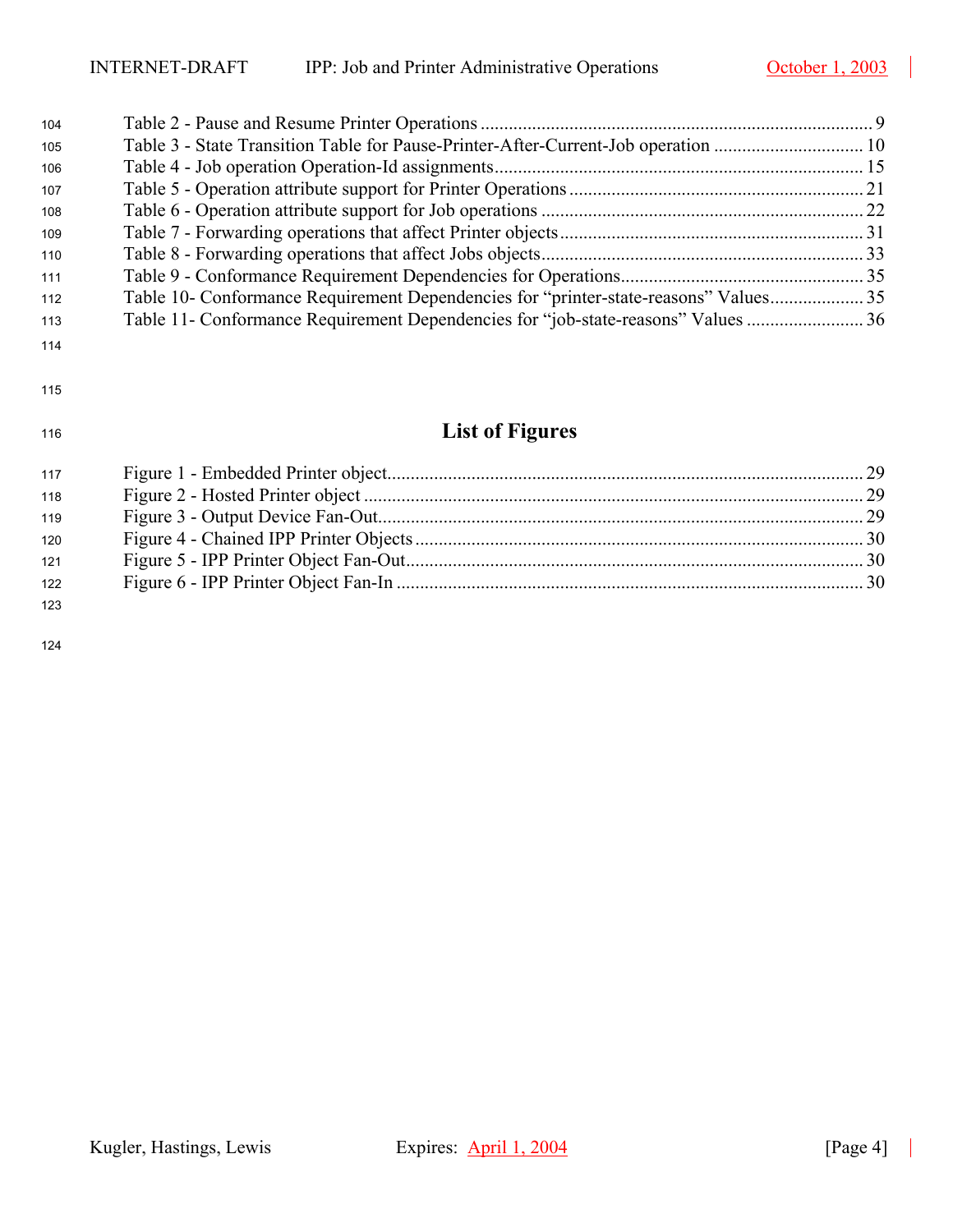## <span id="page-4-0"></span>**1 Introduction**

The Internet Printing Protocol (IPP) is an application level protocol that can be used for distributed 127 printing using Internet tools and technologies. IPP version 1.1 ([RFC2911, RFC2910]) focuses on end user functionality with a few administrative operations included. This document defines additional 129 OPTIONAL end user, operator, and administrator operations used to control Jobs and Printers. In 130 addition, this document extends the semantic model of the Printer object by allowing them to be configured into trees and/or inverted trees that represent Printer object Fan-Out and Printer object Fan-In, respectively. The special case of a tree with only a single Subordinate node represents Chained 133 Printers. This document is a registration proposal for an extension to IPP/1.0 and IPP/1.1 following 134 the registration procedures in those documents.

135 The requirements and use cases for this document are defined in [ipp-ops-admin-reqRFC3239].

# <span id="page-4-1"></span>**2 Terminology**

This section defines terminology used throughout this document.

## <span id="page-4-2"></span>**2.1 Conformance Terminology**

139 Capitalized terms, such as MUST, MUST NOT, REQUIRED, SHOULD, SHOULD NOT, MAY, 140 NEED NOT, and OPTIONAL, have special meaning relating to conformance as defined in RFC 2119 [RFC2119] and [RFC2911] section 12.1. If an implementation supports the extension defined in this 142 document, then these terms apply; otherwise, they do not. These terms define conformance to *this document only*; they do not affect conformance to other documents, unless explicitly stated otherwise.

## <span id="page-4-3"></span>**2.2 Other terminology**

This document uses terms such as "**client**", "**Printer**", "**Job**", "**attributes**", "**keywords**", "**operation**" and "**support**". These terms have special meaning and are defined in the model terminology 147 [RFC2911] section 12.2.

- In addition, the following capitalized terms are defined:
- **IPP Printer object (**or **Printer** for short**)** a software abstraction defined by [RFC2911].
- **Printer Operation** an operation whose target is an IPP **Printer** object and whose effect is on the **Printer** object.
- **Output Device**  the physical imaging mechanism that an IPP **Printer** controls. Note: while this term 153 is capitalized in this specification (but not in [RFC2911]), there is no formal object called an **Output Device** defined in this document (or [RFC2911]).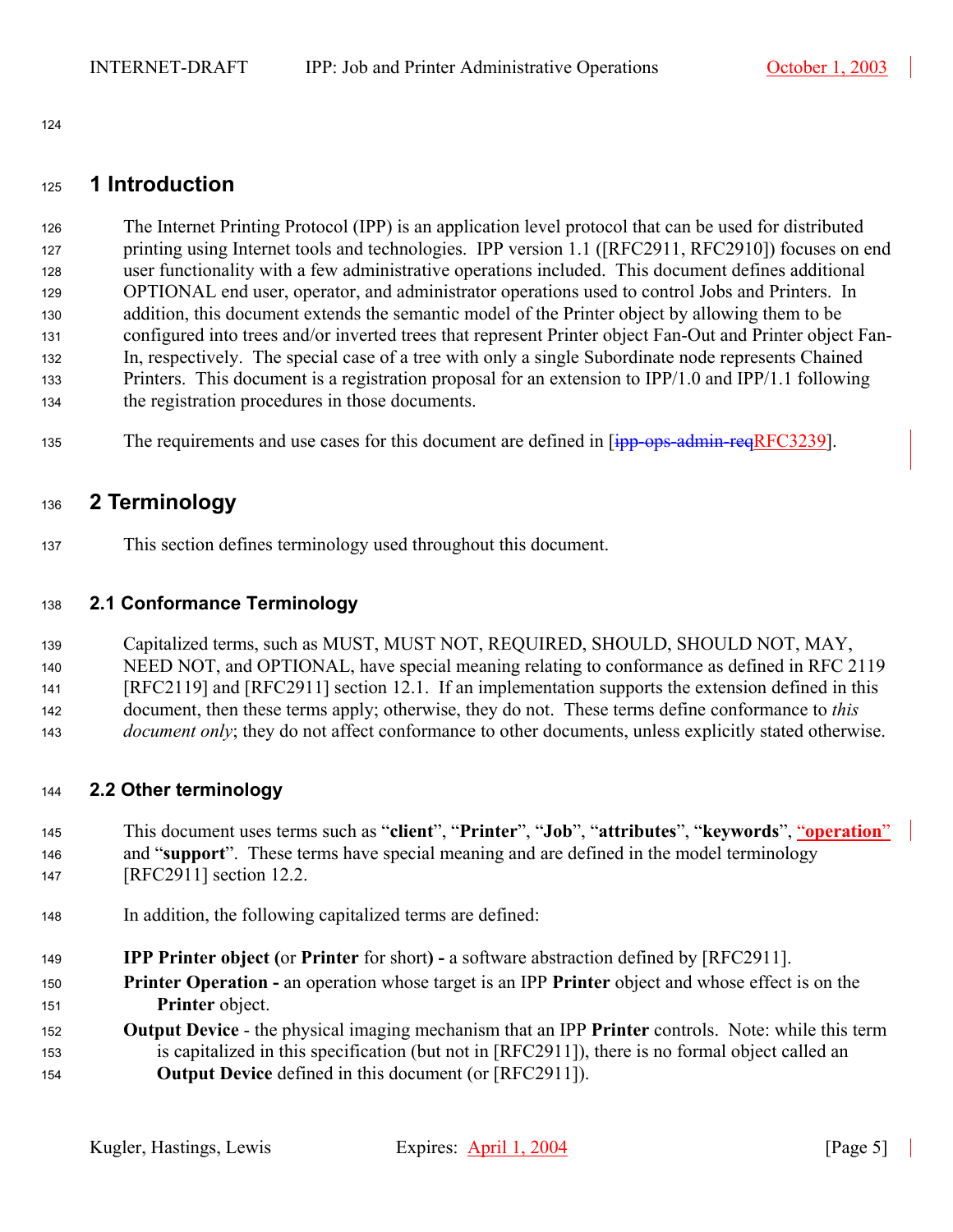| 155 | <b>Output Device Fan-Out - a configuration in which an IPP Printer controls more that one <math>\theta</math>Output-</b>  |
|-----|---------------------------------------------------------------------------------------------------------------------------|
| 156 | <b>dDevice.</b>                                                                                                           |
| 157 | <b>Printer Fan-Out - a configuration in which an IPP Printer object controls more than one</b>                            |
| 158 | Subordinate IPP Printer object.                                                                                           |
| 159 | <b>Printer Fan-In - a configuration in which an IPP Printer object is controlled by more than one IPP</b>                 |
| 160 | Printer object.                                                                                                           |
| 161 | <b>Subordinate Printer</b> - an IPP <b>Printer</b> object that is controlled by another IPP <b>Printer</b> object. Such a |
| 162 | Subordinate Printer MAY have one zero or more Subordinate Printers.                                                       |
| 163 | Leaf Printer - an <b>Subordinate</b> IPP Printer object that has no Subordinate Printers.                                 |
| 164 | Non-Leaf Printer - an IPP Printer object that has one or more Subordinate Printers. A Non-Leaf                            |
| 165 | Printer is also called a Parent Printer.                                                                                  |
| 166 | Chained Printer - a Non-Leaf Printer that has exactly one Subordinate Printer.                                            |
| 167 | <b>Job Creation operations - IPP operations</b> that create a <b>Job</b> object: Print-Job, Print-URI, and Create-        |
| 168 | Job.                                                                                                                      |

# <span id="page-5-0"></span>**3 Definition of the Printer Operations**

170 All Printer Operations are directed at Printer objects. A client MUST always supply the "printer-uri" 171 operation attribute in order to identify the correct target of the operation. These descriptions assume 172 all of the common semantics of IPP/1.1 Model and Semantics document [RFC2911] section 3.1.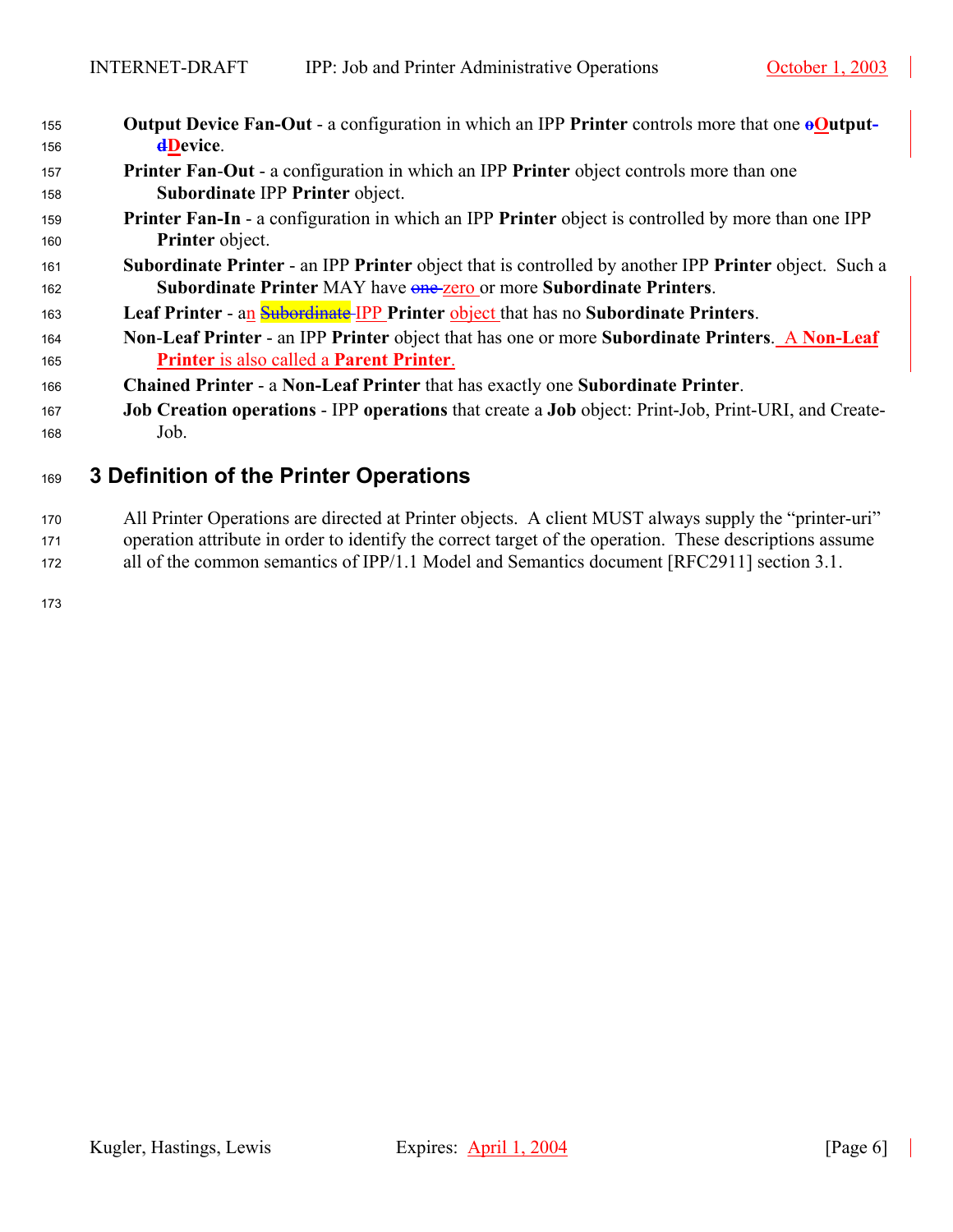<sup>174</sup>The Printer Operations defined in this document are summarized in [Table 1:](#page-6-1)

## <span id="page-6-1"></span>**Table 1 - Printer Operation Operation-Id assignments**

| <b>Operation Name</b> | Operation-Id | Brief description                                           |  |
|-----------------------|--------------|-------------------------------------------------------------|--|
| Enable-Printer        | 0x22         | Allows the target Printer to accept Job Creation            |  |
|                       |              | operations                                                  |  |
| Disable-Printer       | 0x23         | Prevents the target Printer from accepting Job Creation     |  |
|                       |              | operations                                                  |  |
| Pause-Printer-After-  | 0x24         | Pause the Printer after the current job has been sent to    |  |
| Current-Job           |              | the Output Device.                                          |  |
| Hold-New-Jobs         | 0x25         | Finishes processing all currently pending jobs. Any         |  |
|                       |              | new jobs are placed in the 'pending-held' state.            |  |
| Release-Held-New-     | 0x26         | Release all jobs to the 'pending' state that had been held  |  |
| Jobs                  |              | by the effect of a previous Hold-New-Jobs operation         |  |
|                       |              | and condition the Printer to no longer hold new jobs.       |  |
| Deactivate-Printer    | 0x27         | Puts the Printer into a read-only deactivated state.        |  |
| Activate-Printer      | 0x28         | Restores the Printer to normal activity                     |  |
| Restart-Printer       | 0x29         | Restarts the target Printer and re-initializes the software |  |
| Shutdown-Printer      | 0x2A         | Shuts down the target Printer so that it cannot be          |  |
|                       |              | restarted or queried                                        |  |
| Startup-Printer       | 0x2B         | Starts up the instance of the Printer object                |  |

176

<sup>177</sup>All of the operations in this document are OPTIONAL for an IPP object to support. Unless the 178 specification of an OPTIONAL operation requires support of another OPTIONAL operation, 179 conforming implementations may support any combination of these operations. Many of the 180 operations come in pairs and so both are REQUIRED if either one is implemented.

## <span id="page-6-0"></span><sup>181</sup>**3.1 The Disable and Enable Printer Operations**

- <sup>182</sup>This section defines the OPTIONAL Disable-Printer and Enable-Printer operations that stop and start 183 the IPP Printer object from accepting new IPP jobs. If either of these operations are supported, both 184 MUST be supported.
- <sup>185</sup>These operations allow the operator to control whether or not the Printer will accept new Job Creation <sup>186</sup>(Print-Job, Print-URI, and Create-Job) operations. These operations have no other effect on the <sup>187</sup>Printer, so that the Printer continues to accept all other operations and continues to schedule and 188 process jobs normally. In other words, these operation control the "input of new jobs" to the IPP <sup>189</sup>Printer while the Pause and Resume operations (see section [3.2\)](#page-7-2) independently control the "output of 190 new jobs" from the IPP Printer to the Output Device.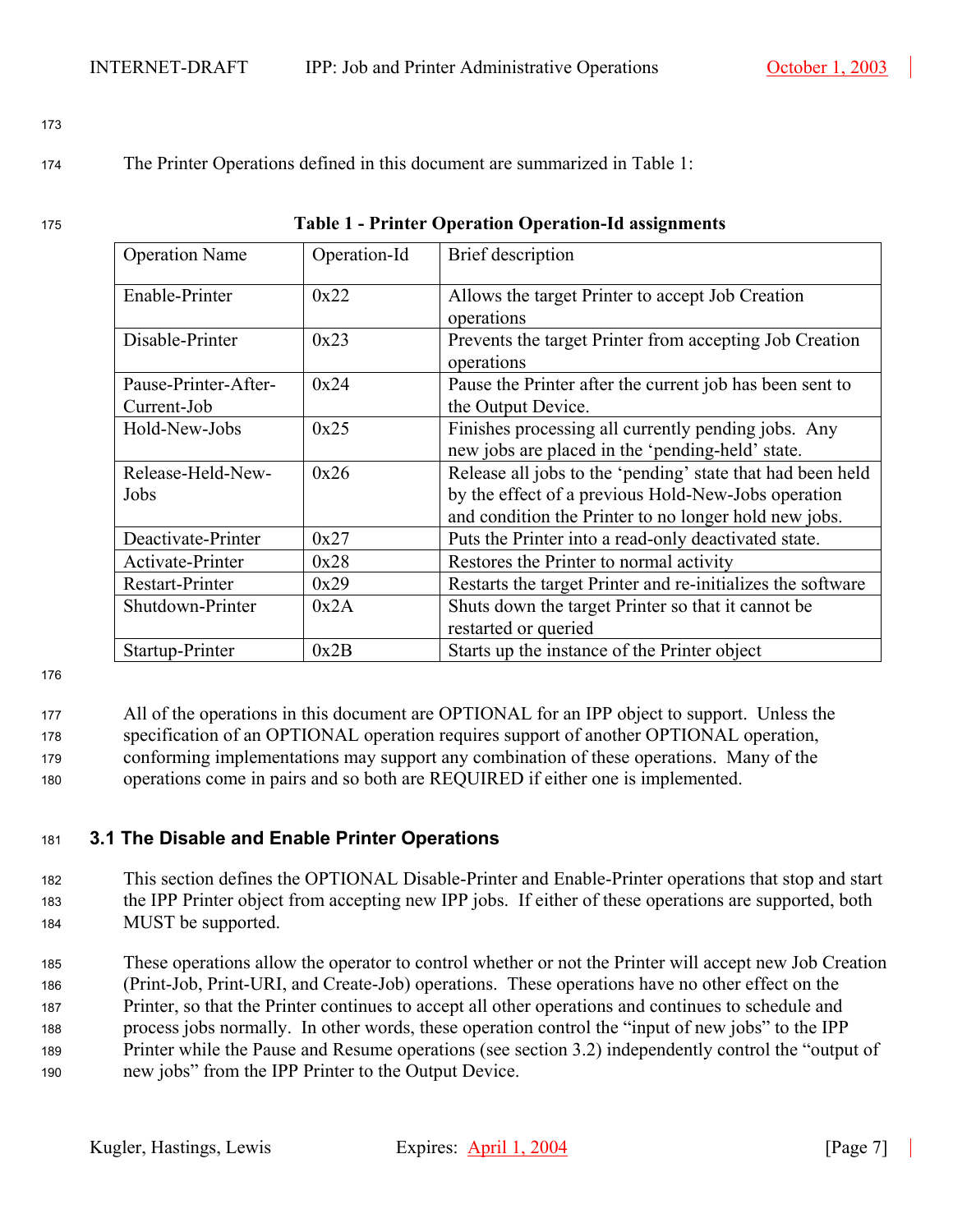## <span id="page-7-0"></span>**3.1.1 Disable-Printer Operation**

This OPTIONAL operation allows a client to stop the Printer object from accepting new jobs, i.e., cause the Printer to reject subsequent Job Creation operations and return the 'server-error-not-194 accepting-jobs' status code. The Printer still accepts all other operations, including Validate-Job, 195 Send-Document and Send-URI operations. Thus a Disable-Printer operation allows a client to continue submitting multiple documents of a multiple document job if the Create-Job operation had already been accepted. All previously created or submitted Jobs and currently processing Jobs continue unaffected.

- The IPP Printer MUST accept the request in any state. The Printer sets the value of its "printer-is-200 accepting-jobs" READ-ONLY Printer Description attribute to 'false' (see [RFC2911] section 4.4.20), no matter what the previous value was. This operation has no immediate or direct effect on the 202 Printer's "printer-state" and "printer-state-reasons" attributes.
- *Access Rights:* The authenticated user (see [RFC2911] section 8.3) performing this operation must be an operator or administrator of the Printer object (see [RFC2911] Sections 1 and 8.5).
- The Disable-Printer Request and Disable-Printer Response have the same attribute groups and attributes as the Pause-Printer operation (see [RFC2911] sections 3.2.7.1 and 3.2.7.2), including the 207 new "printer-message-from-operator" operation attribute (see section [6\)](#page-19-2).

## <span id="page-7-1"></span>**3.1.2 Enable-Printer Operation**

- This OPTIONAL operation allows a client to start the Printer object accepting jobs, i.e., cause the Printer to accept subsequent Job Creation operations. The Printer still accepts all other operations. All previously submitted Jobs and currently processing Jobs continue unaffected.
- The IPP Printer MUST accept the request in any state. The Printer sets the value of its "printer-is-accepting-jobs" READ-ONLY Printer Description attribute to 'true' (see [RFC2911] section 4.4.20), no matter what the previous value was. This operation has no immediate or direction effect on the 215 Printer's "printer-state" and "printer-state-reasons" attributes.
- <span id="page-7-3"></span>*Access Rights:* The authenticated user (see [RFC2911] section 8.3) performing this operation must be an operator or administrator of the Printer object (see [RFC2911] Sections 1 and 8.5).
- The Enable-Printer Request and Enable-Printer Response have the same attribute groups and attributes 219 as the Pause-Printer operation (see [RFC2911] sections 3.2.8.1 and 3.2.8.2), including the new "printer-message-from-operator" operation attribute (see section [6\)](#page-19-2).

## <span id="page-7-2"></span>**3.2 The Pause and Resume Printer Operations**

This section leaves the OPTIONAL IPP/1.1 Pause-Printer (see [RFC2911] sections 3.2.7) to be ambiguous as to whether or not it stops the Printer immediately or after the current job and defines the OPTIONAL Pause-Printer-After-Current-Job operation to be after the current job. These operations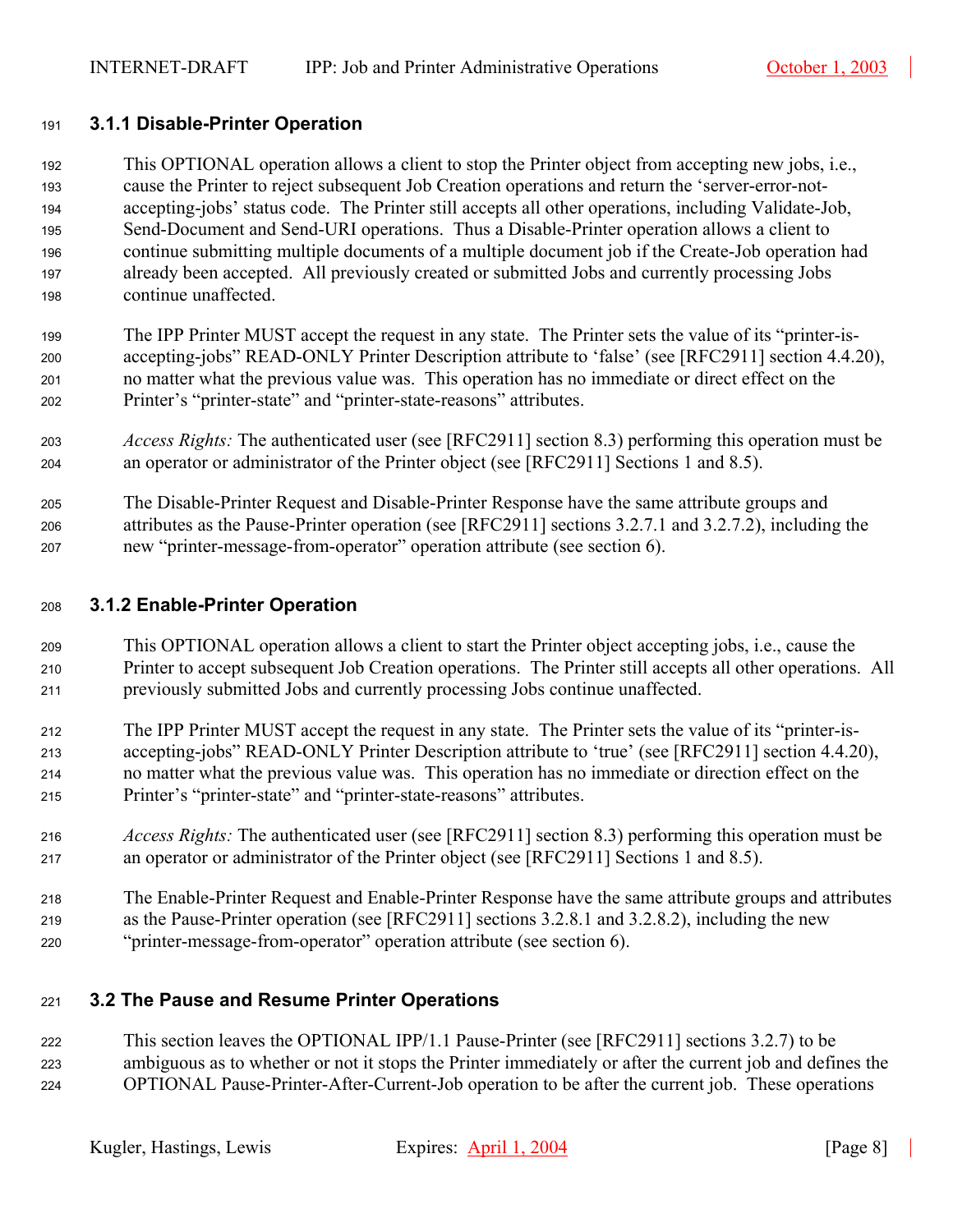<sup>225</sup>affect the scheduling of IPP jobs. If either of these Pause Printer operations are supported, then the 226 Resume-Printer operation MUST be supported.

227 These operations allow the operator to control whether or not the Printer will send new IPP jobs to the 228 associated Output Device(s) that the IPP Printer object represents. These operations have no other effect on the Printer, so that the Printer continues to accept all operations. In other words, these <sup>230</sup>operation control the "output of new jobs" to the Output Device(s) while the Disable and Enable

<sup>231</sup>Printer Operations (see section [3.1\)](#page-6-0) independently control the "input of new jobs" to the IPP Printer.

<span id="page-8-1"></span>

| Pause and Resume Printers       | Description                                                                                                                                                                                   |
|---------------------------------|-----------------------------------------------------------------------------------------------------------------------------------------------------------------------------------------------|
| IPP/1.1 Pause Printer           | Stops the IPP Printer from sending new IPP Jobs to the<br>Output Device(s) either immediately or after the<br>current job completes, depending on implementation,<br>as defined in [RFC2911]. |
| Pause-Printer-After-Current-Job | Stops the IPP Printer from sending new IPP Jobs to the<br>Output Device(s) after the current jobs finish                                                                                      |
| Resume-Printer                  | Starts the IPP Printer sending IPP Jobs to the Output<br>Device again.                                                                                                                        |

## <sup>232</sup>**Table 2 - Pause and Resume Printer Operations**

## <span id="page-8-0"></span><sup>233</sup>**3.2.1 Pause-Printer-After-Current-Job operation**

<sup>234</sup>This OPTIONAL operation allows a client to stop the Printer object from starting to send IPP jobs to <sup>235</sup>any of its Output Devices or Subordinate Printers. If the IPP Printer is in the middle of sending an IPP 236 job to an Output Device or Subordinate Printer, the IPP Printer MUST complete sending that Job. 237 However, after receiving this operation, the IPP Printer MUST NOT start to send any additional IPP 238 jobs to any of its Output Devices or Subordinate Printers. In addition, after having received this 239 operation, the IPP Printer MUST NOT start processing any more jobs, so additional jobs MUST NOT 240 enter the 'processing' state.

- 241 If the IPP Printer is not sending an IPP Job to the Output Device or Subordinate Printer (whether or not 242 the Output Device or Subordinate Printer is busy processing any jobs), the IPP Printer object 243 transitions immediately to the 'stopped' state by setting its "printer-state" attribute to 'stopped', <sup>244</sup>removing the 'moving-to-paused' value, if present, from its "printer-state-reasons" attribute, and <sup>245</sup>adding the 'paused' value to its "printer-state-reasons" attribute.
- <sup>246</sup>If the implementation will take appreciable time to complete sending an IPP job that it has started <sup>247</sup>sending to an Output Device or Subordinate Printer, the IPP Printer adds the 'moving-to-paused' value 248 to the Printer object's "printer-state-reasons" attribute (see section [RFC2911] 4.4.12). When the IPP Printer has completed sending IPP jobs that it was in the process of sending, the Printer object 250 transitions to the 'stopped' state by setting its "printer-state" attribute to 'stopped', removing the <sup>251</sup>'moving-to-paused' value, if present, from its "printer-state-reasons" attribute, and adding the 'paused' 252 value to its "printer-state-reasons" attribute.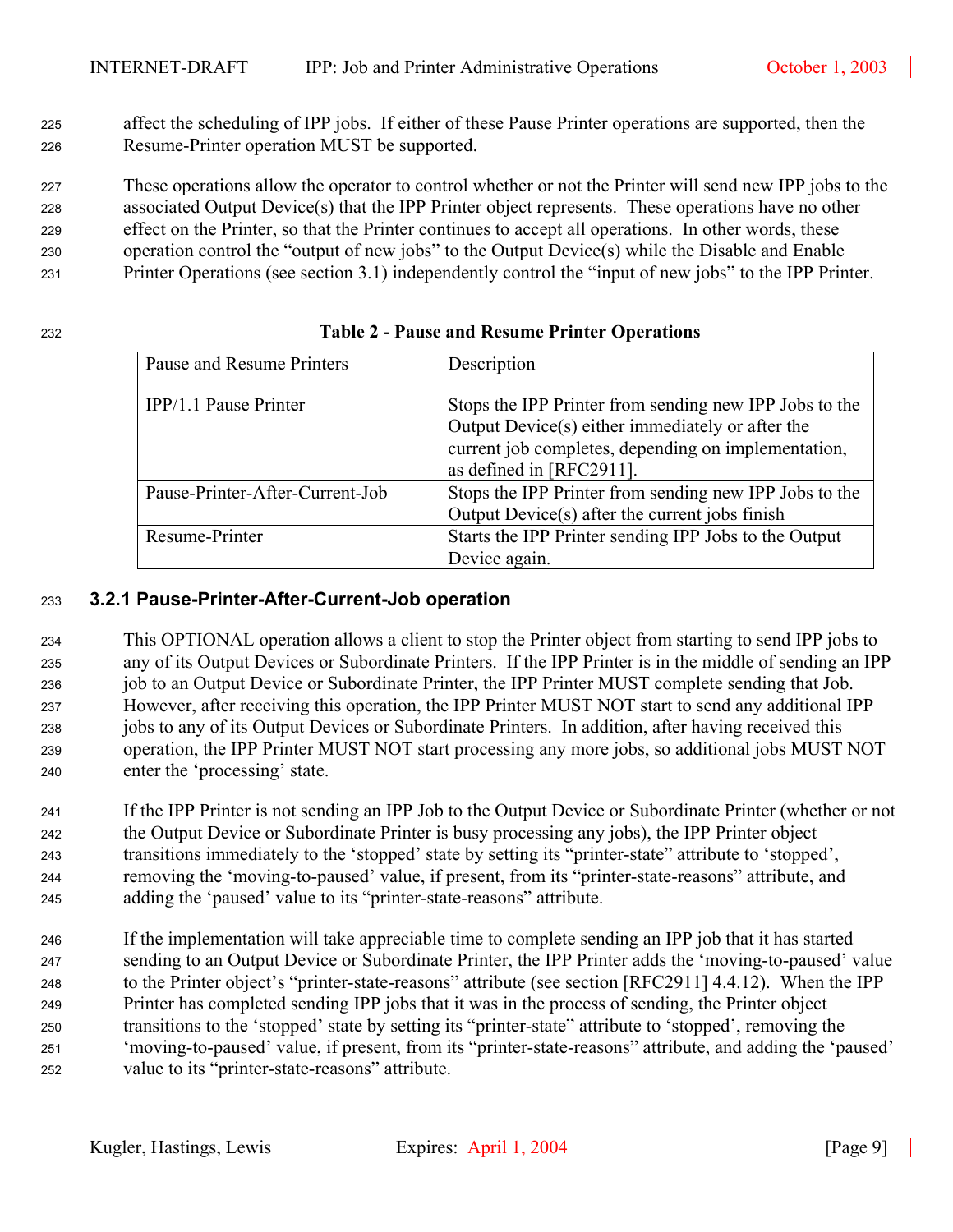<sup>253</sup>This operation MUST NOT affect the acceptance of Job Creation requests (see Disable-Printer section  $254$   $3.1.1$ ).

For any jobs that are 'pending' or 'pending-held', the 'printer-stopped' value of the jobs' "job-state-reasons" attribute also applies. However, the IPP Printer NEED NOT update those jobs' "job-state-reasons" attributes and only need return the 'printer-stopped' value when those jobs are queried using 258 the Get-Job-Attributes or Get-Jobs operations (so-called "lazy evaluation").

<sup>259</sup>The IPP Printer MUST accept the request in any state and transition the Printer to the indicated new <sup>260</sup>"printer-state" and MUST add the indicated value to "printer-state-reasons" attribute before returning 261 as follows:

<span id="page-9-1"></span>

| Current<br>"printer-state" | <b>New</b><br>"printer-state" | "printer-<br>state-<br>reasons" | IPP Printer's response status code and action:<br>REQUIRED/OPTIONAL state transition for<br>a Printer to support                                                                                                                                                          |
|----------------------------|-------------------------------|---------------------------------|---------------------------------------------------------------------------------------------------------------------------------------------------------------------------------------------------------------------------------------------------------------------------|
| 'idle'                     | 'stopped'                     | 'paused'                        | REQUIRED: 'successful-ok'                                                                                                                                                                                                                                                 |
| 'processing'               | 'processing'                  | 'moving-to-<br>paused'          | OPTIONAL: 'successful-ok';<br>Later, when the IPP Printer has finished<br>sending IPP jobs to an Output Device, the<br>"printer-state" becomes 'stopped', and the<br>'paused' value replaces the 'moving-to-<br>paused' value in the "printer-state-reasons"<br>attribute |
| 'processing'               | 'stopped'                     | 'paused'                        | REQUIRED: 'successful-ok'; the IPP Printer<br>wasn't in the middle of sending an IPP job to<br>an Output Device                                                                                                                                                           |
| 'stopped'                  | 'stopped'                     | 'paused'                        | REQUIRED: 'successful-ok'                                                                                                                                                                                                                                                 |

## <sup>262</sup>**Table 3 - State Transition Table for Pause-Printer-After-Current-Job operation**

- <sup>264</sup>*Access Rights:* The authenticated user (see [RFC2911] section 8.3) performing this operation must be <sup>265</sup>an operator or administrator of the Printer object (see [RFC2911] Sections 1 and 8.5).
- <sup>266</sup>The Pause-Printer-After-Current-Job Request and Pause-Printer-After-Current-Job Response have the <sup>267</sup>same attribute groups and attributes as the Pause-Printer operation (see [RFC2911] sections 3.2.7.1 and <sup>268</sup>3.2.7.2), including the new "printer-message-from-operator" operation attribute (see section [6\)](#page-19-2).
- <span id="page-9-0"></span><sup>269</sup>**3.3 Hold and Release New Jobs operations**
- 270 This section defines operations to condition the Printer to hold any new jobs and to release them.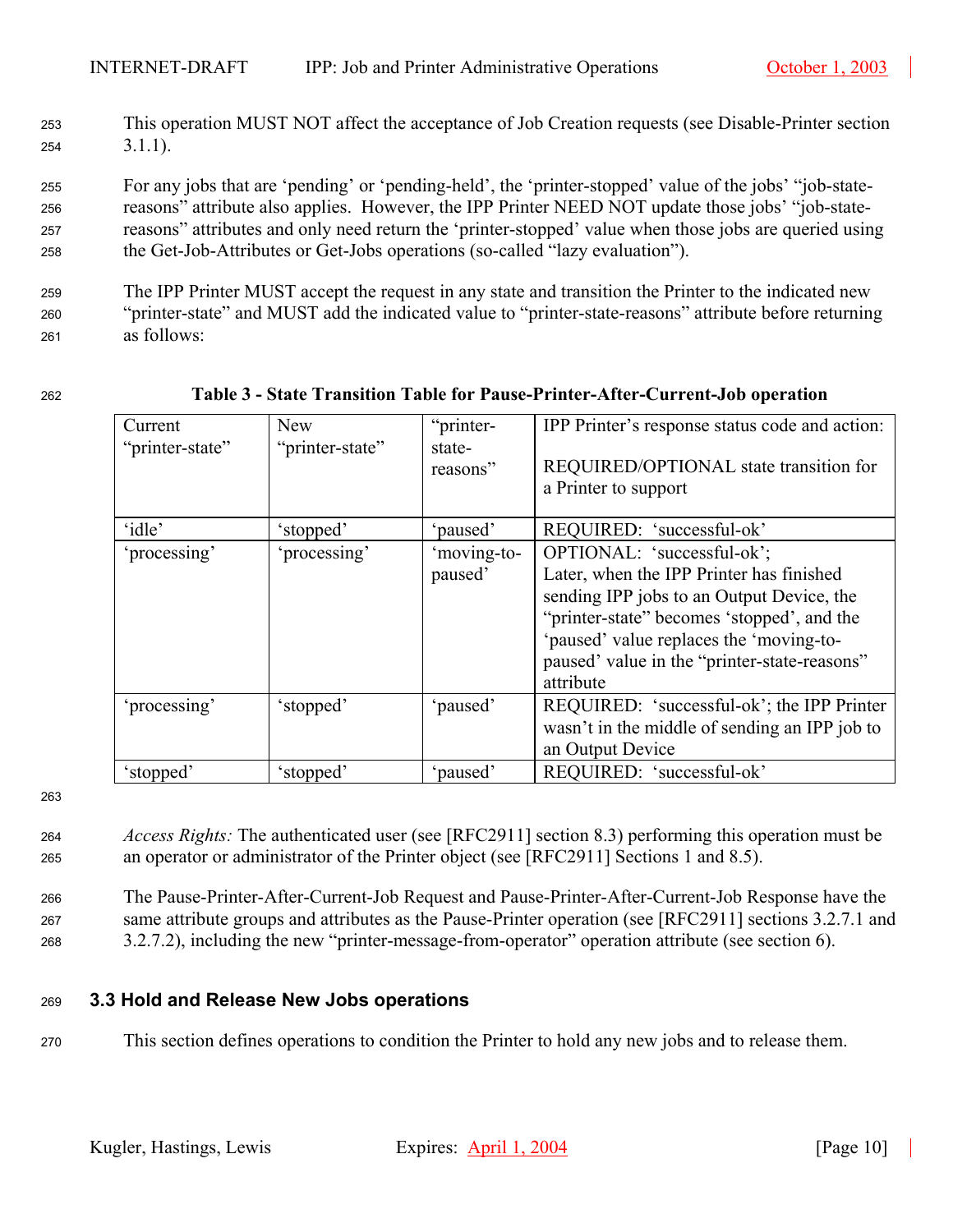## <span id="page-10-0"></span>**3.3.1 Hold-New-Jobs operation**

This OPTIONAL operation allows a client to condition the Printer to complete the current 'pending' and 'processing' IPP Jobs but not start processing any subsequently created IPP Jobs. If the IPP Printer is in the middle of sending an IPP job to an Output Device or Subordinate Printer, the IPP Printer MUST complete sending that Job. Furthermore, the IPP Printer MUST send all of the current 'pending' IPP Jobs to the Output Device(s) or Subordinate IPP Printer object(s). Any subsequently received Job Creation operations will cause the IPP Printer to put the Job into the 'pending-held' state with the 'job-held-on-create' value being added to the job's "job-state-reasons" attribute. Thus all 279 newly accepted jobs will be automatically held by the Printer.

- When the Printer completes all of the 'pending' and 'processing' jobs, it enters the 'idle' state as usual. An operator that is monitoring Printer state changes will know when the Printer has completed all 282 current jobs because the Printer enters the 'idle' state.
- This operation MUST NOT affect the acceptance of Job Creation requests (see Disable-Printer section [3.1.1\)](#page-7-0), except to put the Jobs into the 'pending-held' state, instead of the 'pending' or 'processing' 285 state.
- The IPP Printer MUST accept the request in any state, MUST NOT transition the Printer to any other "printer-state", and MUST add the 'hold-new-jobs' value to the Printer's "printer-state-reasons" zes attribute (whether the value was present or not).
- *Access Rights:* The authenticated user (see [RFC2911] section 8.3) performing this operation must be 290 an operator or administrator of the Printer object (see [RFC2911] Sections 1 and 8.5).
- The Hold-New-Jobs Request and Hold-New-Jobs Response have the same attribute groups and 292 attributes as the Pause-Printer operation (see [RFC2911] sections 3.2.7.1 and 3.2.7.2), including the 293 new "printer-message-from-operator" operation attribute (see section [6\)](#page-19-2).

## <span id="page-10-1"></span>**3.3.2 Release-Held-New-Jobs operation**

This OPTIONAL operation allows a client to undo the effect of a previous Hold-New-Jobs operation. In particular, the Printer releases all of the jobs that it had held as a consequence of a Hold-New-Jobs 297 operations, i.e., while the 'hold-new-jobs' value was present in the Printer's "printer-state-reasons" 298 attribute. In addition, the Printer MUST accept this request in any state, MUST NOT transition the Printer to any other "printer-state", and MUST remove the 'hold-new-jobs' value from its "printer-300 state-reasons" attribute (whether the value was present or not) so that the Printer no longer holds newly 301 created jobs.

- *Access Rights:* The authenticated user (see [RFC2911] section 8.3) performing this operation must be an operator or administrator of the Printer object (see [RFC2911] Sections 1 and 8.5).
- The Release-Held-New-Jobs Request and Release-Held-New-Jobs Response have the same attribute 305 groups and attributes as the Pause-Printer operation (see [RFC2911] sections 3.2.7.1 and 3.2.7.2), including the new "printer-message-from-operator" operation attribute (see section [6\)](#page-19-2).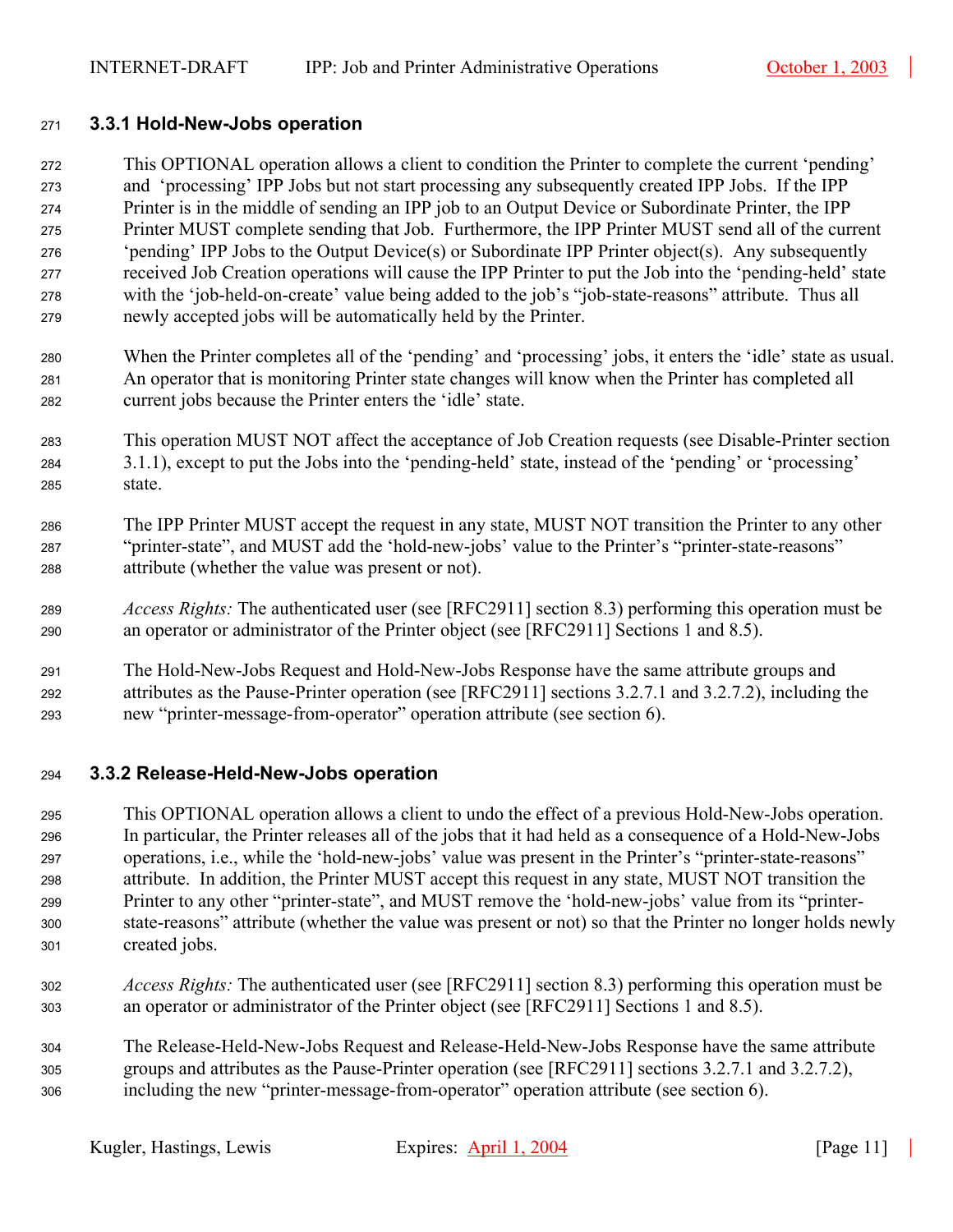## <span id="page-11-0"></span>**3.4 Deactivate and Activate Printer Operations**

- This section defines the OPTIONAL Deactivate-Printer and Activate-Printer operations that stop and start the IPP Printer object from accepting all requests except queries and performing work. If either 310 of these operations are supported, both MUST be supported.
- 311 These operations allow the operator to put the Printer into a dormant read-only condition and to take it 312 out of such a condition. These operations are a combination of the Deactivate and Pause operations, plus preventing the acceptance of any other requests, except queries.

#### <span id="page-11-1"></span>**3.4.1 Deactivate-Printer operation**

- This OPTIONAL operation allows a client to stop the Printer object from starting to send IPP jobs to any of its Output Devices or Subordinate Printers (Pause-Printer-After-Current-Job) and stop the 317 Printer object from accepting any, but query requests. The Printer performs a Disable-Printer and a Pause-Printer-After-Current-Job operation immediately, including use of all of the "printer-state-319 reasons" if these two operations cannot be completed immediately. In addition, the Printer MUST immediately reject all requests, except Activate-Printer, queries (Get-Printer-Attributes, Get-Job-321 Attributes, Get-Jobs, etc.), Send-Document, and Send-URI (so that partial job submission can be completed - see section [3.1.1\)](#page-7-0) and return the 'server-error-service-unavailable' status code.
- 323 The IPP Printer MUST accept the request in any state. Immediately, the Printer MUST set the 'deactivated' value in its "printer-state-reasons" attribute. Note: neither the Disable-Printer nor the 325 Pause-Printer-After-Current-Job set the 'deactivated' value.
- *Access Rights:* The authenticated user (see [RFC2911] section 8.3) performing this operation must be an operator or administrator of the Printer object (see [RFC2911] Sections 1 and 8.5).
- The Deactivate-Printer Request and Deactivate-Printer Response have the same attribute groups and 329 attributes as the Pause-Printer operation (see [RFC2911] sections 3.2.7.1 and 3.2.7.2), including the 330 new "printer-message-from-operator" operation attribute (see section [6\)](#page-19-2).

#### <span id="page-11-2"></span>**3.4.2 Activate-Printer operation**

- This OPTIONAL operation allows a client to undo the effects of the Deactivate-Printer, i.e., allow the Printer object to start sending IPP jobs to any of its Output Devices or Subordinate Printers (Pause-Printer-After-Current-Job) and start the Printer object from accepting any requests. The Printer 335 performs an Enable-Printer and a Resume-Printer operation immediately. In addition, the Printer MUST immediately start accepting all requests.
- 337 The IPP Printer MUST accept the request in any state. Immediately, the Printer MUST immediately remove the 'deactivated' value from its "printer-state-reasons" attribute (whether present or not).
- *Access Rights:* The authenticated user (see [RFC2911] section 8.3) performing this operation must be an operator or administrator of the Printer object (see [RFC2911] Sections 1 and 8.5).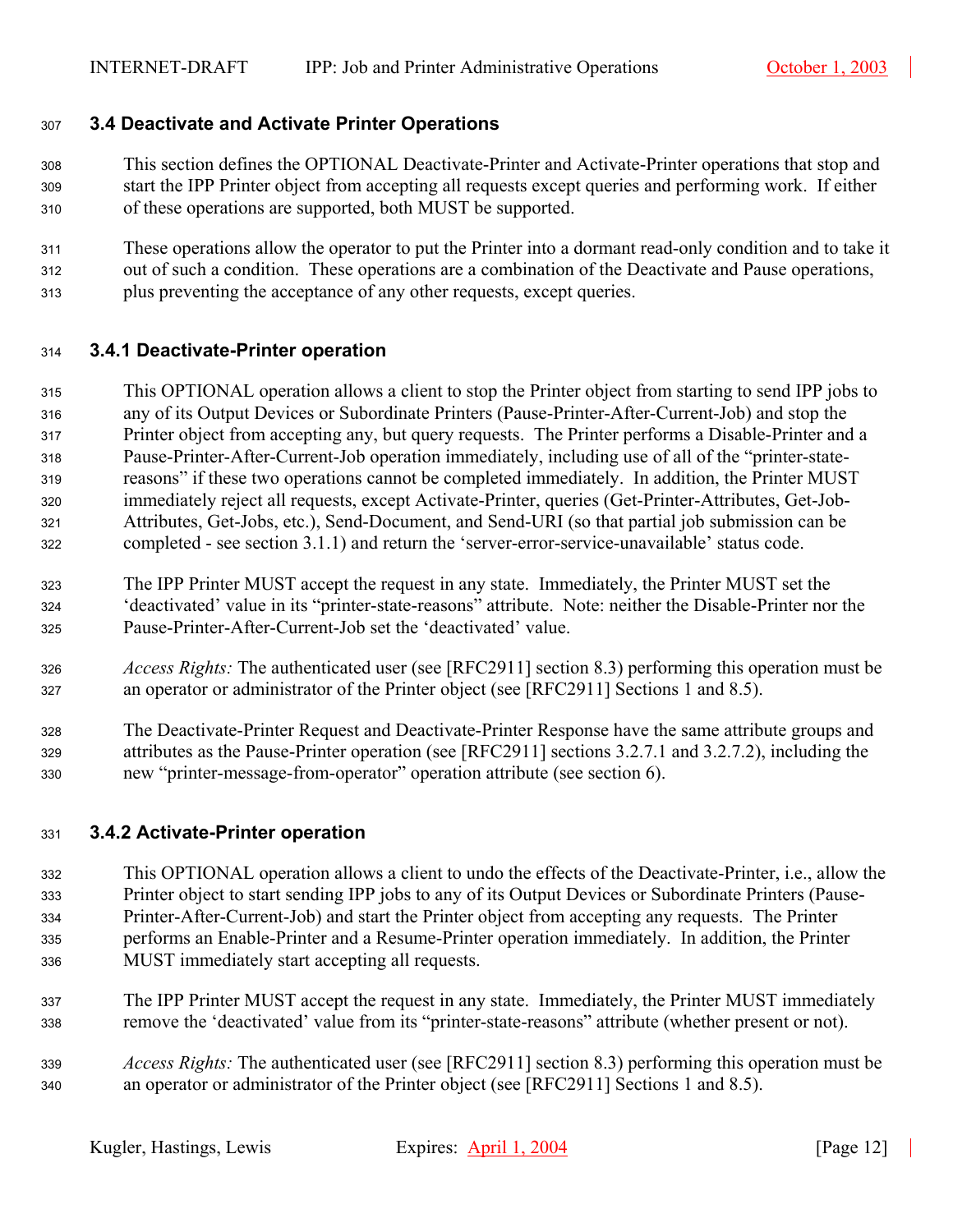<sup>341</sup>The Activate-Printer Request and Activate-Printer Response have the same attribute groups and

342 attributes as the Pause-Printer operation (see [RFC2911] sections 3.2.7.1 and 3.2.7.2), including the <sup>343</sup>new "printer-message-from-operator" operation attribute (see section [6\)](#page-19-2).

## <span id="page-12-0"></span><sup>344</sup>**3.5 Restart-Printer, Shutdown-Printer, and Startup-Printer operations**

<sup>345</sup>This section defines the OPTIONAL Restart-Printer, Shutdown-Printer, and Startup-Printer operations  $346$  that initialize, shutdown, and startup the Printer object, respectively. Each of these operations is <sup>347</sup>OPTIONAL and any combination MAY be supported.

## <span id="page-12-1"></span><sup>348</sup>**3.5.1 Restart-Printer operation**

349 This OPTIONAL operation allows a client to restart a Printer object whose operation is in need of 350 initialization because of incorrect or erratic behavior, i.e., perform the effect of a software re-boot. 351 The implementation MUST attempt to save any information about Jobs and the Printer object before <sup>352</sup>re-initializing. However, this operation MAY have drastic consequences on the running system, so the 353 client SHOULD first try the Deactivate-Printer operation to minimize the effect on the current state of <sup>354</sup>the system. The effects of previous Disable-Printer, Pause Printer, and Deactivate-Printer operations <sup>355</sup>are lost.

- 356 The IPP Printer MUST accept the request in any state. The Printer object MUST initialize its Printer's <sup>357</sup>"printer-state" to 'idle', remove the state reasons from its "printer-state-reasons" attribute, and its <sup>358</sup>"printer-is-accepting-jobs" attribute to 'true'.
- <sup>359</sup>*Access Rights:* The authenticated user (see [RFC2911] section 8.3) performing this operation must be 360 an operator or administrator of the Printer object (see [RFC2911] Sections 1 and 8.5).
- 361 The Restart-Printer Request and Restart-Printer Response have the same attribute groups and attributes 362 as the Pause-Printer operation (see [RFC2911] sections 3.2.8.1 and 3.2.8.2), including the new <sup>363</sup>"printer-message-from-operator" operation attribute (see section [6\)](#page-19-2).

## <span id="page-12-2"></span><sup>364</sup>**3.5.2 Shutdown-Printer Operation**

This OPTIONAL operation allows a client to shutdown a Printer, i.e., stop processing jobs without losing any jobs and make the Printer object no longer available for any operations using the IPP 367 protocol. There is no way to bring the instance of the Printer object back to being used, except for the Startup-Printer (see section [3.5.3\)](#page-13-0) which starts up a new instance of the Printer object for hosted 369 implementations. The purpose of Shutdown-Printer is to shutdown the Printer for an extended period, not to reset the device(s) or modify a Printer attribute. See Restart-Printer (section [3.5.1\)](#page-12-1) and Startup-371 Printer (section [3.5.3\)](#page-13-0) for the way to initialize the software. See the Disable-Printer operation (section [3.1\)](#page-7-3) for a way for the client to stop the Printer from accepting Job Creation requests without stopping processing or shutting down.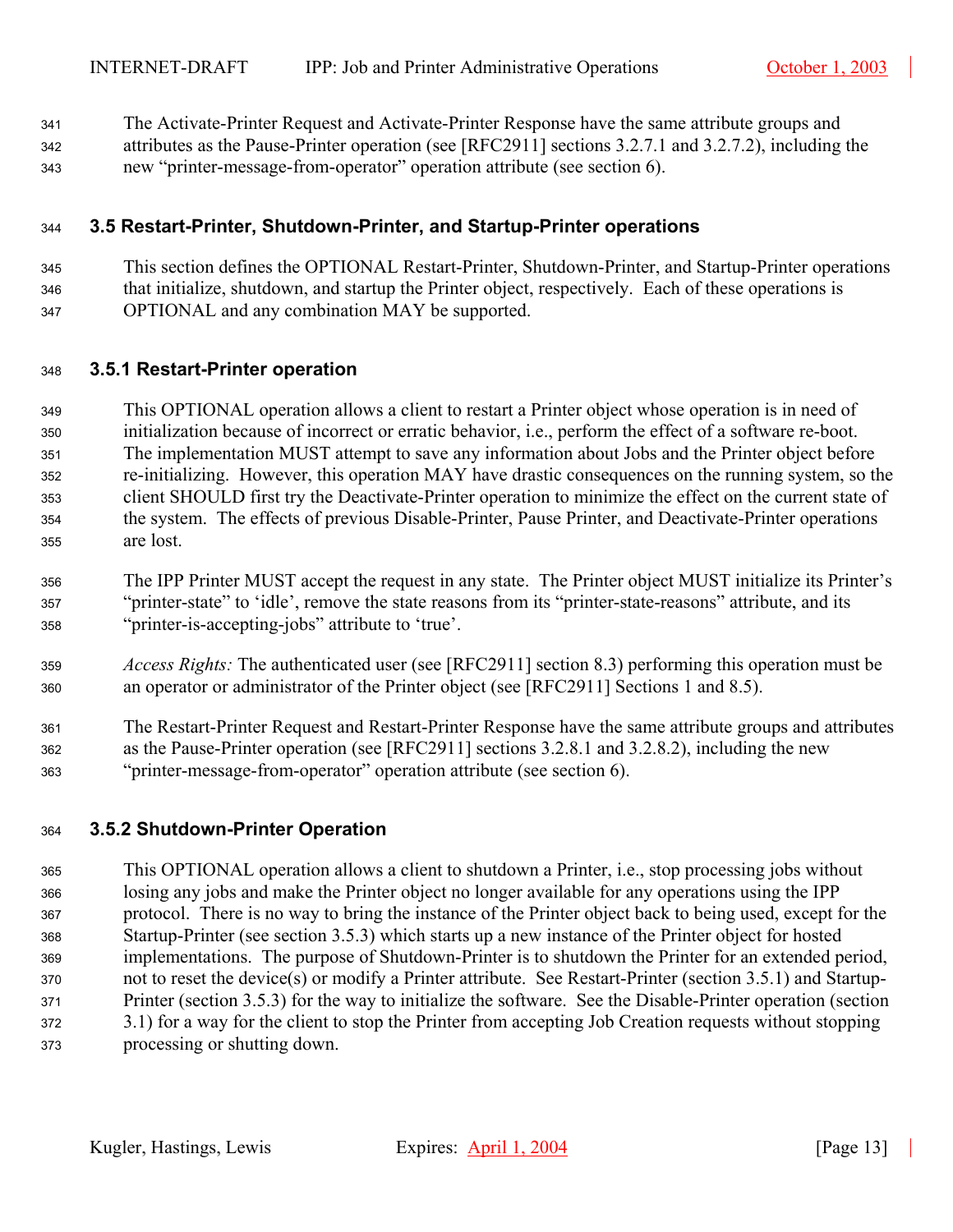- 374 The Printer MUST add the 'shutdown' value (see [RFC2911] section 4.4.11) immediately to its <sup>375</sup>"printer-state-reasons" Printer Description attribute and performs a Deactivate-Printer operation (see <sup>376</sup>section [3.4.1\)](#page-11-1) which performs a Disable-Printer and Pause-Printer-After-Current-Job operation).
- 377 Note: In order to shutdown the Printer after all the currently submitted jobs have completed, the 378 operator issues a Disable-Printer operation (see section [3.1.1\)](#page-7-0) and then waits until all the jobs have 379 completed and the Printer goes into the 'idle' state before issuing the Shutdown-Printer operation.
- <sup>380</sup>The Printer object MUST accept this operation in any state and transition the Printer object through the <sup>381</sup>"printer-states" and "printer-state-reasons" defined for the Pause-Printer-After-Current-Job operation <sup>382</sup>until the activity is completed and the Printer object disappears.
- <sup>383</sup>*Access Rights:* The authenticated user (see [RFC2911] section 8.3) performing this operation must be <sup>384</sup>an operator or administrator of the Printer object (see [RFC2911] Sections 1 and 8.5).
- <sup>385</sup>The Shutdown-Printer Request and Shutdown-Printer Response have the same attribute groups and 386 attributes as the Pause-Printer operation (see [RFC2911] sections 3.2.7.1 and 3.2.7.2), including the 387 new "printer-message-from-operator" operation attribute (see section [6\)](#page-19-2).

## <span id="page-13-0"></span><sup>388</sup>**3.5.3 Startup-Printer operation**

- 389 This OPTIONAL operation allows a client to startup an instance of a Printer object, provided that there 390 isn't one already instantiated. The purpose of Startup-Printer is to allow a hosted implementation of 391 the IPP Printer object (i.e., a Server that implements an IPP Printer on behalf of a networked or local 392 Output Device) to be started after the host is available (by means outside this document). See Restart-393 Printer (section [3.5.1\)](#page-12-1) for the way to initialize the software or reset the Output Device(s) when the IPP <sup>394</sup>Printer object has already been instantiated.
- 395 The host MUST accept this operation only when the Printer object has not been instantiated. If the 396 Printer object already exists, the host must return the 'client-error-not-possible' status code.
- <sup>397</sup>The result of this operation MUST be with the Printer object's "printer-state" set to 'idle', the state 398 reasons removed from its "printer-state-reasons" attribute, and its "printer-is-accepting-jobs" attribute 399 set to 'false'. Then the operator can reconfigure the Printer before performing an Enable-Printer 400 operation. However, when a Printer is first powered up, it is RECOMMENDED that its "printer-is-401 accepting-jobs" attribute be set to 'true' in order to achieve easy "out of the box" operation.
- <sup>402</sup>*Access Rights:* The authenticated user (see [RFC2911] section 8.3) performing this operation must be <sup>403</sup>an operator or administrator of the Printer object (see [RFC2911] Sections 1 and 8.5).
- <sup>404</sup>The Shutdown-Printer Request and Shutdown-Printer Response have the same attribute groups and <sup>405</sup>attributes as the Pause-Printer operation (see [RFC2911] sections 3.2.7.1 and 3.2.7.2), including the 406 new "printer-message-from-operator" operation attribute (see section [6\)](#page-19-2).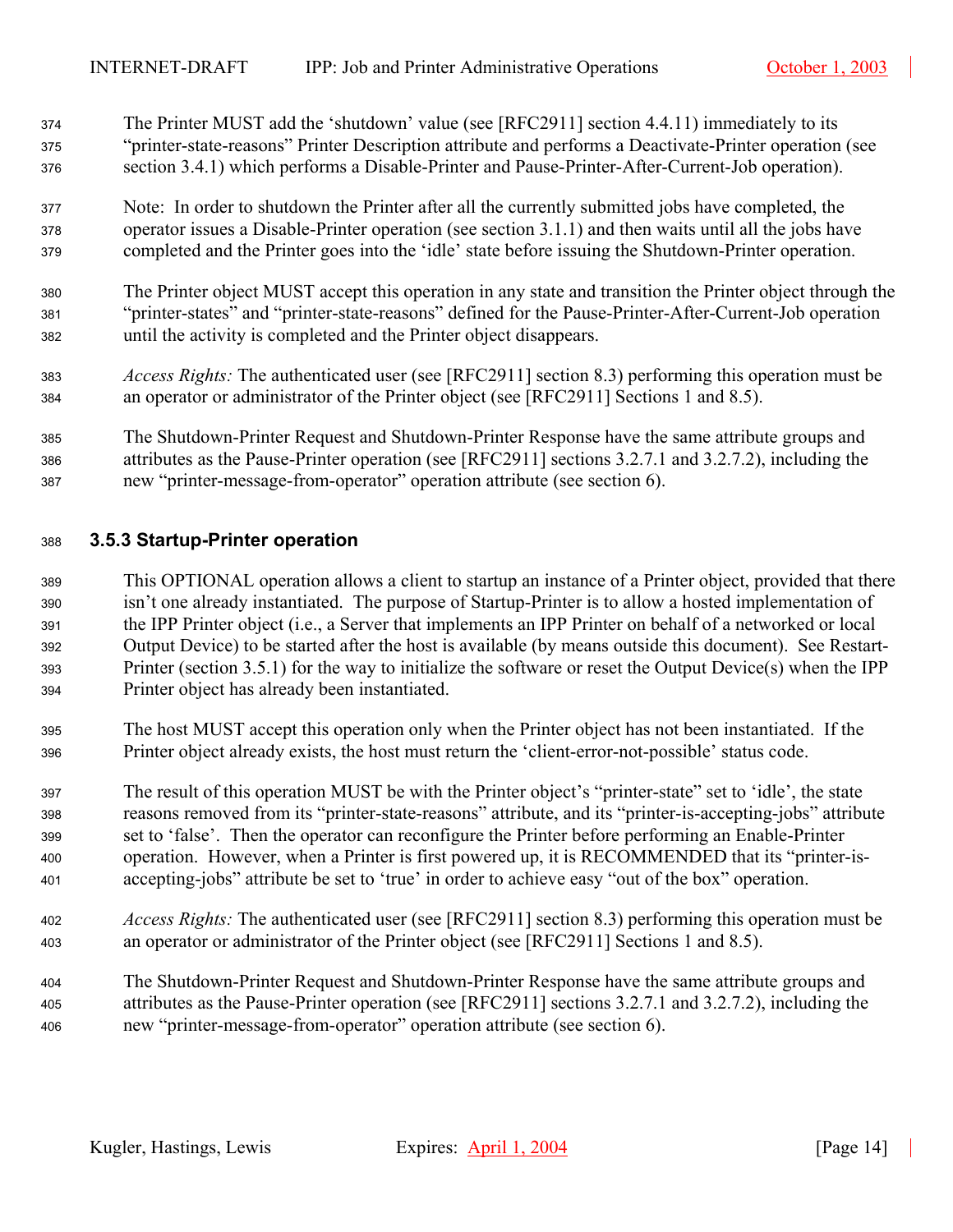# <span id="page-14-0"></span><sup>407</sup>**4 Definition of the Job Operations**

<sup>408</sup>All Job operations are directed at Job objects. A client MUST always supply some means of <sup>409</sup>identifying the Job object in order to identify the correct target of the operation. That job identification

<sup>410</sup>MAY either be a single Job URI or a combination of a Printer URI with a Job ID. The IPP object

<sup>411</sup>implementation MUST support both forms of identification for every job.

<sup>412</sup>The Job Operations defined in this document are summarized in [Table 4:](#page-14-2)

## <sup>413</sup>**Table 4 - Job operation Operation-Id assignments**

<span id="page-14-2"></span>

| <b>Operation Name</b> | Operation-Id | Brief description                                                                                                                                          |
|-----------------------|--------------|------------------------------------------------------------------------------------------------------------------------------------------------------------|
| Reprocess-Job         | 0x2C         | Creates a copy of a completed target job with a new Job<br>ID and processes it                                                                             |
| Cancel-Current-Job    | 0x2D         | Cancels the current job on the target Printer or the<br>specified job if it is the current job                                                             |
| Suspend-Current-Job   | 0x2E         | Suspends the current processing job on the target Printer<br>or the specified job if it is the current job, allowing other<br>jobs to be processed instead |
| Resume-Job            | 0x2F         | Resume the suspended target job                                                                                                                            |
| Promote-Job           | 0x30         | Promote the pending target job to be next after the<br>current job(s) complete                                                                             |
| Schedule-Job-After    | 0x31         | Schedule the target job immediately after the specified<br>job, all other scheduling factors being equal.                                                  |

414

## <span id="page-14-1"></span><sup>415</sup>**4.1 Reprocess-Job Operation**

<sup>416</sup>This OPTIONAL operation is a create job operation that allows a client to re-process a copy of a job 417 that had been retained in the queue after processing completed, was canceled, or was aborted (see <sup>418</sup>[RFC2911] section 4.3.7.2). This operation is the same as the Restart-Job operation (see [RFC2911] section 3.3.7), except that the Printer creates a new job that is a copy of the target job and the target job <sup>420</sup>is unchanged. The new job is assigned new values to the "job-uri" and "job-id" attributes and the new 421 job's Job Description attributes that accumulate job progress, such as "job-impressions-completed", <sup>422</sup>"job-media-sheets-completed", and "job-k-octets-processed", are initialized to 0 as with any create job a 423 operation. The target job moves to the Job History after a suitable period, independent of whether one <sup>424</sup>or more Reprocess-Job operations have been performed on it.

425 If the Set-Job-Attributes operation is supported, then the "job-hold-until" operation attribute MUST be a 426 supported with at least the 'indefinite' value, so that a client can modify the new job before it is scheduled for processing using the Set-Job-Attributes operation. After modifying the job, the client <sup>428</sup>can release the job for processing, by using the Release-Job operation specifying the newly assigned 429 "job-uri" or "job-id" for the new job.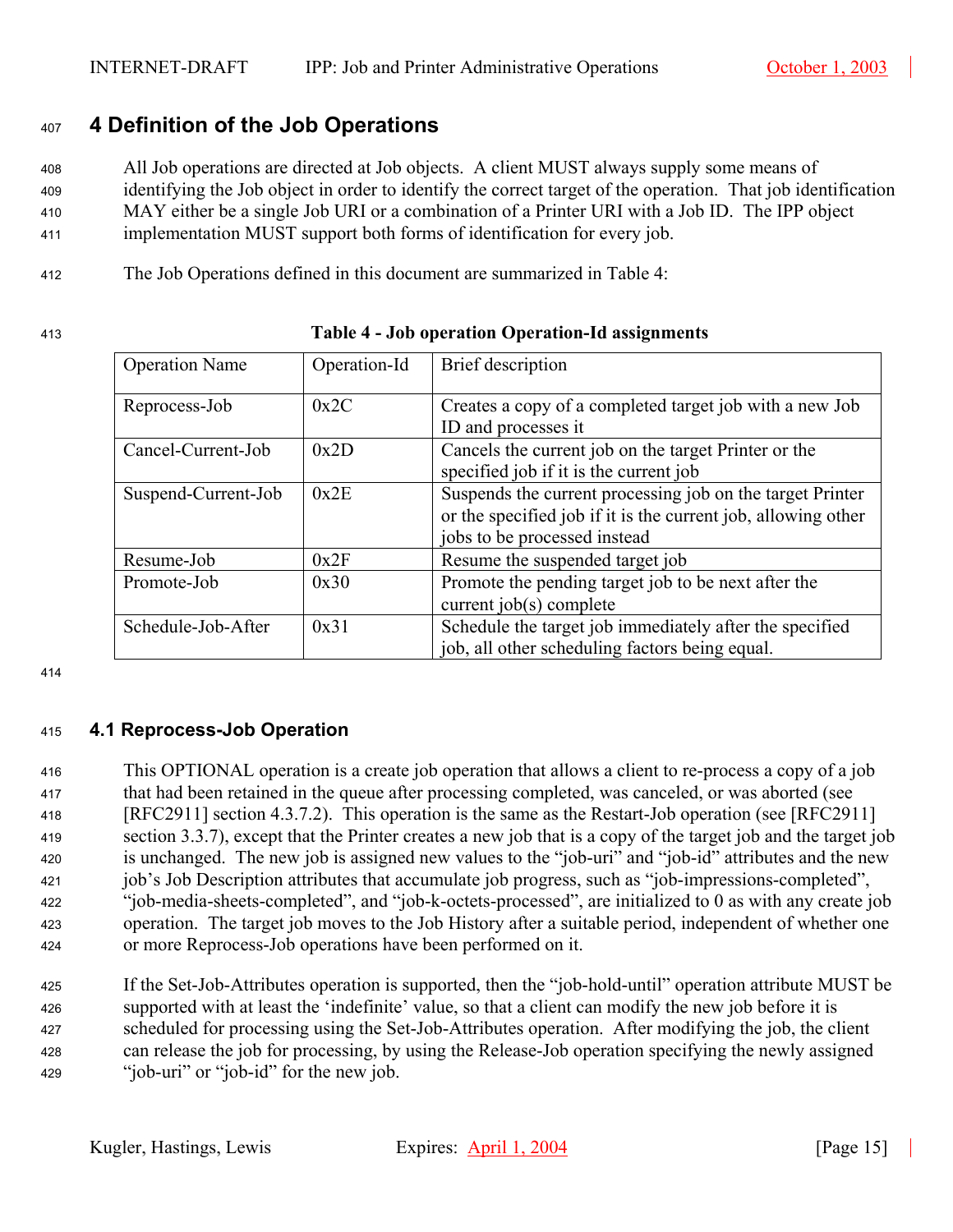## <span id="page-15-0"></span>**4.2 Cancel-Current-Job Operation**

This OPTIONAL operation allows a client to cancel the current job on the target Printer or the as a specified job if it is the current job on the Printer. See [RFC2911] section 3.3.3 for the semantics of canceling a job. Since a Job might already be marking by the time a Cancel-Current-Job is received, some media sheet pages might be printed before the job is actually terminated.

If the client does not supply a "job-id" operation attribute, the Printer MUST accept the request and 436 cancel the current job if there is a current job in the 'processing' or 'processing-stopped' state; 437 otherwise, it MUST reject the request and return the 'client-error-not-possible' status code. If more 438 than one job is in the 'processing' or 'processing-stopped' states, the one that is marking is canceled 439 and the others are unaffected.

- Warning: On a shared printer, there is a race condition. Between the time that a user issues this operation and its acceptance, the current job might change to a different job. If the user or operator is authenticated to cancel the new job, the wrong job is canceled. To prevent this race from canceling the wrong job, the client MAY supply the "job-id" operation attribute which is checked against the current 444 job's job-id. If the job identified by the "job-id" attribute is not the current job on the Printer, i.e., is not in the 'processing' or 'processing-stopped' states, the Printer MUST reject this operation and return the 'client-error-not-possible' status code. Otherwise, the Printer cancels the specified job.
- *Access Rights:* The authenticated user (see [RFC2911] section 8.3) performing this operation must either be the job owner (as determined in the Job Creation operation) or an operator or administrator of 449 the Printer object (see [RFC2911] Sections 1 and 8.5).
- The Cancel-Current-Job Request and Cancel-Current-Job Response have the same attribute groups and attributes as the Resume-Printer operation (see [RFC2911] section 3.2.8), including the new "job-message-from-operator" operation attribute (see section [6\)](#page-19-2), with the addition of the following Group 1 453 Operation attributes in the request:
- 454 " $'job-id"$  (integer(1:MAX)):
- The client OPTIONALLY supplies this Operation attribute in order to verify that the identified job <sup>456</sup>is still the current job on the target Printer object. The IPP object MUST supports this operation attribute, if it supports this operation.

## <span id="page-15-1"></span>**4.3 Suspend and Resume Job operations**

- This section defines the Suspend-Current-Job and Resume-Job operations. These operations allow an operator or user to suspend a job while it is processing and allow other jobs to be processed and the resume the suspended job at a later point in time without losing any of the output.
- 462 If either of these operations is supported, they both MUST be supported.
- The Hold-Job and Release-Job operations ([RFC2911] section 3.3.5) are for holding and releasing held jobs, not suspending and resuming suspended jobs.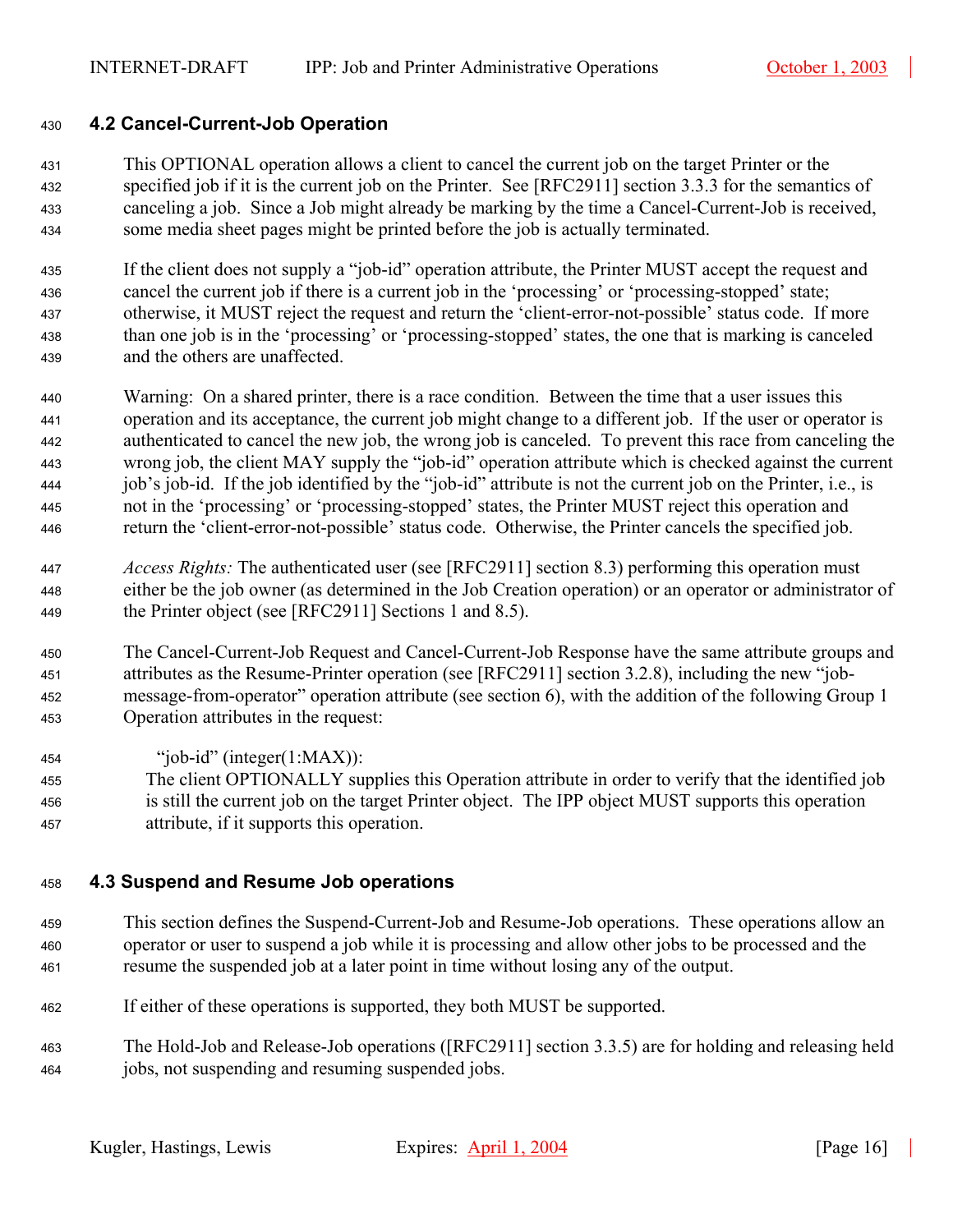## <span id="page-16-0"></span><sup>465</sup>**4.3.1 Suspend-Current-Job operation**

This OPTIONAL operation allows a client to stop the current job on the target Printer or the specified job if it is the current job on the Printer, and allow other jobs to be processed instead. The Printer moves the current job or the target job to the 'processing-stopped' state and sets the 'job-suspended' 469 value (see section [9.1\)](#page-23-3) in the job's "job-state-reasons" attribute and processes other jobs.

470 If the client does not supply a "job-id" operation attribute, the Printer MUST accept the request and 471 suspend the current job if there is a current job in the 'processing' or 'processing-stopped' state; ata at the reguest and return the 'client-error-not-possible' status code. If more than one job is in the 'processing' or 'processing-stopped' states, all of them are suspended.

- <sup>474</sup>Warning: On a shared printer, there is a race condition. Between the time that a user issues this <sup>475</sup>operation and its acceptance, the current job might change to a different job. If the user or operator is 476 authenticated to suspend the new job, the wrong job is suspended. To prevent this race from pausing <sup>477</sup> the wrong job, the client MAY supply the "job-id" operation attribute which is checked against the <sup>478</sup>current job's job-id. If the job identified by the "job-id" attribute is not the current job on the Printer, 479 i.e., is not in the 'processing' or 'processing-stopped' states, the Printer MUST reject this operation 480 and return the 'client-error-not-possible' status code. Otherwise, the Printer suspends the specified job 481 and processed other jobs.
- <sup>482</sup>The Printer MUST reject a Resume-Job request (and return the 'client-error-not-possible') for a job 483 that has been suspended, i.e., for a job in the 'processing-stopped' state, with the 'job-suspended' <sup>484</sup>value in its "job-state-reasons" attribute.
- <sup>485</sup>*Access Rights:* The authenticated user (see [RFC2911] section 8.3) performing this operation must <sup>486</sup>either be the job owner (as determined in the Job Creation operation) or an operator or administrator of 487 the Printer object (see [RFC2911] Sections 1 and 8.5).
- <sup>488</sup>The Suspend-Current-Job Request and Suspend-Current-Job Response have the same attribute groups 489 and attributes as the Pause-Printer operation (see [RFC2911] section 3.2.8 ), including the new "job-<sup>490</sup>message-from-operator" operation attribute (see section [6\)](#page-19-2), with the addition of the following Group 1 491 Operation attributes in the request:
- 492 "iob-id" (integer(1:MAX)): <sup>493</sup>The client OPTIONALLY supplies this Operation attribute in order to verify that the <sup>494</sup>identified job is still the current job on the target Printer object. The IPP object MUST <sup>495</sup>supports this operation attribute, if it supports this operation.

#### <span id="page-16-1"></span><sup>496</sup>**4.3.2 Resume-Job operation**

<sup>497</sup>This OPTIONAL operation allows a client to resume the target job at the point where it was <sup>498</sup>suspended. The Printer moves the target job to the 'pending' state and removes the 'job-suspended' 499 value from the job's "job-state-reasons" attribute.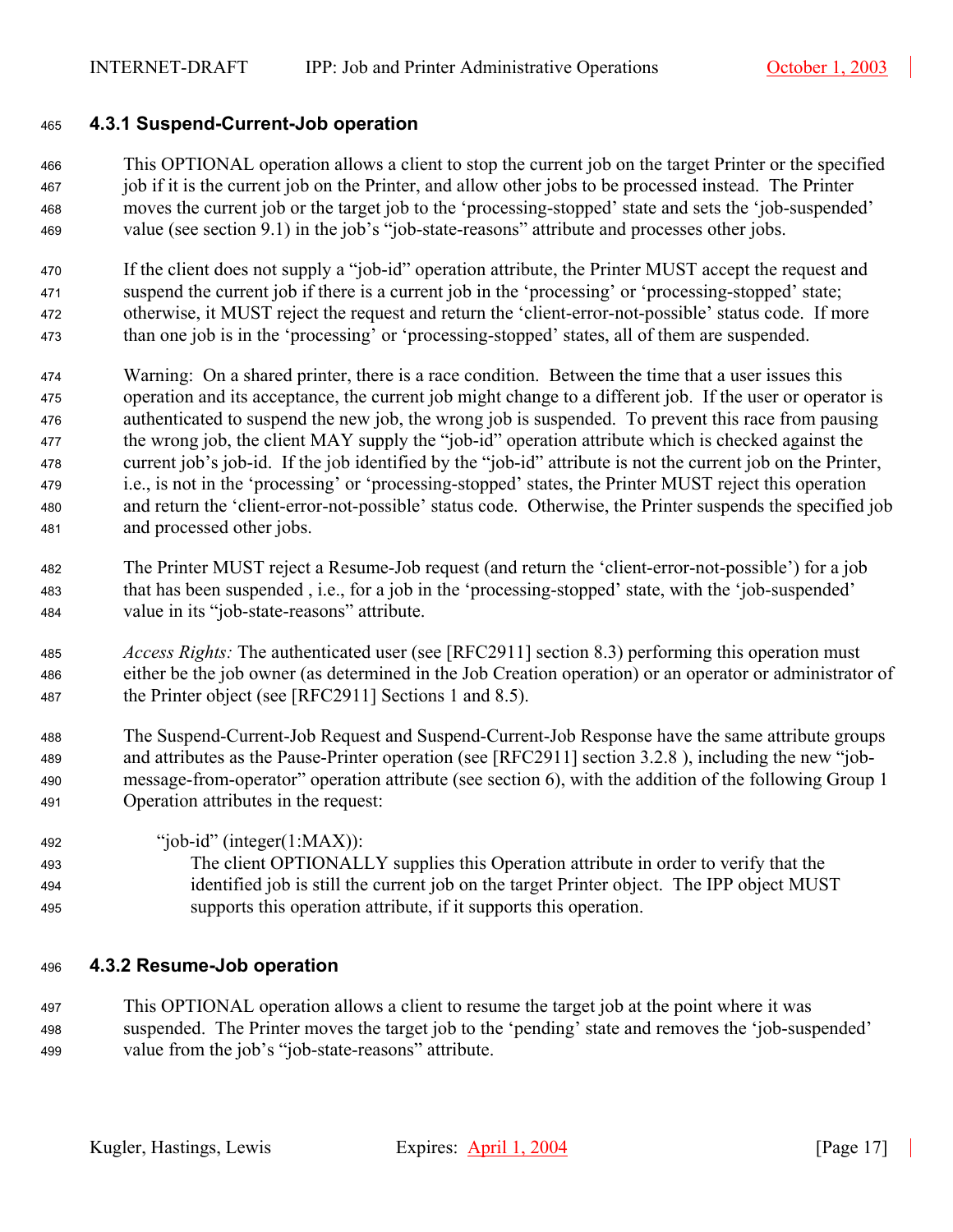- 500 If the target job is not in the 'processing-stopped' state with the 'job-suspended' value in the job's 501 "job-state-reasons" attribute, the Printer MUST reject the request and return the 'client-error-not-502 bossible' status code, since the job was not suspended.
- <sup>503</sup>*Access Rights:* The authenticated user (see [RFC2911] section 8.3) performing this operation must <sup>504</sup>either be the job owner (as determined in the Job Creation operation) or an operator or administrator of 505 the Printer object (see [RFC2911] Sections 1 and 8.5).
- <sup>506</sup>The Resume-Job Request and Resume-Job Response have the same attribute groups and attributes as 507 the Release-Job operation (see [RFC2911] section 3.3.6), including the new "job-message-from-508 operator" operation attribute (see section [6\)](#page-19-2).

## <span id="page-17-0"></span><sup>509</sup>**4.4 Job Scheduling Operations**

510 This section defines jobs that allow an operator to control the scheduling of jobs.

## <span id="page-17-1"></span><sup>511</sup>**4.4.1 Promote-Job operation**

- <sup>512</sup>This OPTIONAL operation allows a client to make the pending target job be processed next after the 513 current job completes. This operation is specially useful in a production printing environment where 514 the operator is involved in job scheduling.
- 515 If the target job is in the 'pending' state, this operation does not change the job's state, but causes the  $516$  job to be processed after the current job(s) complete. If the target job is not in the 'pending' state, the 517 Printer MUST reject the request and return the 'client-error-not-possible' status code.
- 518 If the Printer implements the "job-priority" Job Template attribute (see [RFC2911] section 4.2.1), the 519 Printer sets the job's "job-priority" to the highest value supported (so that the job will print before any 520 of the other pending jobs). The Printer returns the target job immediately after the current job(s) in a 521 Get-Jobs response (see [RFC2911] section 3.2.6) for the 'not-completed' jobs.
- 522 When the current job completes, is canceled, suspended (see section [4.3.1\)](#page-16-0), or aborted, the target of 523 this operation is processed next.
- <sup>524</sup>If a client issues this request (again) before the target of the operation of the original request started 525 processing, the target of this new request is processed before the previous job that was to be processed 526 next.
- <sup>527</sup>IPP is specified not to require queues for job scheduling, since there are other implementation 528 techniques for scheduling multiple jobs, such as re-evaluating a criteria function for each job on a 529 scheduling cycle. However, if an implementation does implement queues for jobs, then the Promote-530 Job puts the specified job at the front of the queue. A subsequent Promote-Job before the first job 531 starts processing puts that specified job at the front of the queue, so that it is "in front" of the 532 previously promoted job.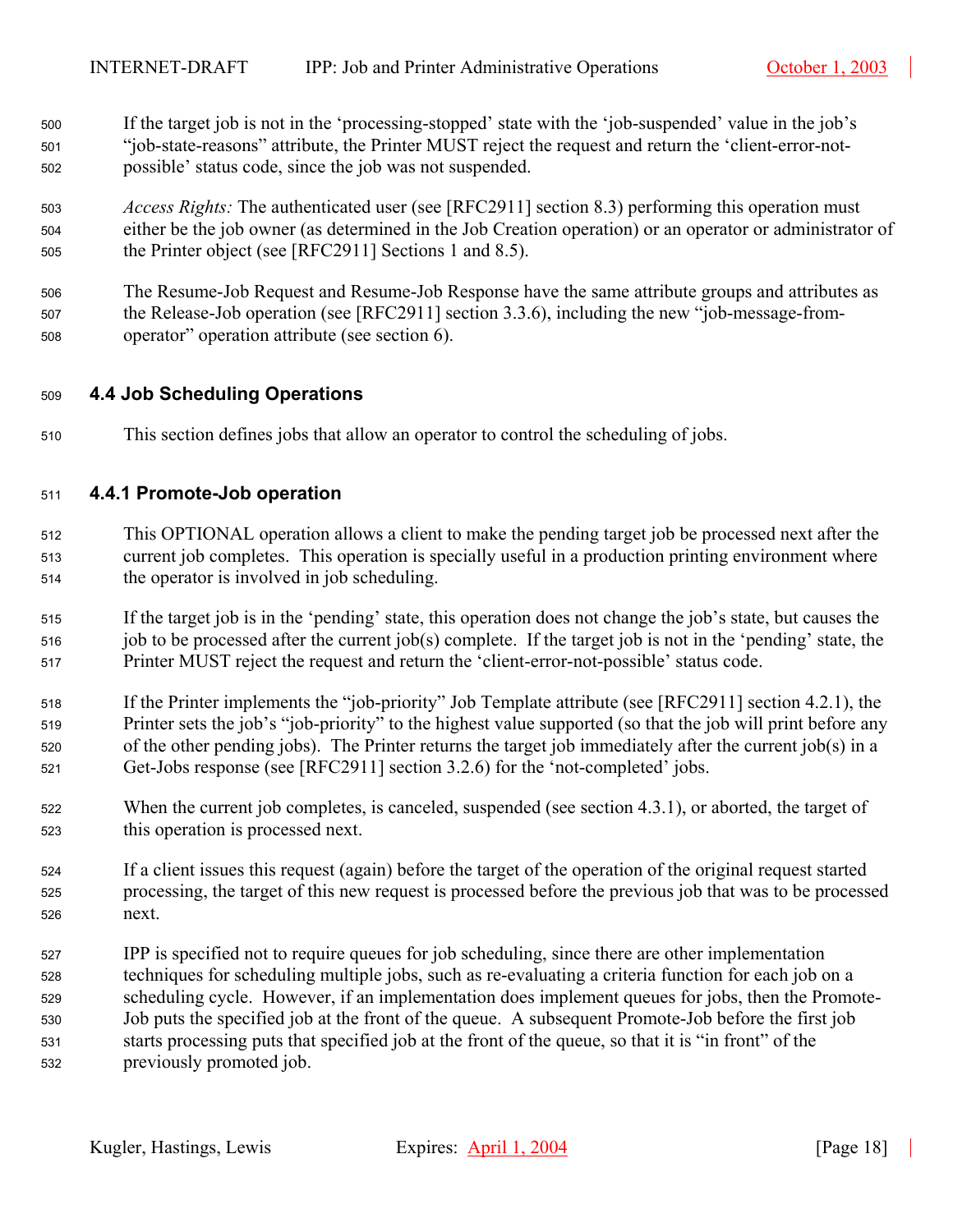- <sup>533</sup>*Access Rights:* The authenticated user (see [RFC2911] section 8.3) performing this operation must be <sup>534</sup>an operator or administrator of the Printer object (see [RFC2911] Sections 1 and 8.5).
- <sup>535</sup>The Promote-Job Request and Promote-Job Response have the same attribute groups and attributes as 536 the Cancel-Job operation (see [RFC2911] section 3.3.3), including the new "job-message-from-537 operator" operation attribute (see section [6\)](#page-19-2).

## <span id="page-18-0"></span><sup>538</sup>**4.4.2 Schedule-Job-After operation**

- <sup>539</sup>This OPTIONAL operation allows a client to request the Printer to schedule the target job so that it <sup>540</sup>will be processed immediately after the specified predecessor job, all other scheduling factors being <sup>541</sup>equal. This operation is specially useful in a production printing environment where the operator is 542 involved in job scheduling.
- <sup>543</sup>If the target job is in the 'pending' state, this operation does not change the job's state, but causes the 544 job to be processed after the predecessor job completes. The predecessor job can be in the 'pending', <sup>545</sup>'processing', or 'processing-stopped' states. If the target job is not in the 'pending' state or the 546 predecessor job is not in the 'pending', 'processing', or 'processing-stopped' states, the Printer MUST 547 reject the request and returns the 'client-error-not-possible' status code, since the job cannot have its 548 position changed.
- 549 If the Printer implements the "job-priority" Job Template attribute (see [RFC2911] section 4.2.1), the 550 Printer sets the job's "job-priority" to that of the predecessor job (so that the job will print after the <sup>551</sup>predecessor job). The Printer returns the target job immediately after the predecessor in a Get-Jobs 552 response (see [RFC2911] section 3.2.6) for the 'not-completed' jobs.
- <sup>553</sup>When the predecessor job completes processing or is canceled or aborted while processing, the target 554 of this operation is processed next.
- <sup>555</sup>If the client does not supply a predecessor job, this operation has the same semantics as Promote-Job <sup>556</sup>(see section [4.4\)](#page-17-0).
- 557 IPP is specified not to require queues for job scheduling, since there are other implementation 558 techniques for scheduling multiple jobs, such as re-evaluating a criteria function for each job on a 559 scheduling cycle. However, if an implementation does implement queues for jobs, then the Schedule-560 Job-After operation puts the specified job immediately after the specified job in the queue. A 561 subsequent Schedule-Job-After operation specifying the same job will cause its target job to be placed 562 after that job, even though it is between the first target job and the specified job. For example, suppose 563 the job queue consisted of jobs: A, B, C, D, and E, in that order. A Schedule-Job-After with job E as  $564$  the target and B as the specified job would result in the following queue: A, B, E, C, D. A subsequent 565 Schedule-Job-After with Job D as the target and B as the specified job would result in the following 566 queue: A, B, D, E, C. In other words, the link between the two jobs in a Schedule-Job-After operation <sup>567</sup>is not retained, i.e., there is no attribute on either job that points to the other job as a result of this 568 operation.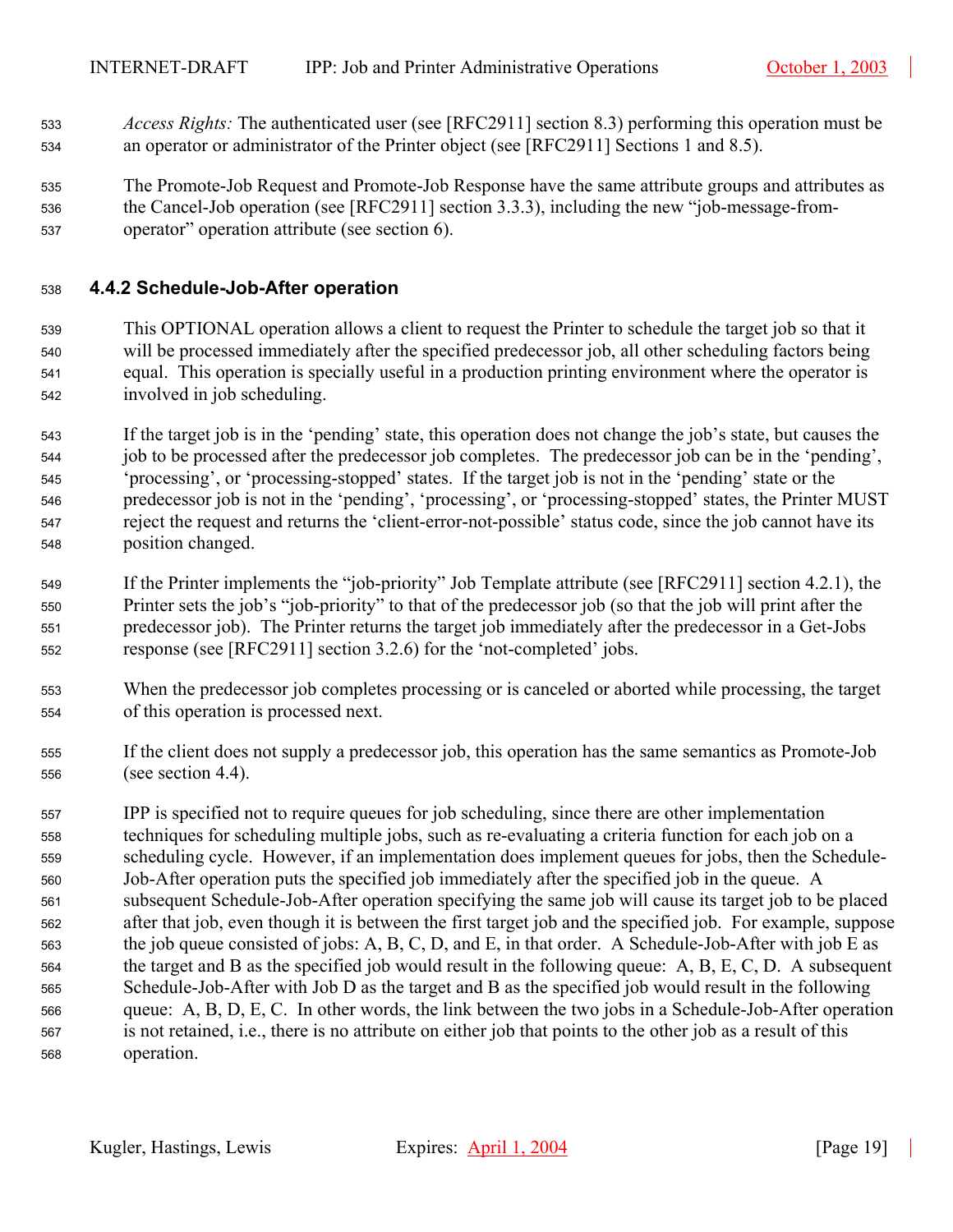<sup>569</sup>*Access Rights:* The authenticated user (see [RFC2911] section 8.3) performing this operation must be 570 operator or administrator of the Printer object (see [RFC2911] Sections 1 and 8.5).

571 The Schedule-Job-After Request have the same attribute groups and attributes as the Cancel-Job 572 operation (see [RFC2911] section 3.3.3), plus the new "job-message-from-operator" operation attribute <sup>573</sup>(see section [6\)](#page-19-2). In addition, the following operation attributes are defined:

- <sup>574</sup>"predecessor-job-id": 575 The client OPTIONALLY supplies this attribute. The Printer MUST support it, if it supports 576 this operation. This attribute specifies the job after which the target job is to be processed. If 577 the client omits this attribute, the Printer MUST process the target job next, i.e., after the 578 current job, if any.
- <sup>579</sup>The Schedule-Job-After Response has the same attribute groups, attributes, and status codes as the 580 Cancel-Job operation (see [RFC2911] section 3.3.3). The following status codes have particular <sup>581</sup>meaning for this operation:
- <sup>582</sup>'client-error-not-possible' the target job was not in the 'pending' state or the predecessor job was 583 no in the 'pending', 'processing', or 'processing-stopped' states.
- <sup>584</sup>'client-error-not-found' either the target job or the predecessor job was not found.

## <span id="page-19-0"></span><sup>585</sup>**5 Additional status codes**

<sup>586</sup>This section defines new status codes used by the operations defined in this document.

## <span id="page-19-1"></span><sup>587</sup>**5.1 'server-error-printer-is-deactivated' (0x050A)**

<sup>588</sup>The Printer has been deactivated using the Deactivate-Printer operation and is only accepting the 589 Activate-Printer (see section [3.5.1\)](#page-12-1), Get-Job-Attributes, Get-Jobs, Get-Printer-Attributes, and any other 590 Get-Xxxx operations. An operator can perform the Activate-Printer operation to allow the Printer to 591 accept other operations.

## <span id="page-19-2"></span><sup>592</sup>**6 Use of Operation Attributes that are Messages from the Operator**

593 This section summarizes the usage of the "printer-message-from-operator" and "job-message-from-594 operator" operation attributes [RFC3380] that set the corresponding Printer and Job Description 595 attributes (see [ipp-set-opsRFC2911] for the definition of these operation Description attributes). 596 These operation attributes are defined for most of the Printer and Job operations that operators are 597 likely to perform, respectively, so that operators can indicate the reasons for their actions.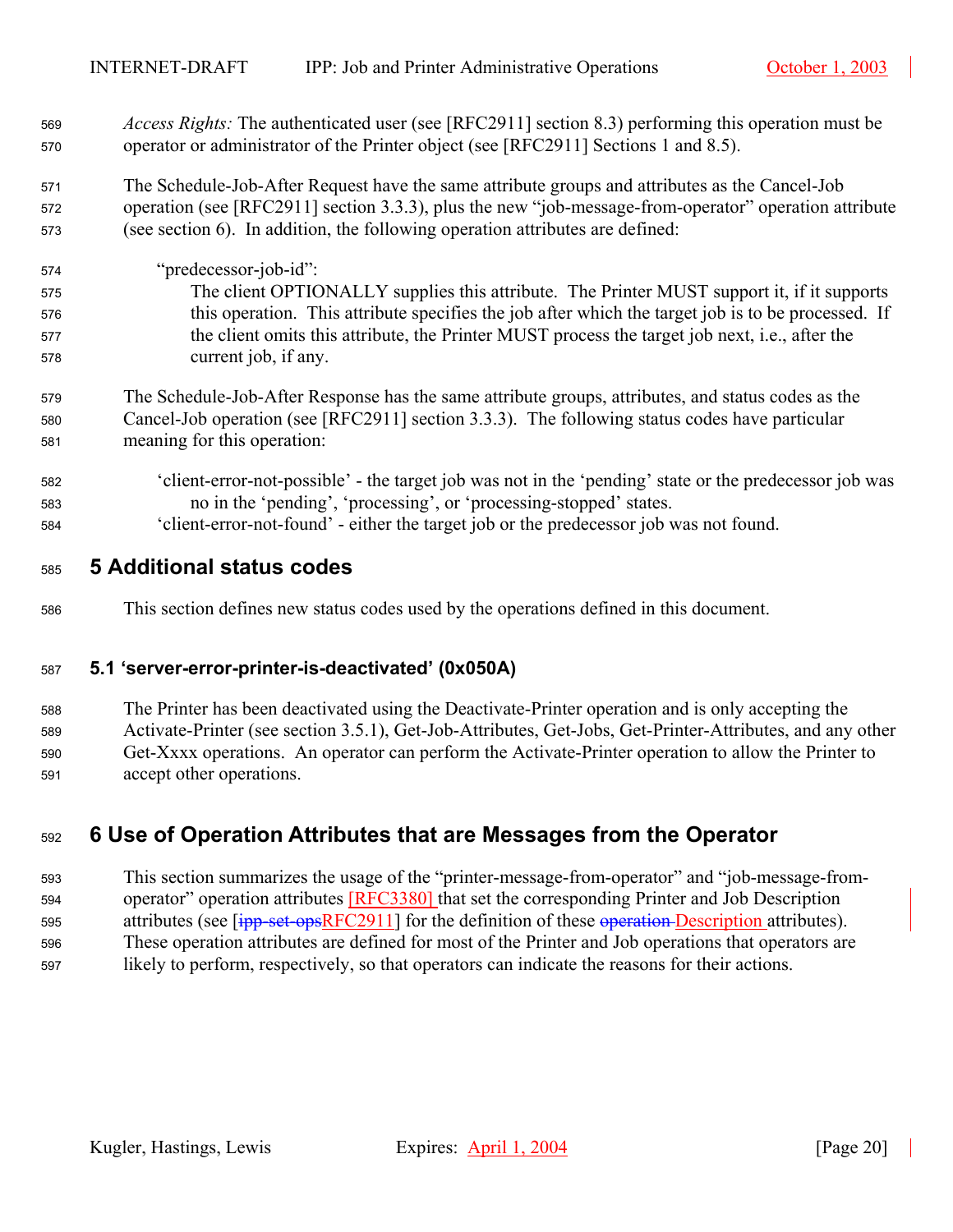# [Table 5](#page-20-0) shows the operation attributes that are defined for use with the Printer Operations.

# **Table 5 - Operation attribute support for Printer Operations**

<span id="page-20-0"></span>

|                                                                                                                            | <b>Operation Attribute</b>                                                                                                                                                                                                                                                                                                                                                                                                                                                                                                                                                                                                                                                                                                                                                                                                                                                    | $\mathbf{A}$            | $\bf{B}$   | $\epsilon$ | AĐ          | BE         | $\mathbf{F}$ | $\mathbf{G}$ |
|----------------------------------------------------------------------------------------------------------------------------|-------------------------------------------------------------------------------------------------------------------------------------------------------------------------------------------------------------------------------------------------------------------------------------------------------------------------------------------------------------------------------------------------------------------------------------------------------------------------------------------------------------------------------------------------------------------------------------------------------------------------------------------------------------------------------------------------------------------------------------------------------------------------------------------------------------------------------------------------------------------------------|-------------------------|------------|------------|-------------|------------|--------------|--------------|
|                                                                                                                            | attributes-charset                                                                                                                                                                                                                                                                                                                                                                                                                                                                                                                                                                                                                                                                                                                                                                                                                                                            | <b>REQ</b>              | <b>REQ</b> | <b>REQ</b> | <b>REQ</b>  | <b>REQ</b> | <b>REQ</b>   | <b>REQ</b>   |
|                                                                                                                            | attributes-natural-language                                                                                                                                                                                                                                                                                                                                                                                                                                                                                                                                                                                                                                                                                                                                                                                                                                                   | <b>REQ</b>              | <b>REQ</b> | <b>REQ</b> | <b>REQ</b>  | <b>REQ</b> | <b>REQ</b>   | <b>REQ</b>   |
|                                                                                                                            | printer-uri                                                                                                                                                                                                                                                                                                                                                                                                                                                                                                                                                                                                                                                                                                                                                                                                                                                                   | <b>REQ</b>              | <b>REQ</b> | <b>REQ</b> | <b>REQ</b>  | <b>REQ</b> | <b>REQ</b>   | <b>REQ</b>   |
|                                                                                                                            | requesting-user-name                                                                                                                                                                                                                                                                                                                                                                                                                                                                                                                                                                                                                                                                                                                                                                                                                                                          | <b>REQ</b>              | <b>REQ</b> | <b>REQ</b> | <b>REQ</b>  | <b>REQ</b> | <b>REQ</b>   | <b>REQ</b>   |
|                                                                                                                            | printer-message-from-operator                                                                                                                                                                                                                                                                                                                                                                                                                                                                                                                                                                                                                                                                                                                                                                                                                                                 | $\overline{\text{OPT}}$ | <b>OPT</b> | <b>OPT</b> | <b>Note</b> | <b>OPT</b> | <b>OPT</b>   | <b>OPT</b>   |
| 600<br>601<br>602<br>603<br>604<br>605<br>606<br>607<br>608<br>609<br>610<br>611<br>612<br>613<br>614<br>615<br>616<br>617 | Legend:<br>A: Get-Printer-Attributes, Set-Printer-Attributes<br>B: All other Printer administrative operations, including, but not limited to: Pause-Printer, Pause-<br>Printer-After-Current-Job, Resume-Printer,<br>B: Hold-New-Jobs, Release-Held-New-Jobs,<br>$C$ : Purge-Jobs<br>D: Get-Printer-Attributes, Set-Printer-Attributes,<br>$E$ : Enable-Print, Disable-Printer,<br>$F$ : Restart-Printer,<br>G: Shutdown-Printer, and Startup-Printer.<br>REQ - REQUIRED for a Printer to support<br>OPT - OPTIONAL for a Printer to support; the Printer ignores the attribute if not supported<br>NOT supply the "printer-message-from-operator" operation attribute in a Get-Printer-<br>Attributes or Set-Printer-Attributes operation; the Printer MUST ignores theis operation<br>attribute in these two operations. Instead, the client when used by an operator MUST |                         |            |            |             |            |              |              |
| 618                                                                                                                        | supply the "printer-message-from-operator" as (one of the) explicit attributes being set                                                                                                                                                                                                                                                                                                                                                                                                                                                                                                                                                                                                                                                                                                                                                                                      |                         |            |            |             |            |              |              |
| 619                                                                                                                        | on the Printer object with the Set-Printer-Attributes operation.                                                                                                                                                                                                                                                                                                                                                                                                                                                                                                                                                                                                                                                                                                                                                                                                              |                         |            |            |             |            |              |              |
| 620                                                                                                                        |                                                                                                                                                                                                                                                                                                                                                                                                                                                                                                                                                                                                                                                                                                                                                                                                                                                                               |                         |            |            |             |            |              |              |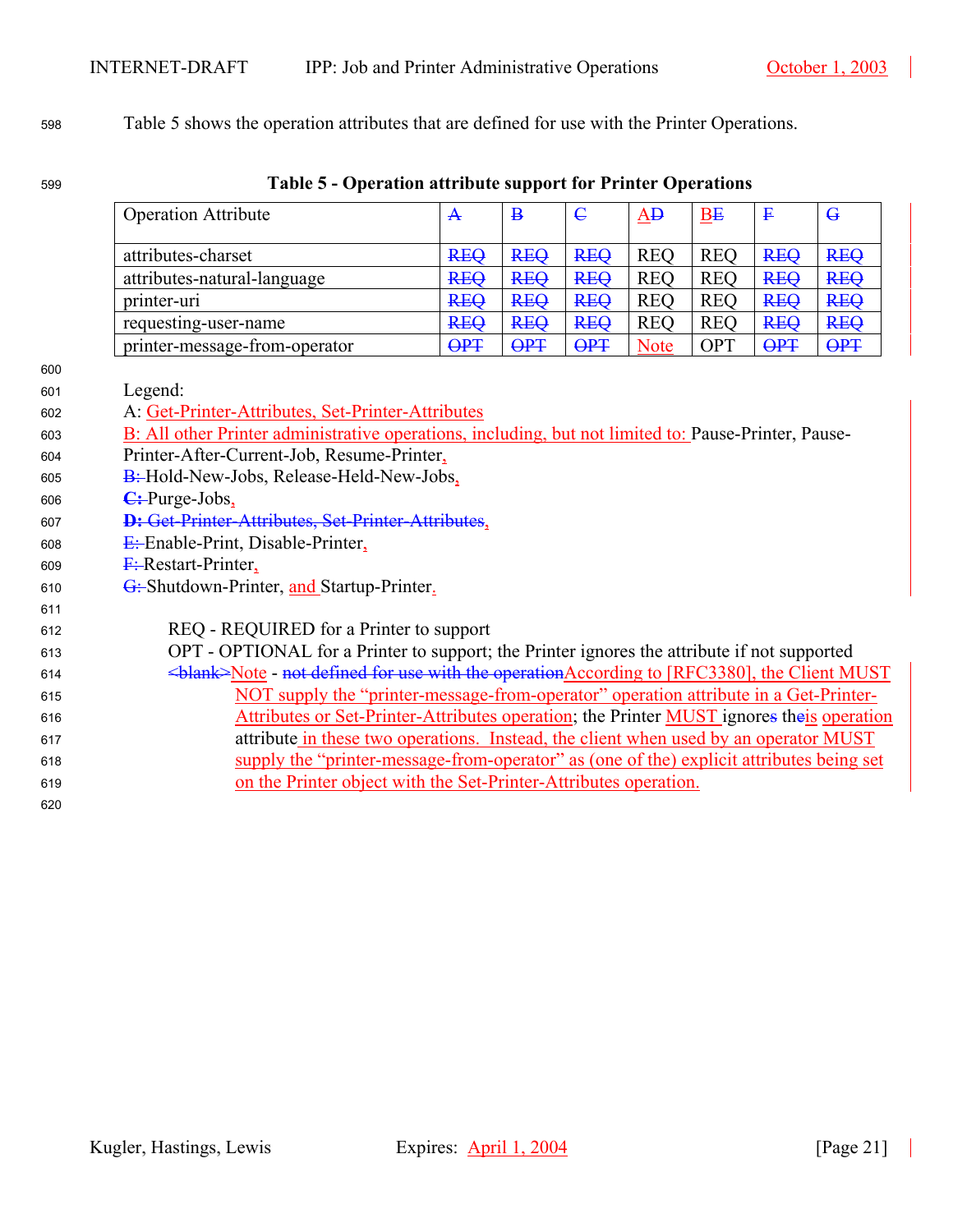<sup>621</sup>[Table 6](#page-21-0) shows the operation attributes that are defined for use with the Job operations.

<sup>622</sup>**Table 6 - Operation attribute support for Job operations** 

<span id="page-21-0"></span>

| <b>Operation Attribute</b> | A          | B          | $\mathcal{C}$ | $\mathbf{p}$ | ₽          | F           | $\overline{G}$ | H          | Į          | $\mathbf{I}$ |
|----------------------------|------------|------------|---------------|--------------|------------|-------------|----------------|------------|------------|--------------|
| attributes-charset         | <b>REO</b> | <b>REO</b> | <b>REQ</b>    | <b>REQ</b>   | <b>REQ</b> | <b>REO</b>  | <b>REQ</b>     | <b>REQ</b> | <b>REQ</b> | <b>REQ</b>   |
| attributes-natural-        | <b>REQ</b> | <b>REQ</b> | <b>REQ</b>    | <b>REQ</b>   | <b>REQ</b> | <b>REQ</b>  | <b>REQ</b>     | <b>REQ</b> | <b>REQ</b> | <b>REQ</b>   |
| language                   |            |            |               |              |            |             |                |            |            |              |
| printer-uri                | <b>REQ</b> | <b>REO</b> | <b>REQ</b>    | <b>REQ</b>   | <b>REQ</b> | <b>REO</b>  | <b>REQ</b>     | <b>REQ</b> | <b>REQ</b> | <b>REQ</b>   |
| job-uri                    | <b>REO</b> |            | <b>REO</b>    |              | <b>REQ</b> | <b>REO</b>  | <b>REQ</b>     | <b>REQ</b> | <b>REQ</b> | <b>REQ</b>   |
| job-id                     | <b>REQ</b> | <b>REO</b> | <b>REQ</b>    | <b>REQ</b>   | <b>REQ</b> | <b>REO</b>  | <b>REQ</b>     | <b>REQ</b> | <b>REQ</b> | <b>REQ</b>   |
| requesting-user-name       | <b>REO</b> | <b>REO</b> | <b>REO</b>    | <b>REQ</b>   | <b>REQ</b> | <b>REO</b>  | <b>REQ</b>     | <b>REQ</b> | <b>REQ</b> | <b>REQ</b>   |
| job-message-from-          | <b>OPT</b> | <b>OPT</b> | <b>OPT</b>    | <b>OPT</b>   | <b>OPT</b> | <b>Note</b> | <b>OPT</b>     | <b>OPT</b> | <b>OPT</b> | <b>OPT</b>   |
| operator                   |            |            |               |              |            |             |                |            |            |              |
| $message***+to-$           | <b>OPT</b> | <b>OPT</b> | <b>OPT</b>    | <b>OPT</b>   | <b>OPT</b> | n/a         | <b>OPT</b>     | <b>OPT</b> | <b>OPT</b> | <b>OPT</b>   |
| operator <sup>1</sup>      |            |            |               |              |            |             |                |            |            |              |
| job-hold-until             | n/a        | n/a        | <b>OPT</b>    |              |            | n/a         |                | <b>OPT</b> |            |              |
|                            |            |            | $\ast$        |              |            |             |                | **         |            |              |

- 623
- 624 Legend:

| A: Cancel-Job, Resume-Job, Restart-Job, Promote-Job, Schedule-Job-After<br>625 |  |
|--------------------------------------------------------------------------------|--|
|--------------------------------------------------------------------------------|--|

- 626 B: Cancel-Current-Job, Suspend-Current-Job
- <sup>627</sup>C: Hold-Job, Release-Job, Reprocess-Job
- 628 D: Suspend-Current-Job
- 629 E: Resume-Job
- <sup>630</sup>F: Get-Job-Attributes, Set-Job-Attributes
- 631 G: Restart-Job
- 632 H: Reprocess-Job
- 633 <del>I: Promote-Job</del>
- 634 J: Schedule-Job-After
- 635
- <sup>636</sup>REQ REQUIRED for a Printer to support

## $637$  OPT - OPTIONAL for a Printer to support; the Printer ignores the attribute if supplied, but not <sup>638</sup>supported

- 639  $\leq$ blank $\geq$ n/a not defined applicable for use with the operation; the Printer ignores the attribute
- 640 Note According to [RFC3380], the Client MUST NOT supply the "job-message-from-operator" 641 operation attribute in a Get-Job-Attributes or Set-Job-Attributes operation; the Printer MUST <sup>642</sup>ignore this operation attribute in these two operations. Instead, the client when used by an <sup>643</sup>operator MUST supply the "job-message-from-operator" as (one of the) explicit attributes <sup>644</sup>being set on the Job object with the Set-Job-Attributes operation.
- 645 \* The Printer MUST support the "job-hold-until" operation attribute if it supports the "job-hold-<sup>646</sup>until" Job Template attribute. For the Reprocess-Job operation the client can hold the job and 647 then modify the job before releasing it to be processed.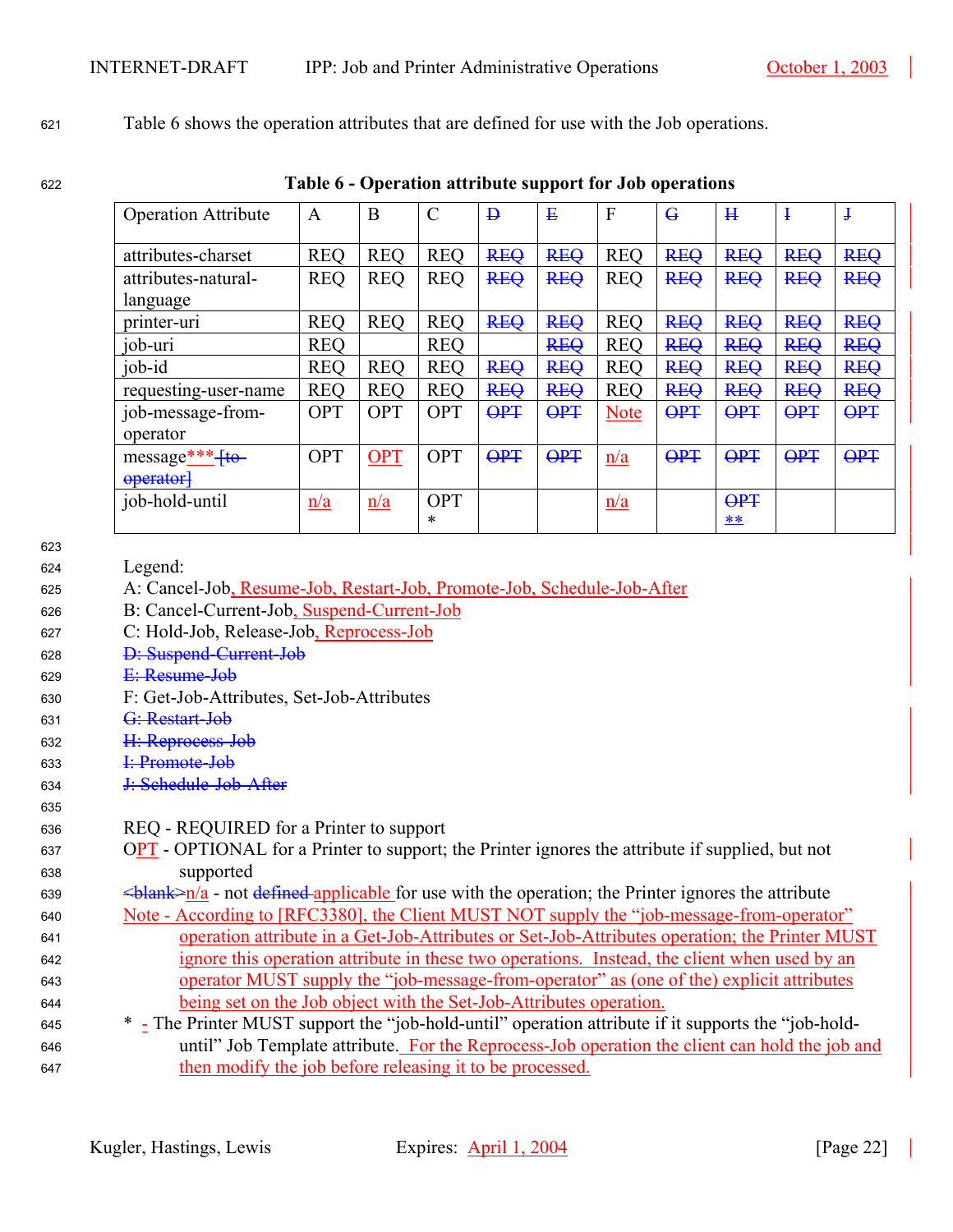- 648 \*\* The Printer MUST support the "job-hold-until" operation attribute if it supports the Set-Job-649 Attributes operation, so that the client can hold the job with the Reprocess-Job operation and the modify the job before releasing it to be processed.
- <sup>\*\*</sup> In [RFC2911] the "message" operation attribute is defined to contain a message *to* the operator but [RFC2911] does not define a Job Description to store the message.

## <span id="page-22-0"></span>**7 New Printer Description Attributes**

The following new Printer Description attributes are needed to support the new operations defined in this document and the concepts of Printer Fan-Out (see section [10\)](#page-23-4).

## <span id="page-22-1"></span>**7.1 subordinate-printers-supported (1setOf uri)**

- This Printer attribute is REQUIRED if an implementation supports Subordinate Printers (see section [10\)](#page-24-2) and contains the URIs of the immediate Subordinate Printer object(s) associated with this Printer object. Each Non-Leaf Printer object MUST support this Printer Description attribute. A Leaf Printer object either does not support the "subordinate-printers-supported" attribute or does so with the 'no-value' out-of-band value (see [RFC2911] section 4.1), depending on implementation.
- The precise format of the Subordinate Printer URIs is implementation dependent (see section [10.4\)](#page-25-1).
- If the Printer object does not have an associated Output Device, the Printer MAY automatically copy the value of the Subordinate Printer object's "printer-name" attribute to the Job object's "output-665 device-assigned" attribute (see [RFC2911] section 4.3.13). The "output-device-assigned" Job attribute <sup>666</sup>identifies the Output Device to which the Printer object has assigned a job, for example, when a single Printer object is supporting Device Fan-Out or Printer Fan-Out.

## <span id="page-22-2"></span>**7.2 parent-printers-supported (1setOf uri)**

This Printer attribute is REQUIRED if an implementation supports Subordinate Printers (see section [10\)](#page-24-2) and contains the URI of the Non-Leaf printer object(s) for which this Printer object is the immediate Subordinate, i.e., this Printer's immediate "parent" or "parents". Each Subordinate Printer object MUST support this Printer Description attribute. A Printer that has no parents, either does not support the "parent-printers-supported" attribute or does so with the 'no-value' out-of-band value (see [RFC2911] section 4.1), depending on implementation.

# <span id="page-22-3"></span>**8 Additional Values for the "printer-state-reasons" Printer Description attribute**

This section defines additional values for the "printer-state-reasons" Printer Description attribute.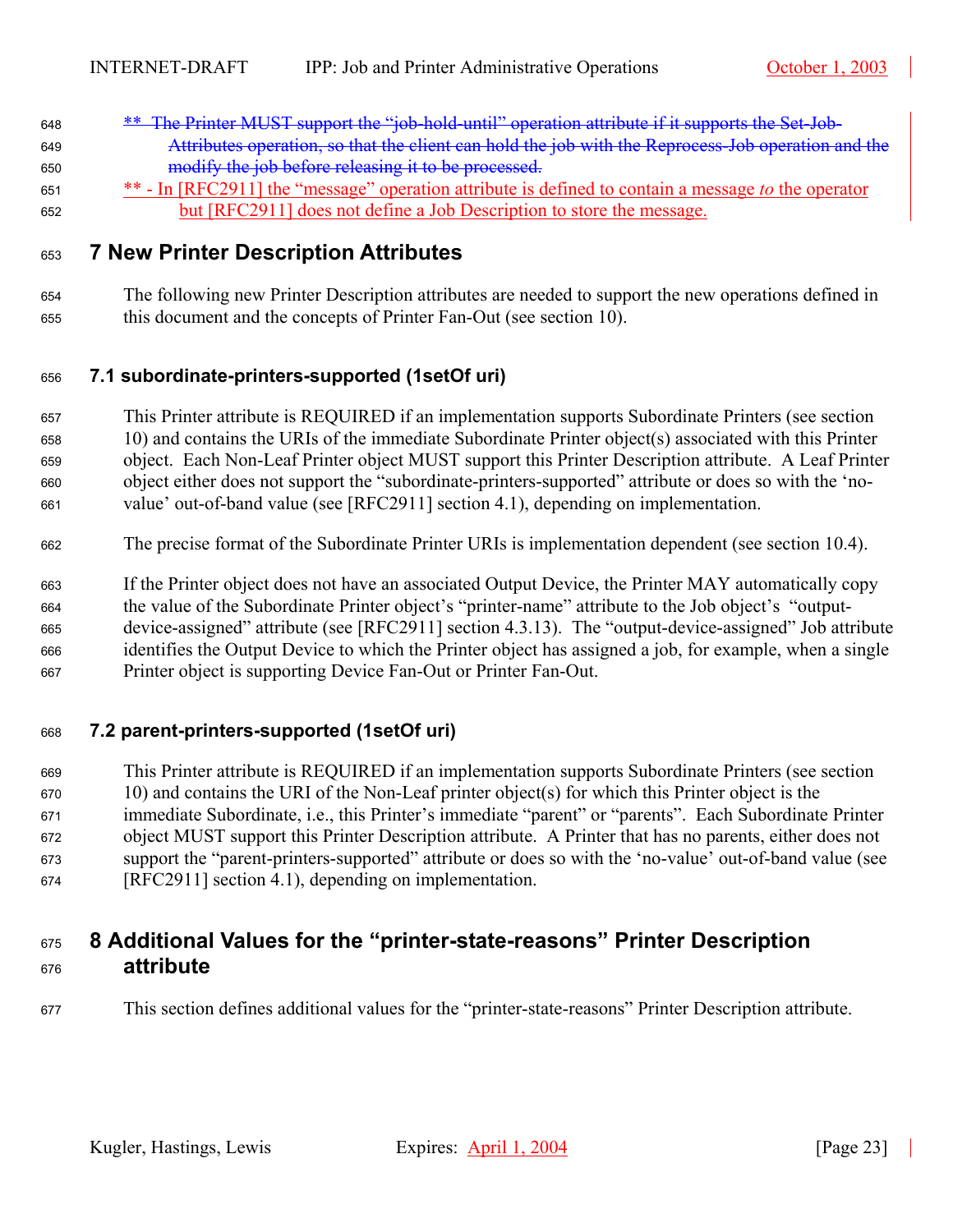#### <span id="page-23-0"></span>**8.1 'hold-new-jobs' value**

'hold-new-jobs': The operator has issued the Hold-New-Jobs operation (see section [3.3.1\)](#page-10-0) or other means, but the output-device(s) are taking an appreciable time to stop. Later, when all output has stopped, the "printer-state" becomes 'stopped', and the 'paused' value replaces the 'moving-to-paused' value in the "printer-state-reasons" attribute. This value MUST be supported, if the Hold-New-Jobs operation is supported and the implementation takes significant time to pause a device in certain circumstances.

#### <span id="page-23-1"></span>**8.2 'deactivated' value**

'deactivated': A client has issued a Deactivate-Printer operation for the Printer object (see section [3.4.1\)](#page-11-1) and the Printer is in the process of becoming deactivated or has become deactivated. The Printer MUST reject all requests except Activate-Printer, queries (Get-Printer-Attributes, Get-Job-Attributes, Get-Jobs, etc.), Send-Document, and Send-URI (so that partial job submission can be completed - see section [3.1.1\)](#page-7-0) and return the 'server-error-service-unavailable' status code.

## <span id="page-23-2"></span>**9 Additional Values for the "job-state-reasons" Job Description attribute**

This section defines additional values for the "job-state-reasons" Job Description attribute.

#### <span id="page-23-3"></span>**9.1 'job-suspended' value**

'job-suspended': The job has been suspended while processing using the Suspend-Current-Job operation and other jobs can be processed on the Printer. The Job can be resumed using the Resume-Job operation which removes this value.

## <span id="page-23-5"></span>**10Additional events**

- 698 The following Job events are defined for use with [ipp-ntfy]:
- 'job-forwarded-operation-failed' an operation that a Printer forwarded to a Subordinate Printer 700 (see section [11.7\)](#page-30-0) failed.

## <span id="page-23-4"></span>**1110 Use of the Printer object to represent IPP Printer Fan-Out and IPP Printer Fan-In**

This section defines how the Printer object MAY be used to represent IPP Printer Fan-Out and IPP Printer Fan-In. Fan-Out is where an IPP Printer is used to represent other IPP Printer objects. Fan-In is where several IPP Printer objects are used to represent another IPP Printer object.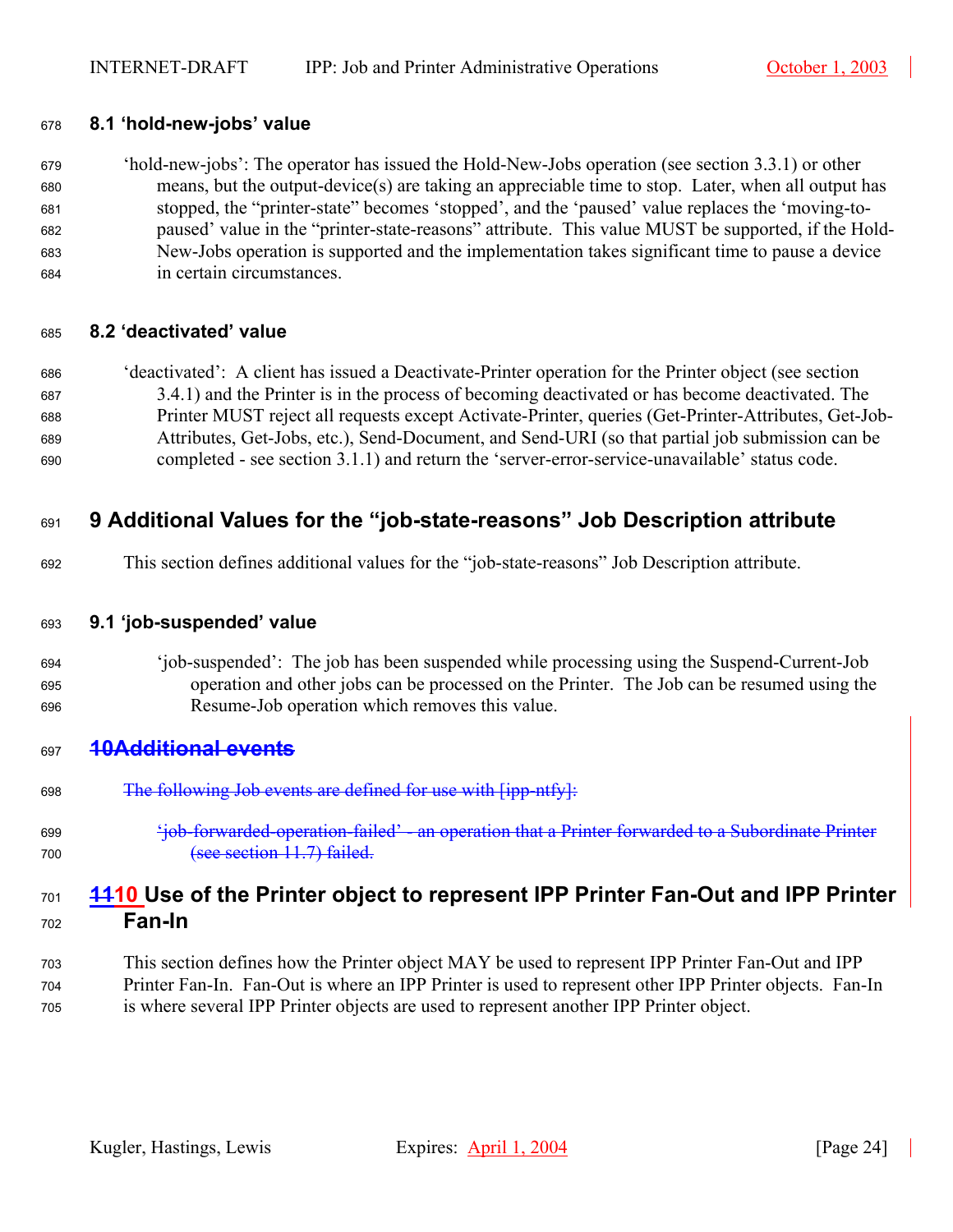## <span id="page-24-0"></span>**11.110.1 IPP Printer Fan-Out**

The IPP/1.1 Model and Semantics introduces the semantic concept of an IPP Printer object that ros represents more than one Output Device (see [RFC2911] section 2.1). This concept is called "Output Device Fan-Out". However, there was no way to represent the individual states of the Output Devices 710 or to perform operations on a specific Output Device when there was Fan-Out. This document generalizes the semantics of the Printer object to represent such Subordinate Fan-Out Output Devices z<sub>12</sub> as IPP Printer objects. This concept is called "Printer object Fan-Out". A Printer object that has a 713 Subordinate Printer object is called a Non-Leaf Printer object. Thus a Non-Leaf Printer object z<sup>14</sup>supports one or more Subordinate Printer objects in order to represent Printer object Fan-Out. A Printer object that does not have any Subordinate Printer objects is called a Leaf Printer object.

- Each Non-Leaf Printer object submits jobs to its immediate Subordinate Printers and otherwise z<sub>17</sub> controls the Subordinate Printers using IPP or other protocols. Whether pending jobs are kept in the Non-Leaf Printer until a Subordinate Printer can accept them or are kept in the Subordinate Printers 719 depends on implementation and/or configuration policy. Furthermore, a Subordinate Printer object MAY, in turn, have Subordinate Printer objects. Thus a Printer object can be both a Non-Leaf Printer 721 and a Subordinate Printer.
- A Subordinate Printer object MUST be a conforming Printer object, so it MUST support all of the REQUIRED [RFC2911] operations and attributes. However, with access control, the Subordinate Printer MAY be configured so that end-user clients are not permitted to perform any operations (or just Get-Printer-Attributes) while one or more Non-Leaf Printer object(s) are permitted to perform any 726 operation.

## <span id="page-24-1"></span>**11.210.2 IPP Printer Fan-In**

The IPP/1.1 Model and Semantics did not preclude the semantic concept of multiple IPP Printer zerobjects that represent a single Output Device (see [RFC2911] section 2.1). However, there was no way for the client to determine that there was a Fan-In configuration, nor was there a way to perform operations on the Subordinate device. This specification generalizes the semantics of the Printer object to allow several Non-Leaf IPP Printer objects to represent a single Subordinate Printer object. Thus a Non-Leaf Printer object MAY share a Subordinate Printer object with one or more other Non-Leaf Printer objects in order to represent IPP Printer Fan-In.

<span id="page-24-2"></span>As with Fan-Out (see section [10.1\)](#page-24-0), when a Printer object is a Non-Leaf Printer, it MUST NOT have an associated Output Device. As with Fan-Out, a Leaf Printer object has one or more associated 737 Output Devices. As with Fan-Out, the Non-Leaf Printer objects submit jobs to their Subordinate Printer objects and otherwise control the Subordinate Printer. As with Fan-Out, whether pending jobs are kept in the Non-Leaf Printers until the Subordinate Printer can accept them or are kept in the Subordinate Printer depends on implementation and/or configuration policy.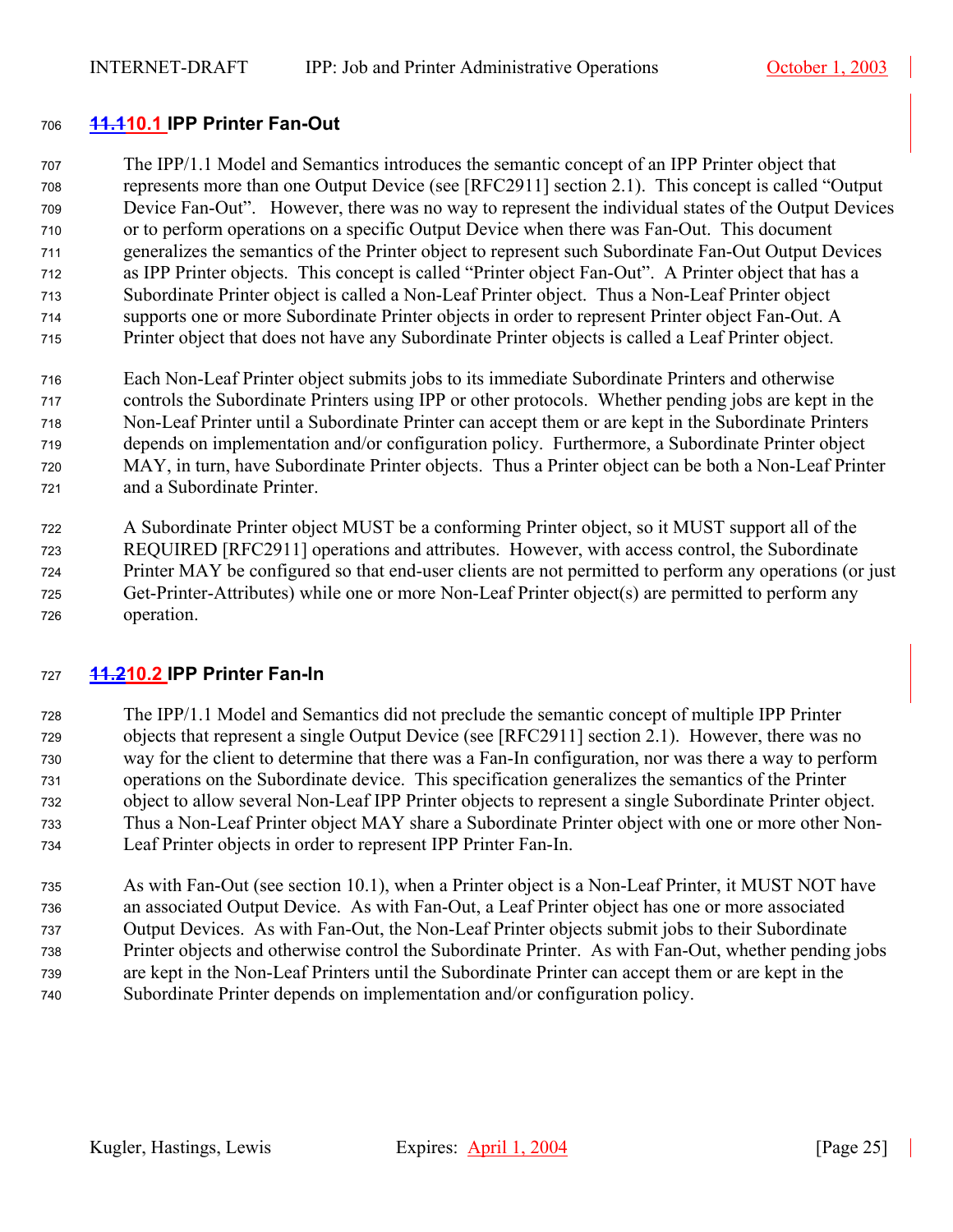## <span id="page-25-0"></span>**11.310.3 Printer object attributes used to represent Printer Fan-Out and Printer Fan-In**

- The following Printer Description attributes are defined to represent the relationship between Printer object(s) and their Subordinate Printer object(s):
- 1. "subordinate-printers-supported" (1setOf uri) contains the URI of the immediate Subordinate Printer object(s).
- 2. "parent-printers-supported (1setOf uri) contains the URI of the Non-Leaf printer object(s) for which this Printer object is the immediate Subordinate, i.e., this Printer's immediate "parent" or "parents".

## <span id="page-25-1"></span>**11.410.4 Subordinate Printer URI**

Each Subordinate Printer object has a URI which is used as the target of each operation on the 751 Subordinate Printer. The means for configuring URIs for Subordinate Printer objects is implementation-dependent as are all URIs. However, there are two distinct approaches:

- a. When the implementation wants to make sure that no operation on a Subordinate Printer object as a target "sneaks by" the parent Printer object (or the Subordinate Printer is fronting for a device that is not networked), the host part of the URI specifies the host of the parent Printer. Then the parent Printer object can easily reflect the state of the Subordinate Printer objects in the parent's Printer 757 biject state and state reasons as the operation passes "through" the parent Printer object.
- b. When the Subordinate Printer is networked and the implementation allows operations to go directly to the Subordinate Printer (with proper access control) without knowledge of the parent 760 Printer object, the host part of the URI is different than the host part of the parent Printer object. In 761 such a case, the parent Printer object **MUST MAY** keep its "printer-state" and "printer-state-reasons" up to date, either by polling the Subordinate Printer object or by subscribing to events with 763 the Subordinate Printer object (see [ipp-not-specntfy] for means to subscribe to event notification 764 when the Subordinate Printer object supports IPP notification). Alternatively, the parent Printer 765 MAY wait until its "printer-state" and "printer-state-reasons" attributes are queried and then query all its Subordinate Printers in order to return the correct values.

#### <span id="page-25-2"></span>**11.510.5 Printer object attributes used to represent Output Device Fan-Out**

Only Leaf IPP Printer objects are allowed to have one or more associated Output Devices. Each Leaf Printer object MAY support the "output-devices-supported" (1setOf name(127)) to indicate the user- friendly name(s) of the Output Device(s) that the Leaf Printer object represents. It is RECOMMENDED that each Leaf Printer object have only one associated Output Device, so that the individual Output Devices can be represented completely and controlled completely by clients. In other words, the Leaf Printer's "output-devices-supported" attribute SHOULD have only one value.

Non-Leaf Printer MUST NOT have associated Output Devices. However, a Non-Leaf Printer 775 SHOULD support an "output-devices-supported" (1setOf name(127)) Printer Description attribute that contains all the values of its immediate Subordinate Printers. Since such Subordinate Printers MAY be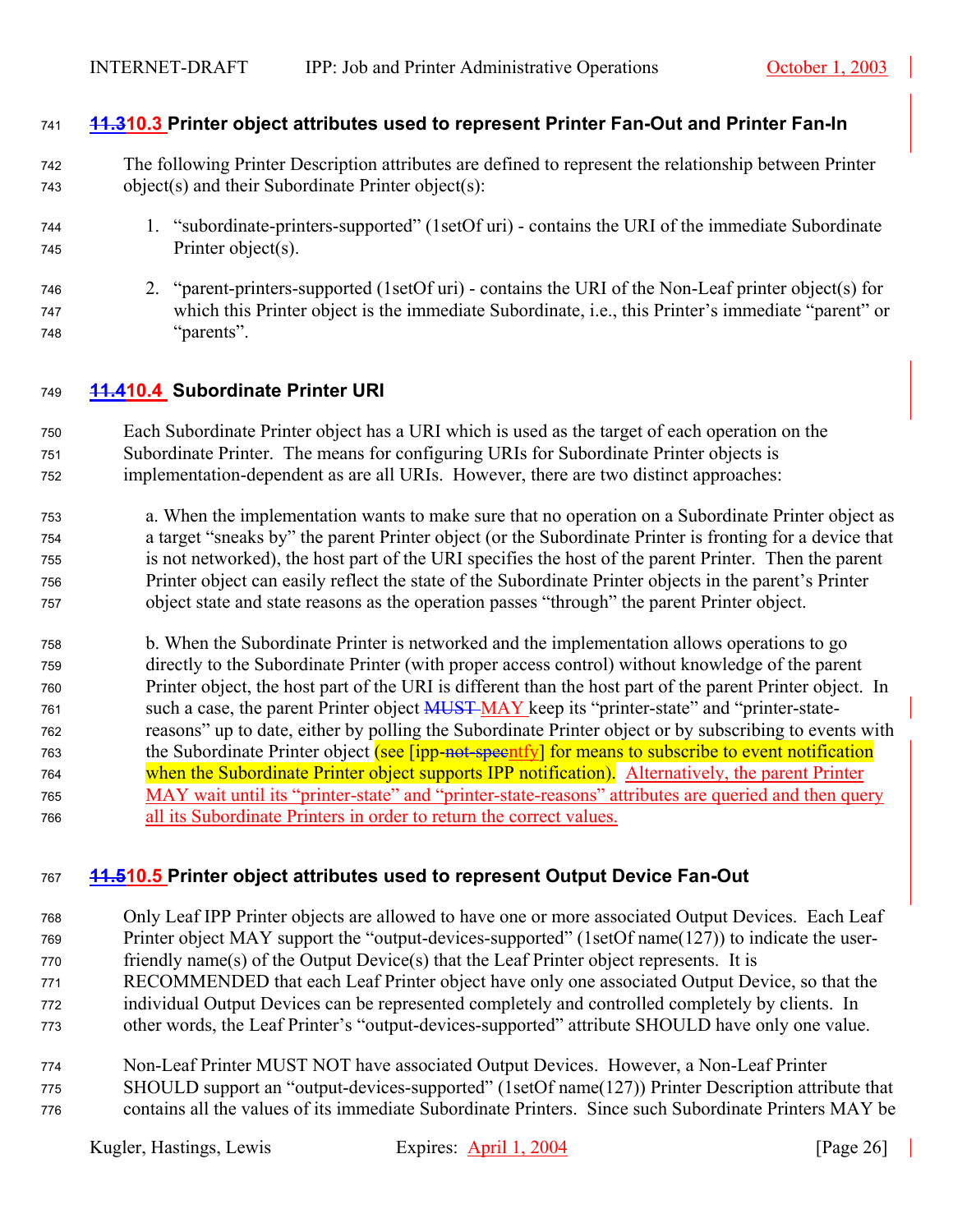177 Leaf or Non-Leaf, the same rules apply to them, etc. Thus any Non-Leaf Printer SHOULD have an <sup>778</sup>"output-devices-supported" (1setOf name(127)) attribute that contains all the values of the Output 779 Devices associated with Leaf Printers of its complete sub-tree.

<sup>780</sup>When adding, removing, or changing a configuration of Printers and Output Devices, there can be 781 moments in time when the tree structure is not consistent. In other words, times when a Non-Leaf 782 Printer's "subordinate-printers-supported" does not agree with the Subordinate Printer's "parent-783 printers-supported". Therefore, the operator SHOULD first Deactivate all Printers that are being zonfigured in this way, update all pointer attributes, and then reactivate. A useful client tool would 785 validate a tree structure before Activating the Printers involved.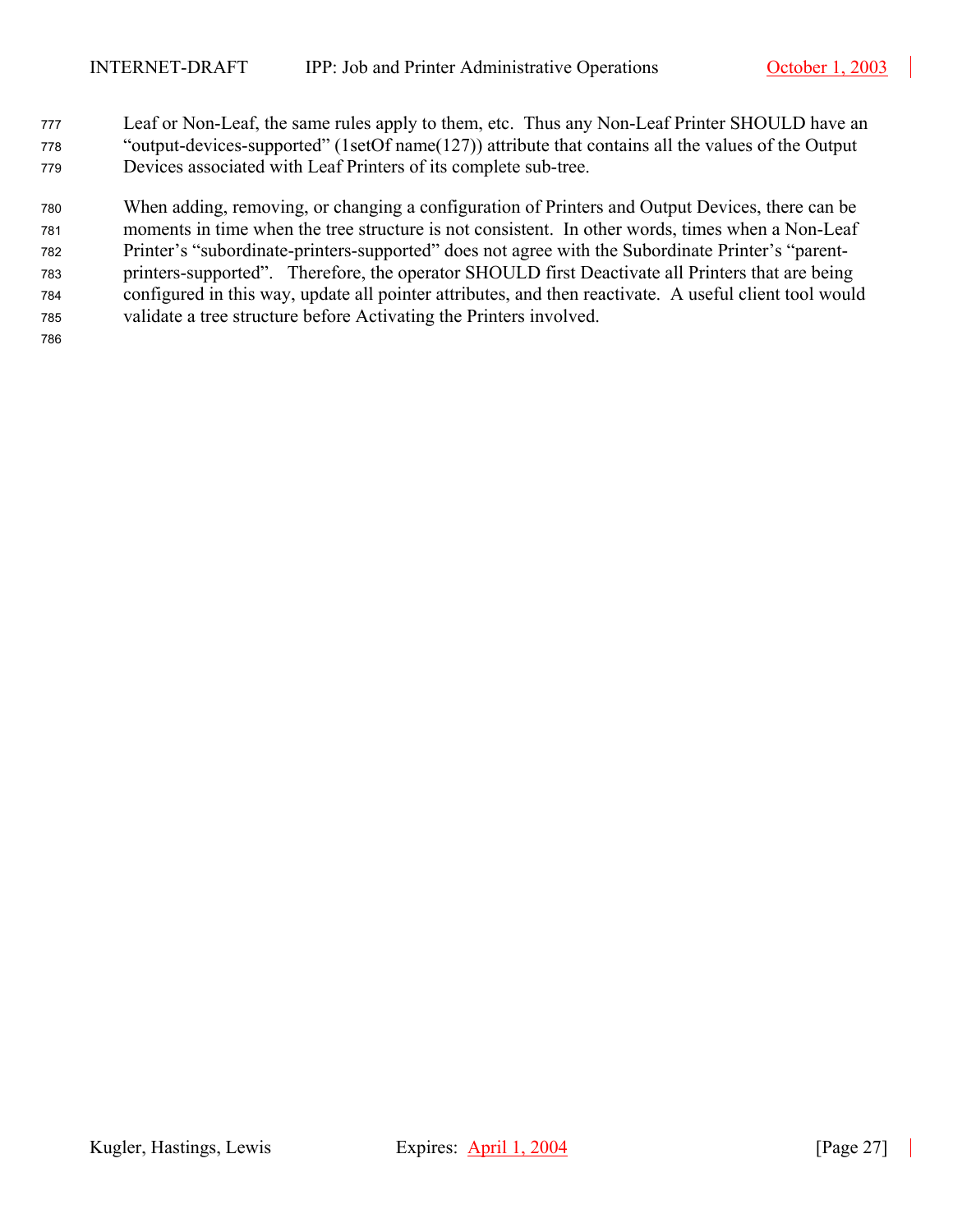## <span id="page-27-0"></span><sup>787</sup>**11.610.6 Figures to show all possible configurations**

<sup>788</sup>[Figure 1,](#page-28-0) [Figure 2,](#page-28-1) and [Figure 3](#page-28-2) are taken from [RFC2911] to show the configurations possible with 789 IPP/1.0 and IPP/1.1 where all Printer objects are Leaf Printer objects. The remaining figures show 790 additional configurations that this document defines using Non-Leaf and Leaf Printer objects. Legend 791 for all figures: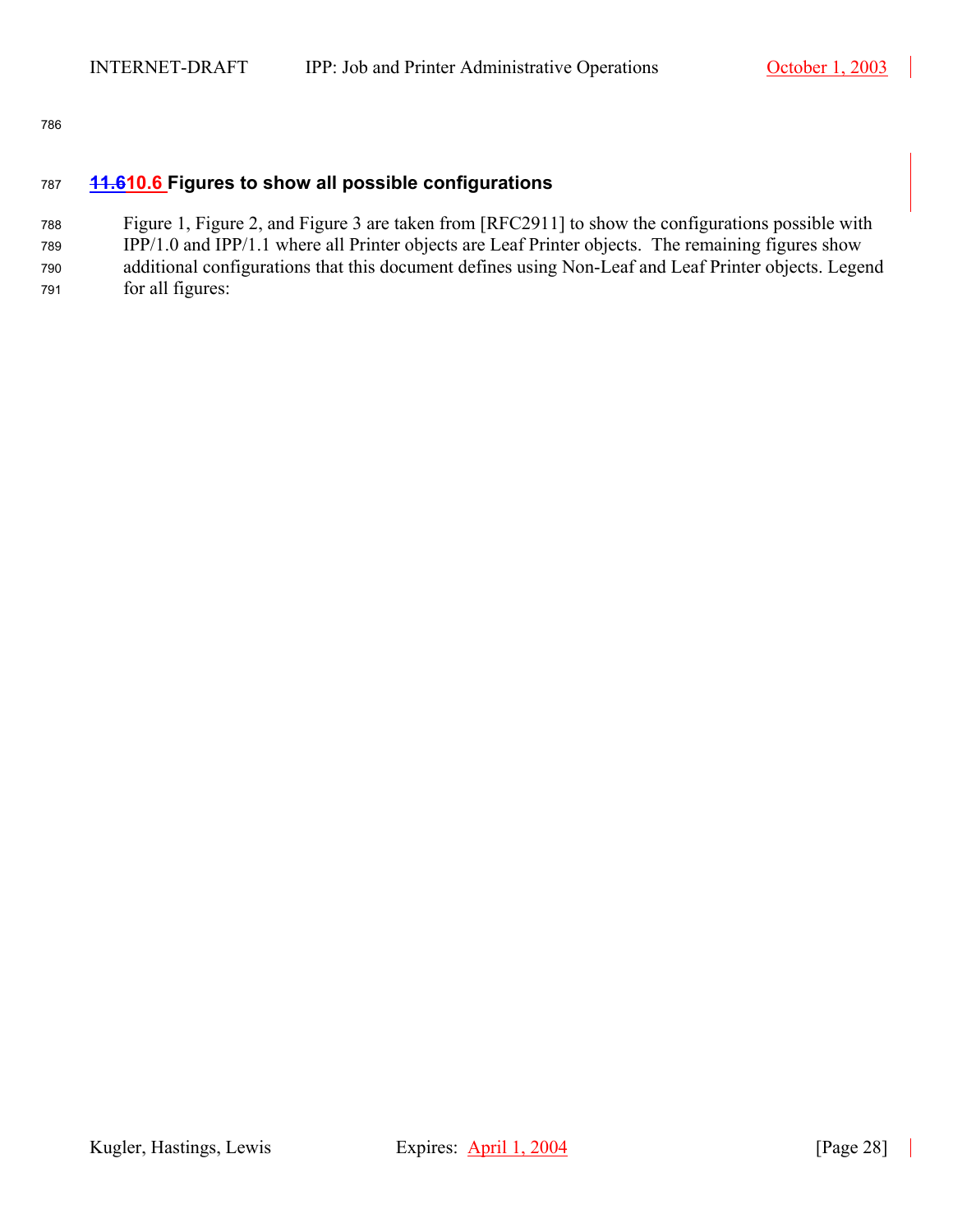<span id="page-28-2"></span><span id="page-28-1"></span><span id="page-28-0"></span>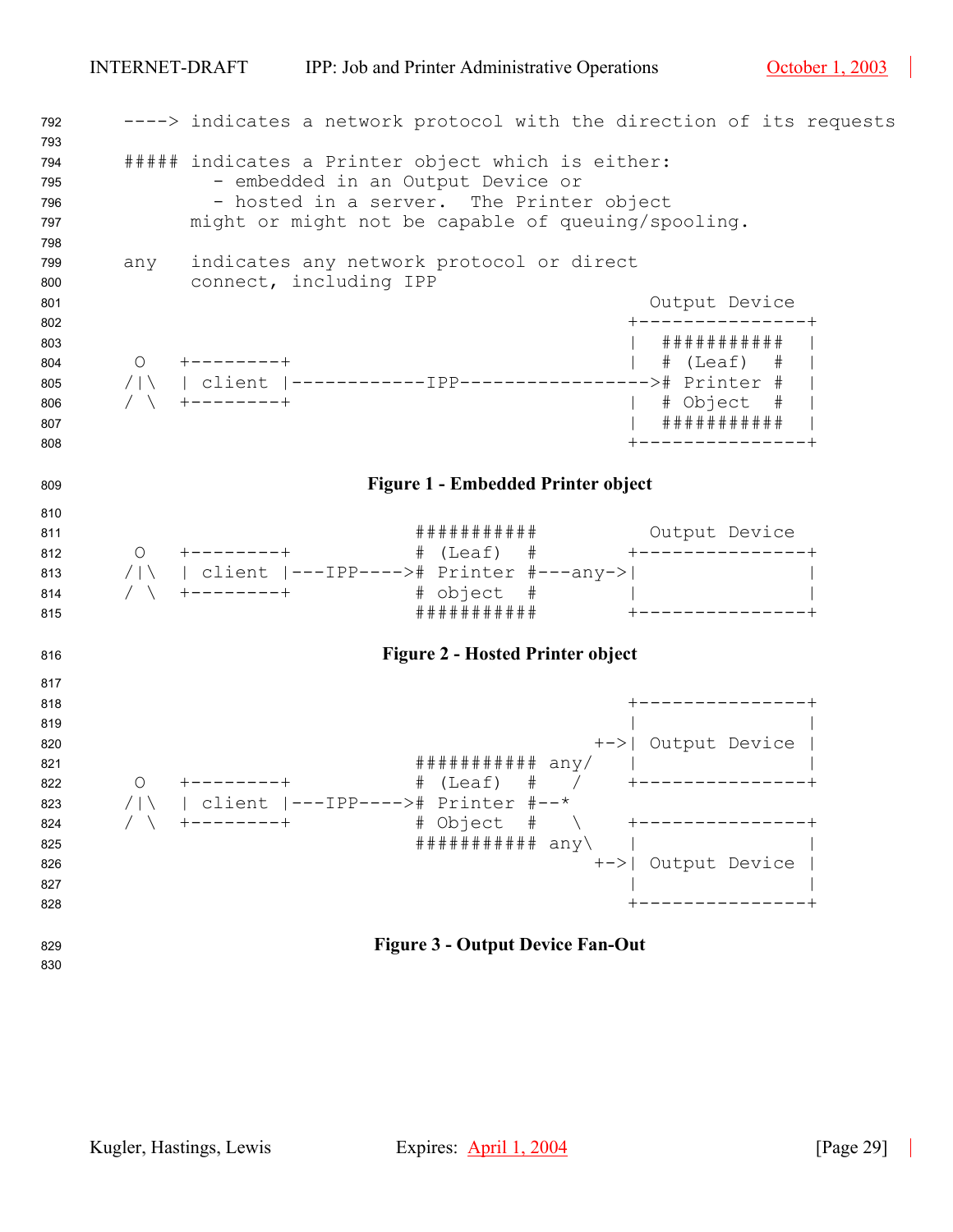<span id="page-29-0"></span>

<span id="page-29-1"></span>

#### **Figure 6 - IPP Printer Object Fan-In**

<span id="page-29-2"></span>Kugler, Hastings, Lewis Expires: April 1, 2004 [Page 30]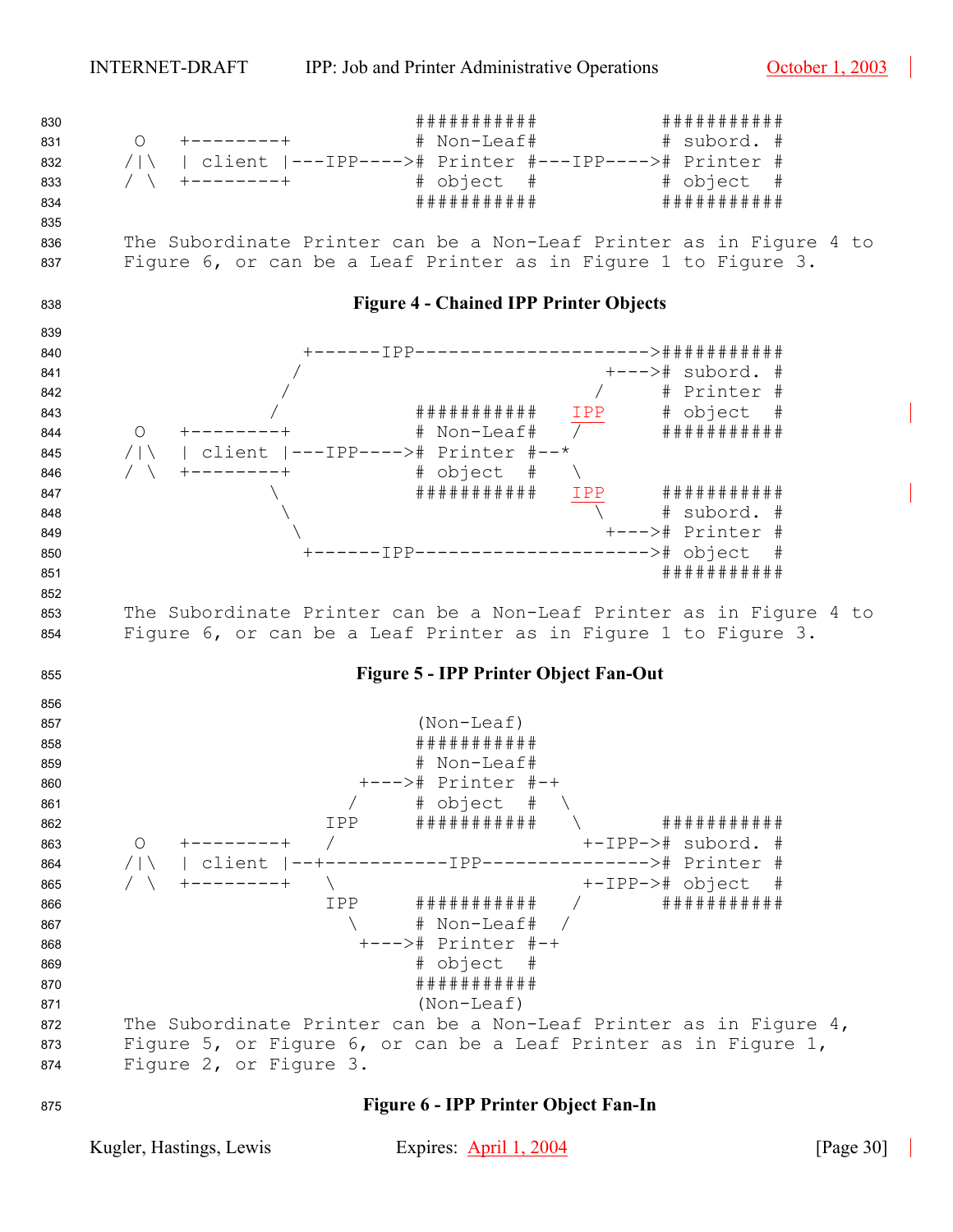## <span id="page-30-0"></span><sup>876</sup>**11.710.7 Forwarding requests**

877 This section describes the forwarding of Job and Printer requests to Subordinate Printer objects.

## <span id="page-30-1"></span><sup>878</sup>**11.7.110.7.1 Forwarding requests that affect Printer objects**

879 In Printer Fan-Out, Printer Fan-In, and Chained Printers, the Non-Leaf IPP Printer object MUST NOT 880 forward the operations that affect Printer objects to its Subordinate Printer objects. If a client wants to 881 explicitly target a Subordinate Printer, the client MUST specify the URI of the Subordinate Printer. 882 The client can determine the URI of any Subordinate Printers by querying the Printer's "subordinate-883 printers-supported (1setOf uri) attribute (see section [7.1\)](#page-22-1).

884 [Table 7](#page-30-3) lists the operations that affect Printer objects and the forwarding behavior that a Non-Leaf 885 Printer MUST exhibit to its immediate Subordinate Printers. Operations that affect jobs have a 886 different forwarding rule (see section [10.7.2](#page-30-2) and [Table 8\)](#page-32-0):

<span id="page-30-3"></span>

| Printer Operation           | Non-Leaf Printer action                             |  |  |
|-----------------------------|-----------------------------------------------------|--|--|
| Printer Operations:         |                                                     |  |  |
| Enable-Printer              | MUST NOT forward to any of its Subordinate Printers |  |  |
| Disable-Printer             | MUST NOT forward to any of its Subordinate Printers |  |  |
| Hold-New-Jobs               | MUST NOT forward to any of its Subordinate Printers |  |  |
| Release-Held-New-Jobs       | MUST NOT forward to any of its Subordinate Printers |  |  |
| Deactivate-Printer          | MUST NOT forward to any of its Subordinate Printers |  |  |
| Activate-Printer            | MUST NOT forward to any of its Subordinate Printers |  |  |
| Restart-Printer             | MUST NOT forward to any of its Subordinate Printers |  |  |
| Shutdown-Printer            | MUST NOT forward to any of its Subordinate Printers |  |  |
| Startup-Printer             | MUST NOT forward to any of its Subordinate Printers |  |  |
| IPP/1.1 Printer Operations: | See [RFC2911]                                       |  |  |
| Get-Printer-Attributes      | MUST NOT forward to any of its Subordinate Printers |  |  |
| Pause-Printer               | MUST NOT forward to any of its Subordinate Printers |  |  |
| Resume-Printer              | MUST NOT forward to any of its Subordinate Printers |  |  |
| Set operations:             | See [ipp-set-opsRFC3380]                            |  |  |
| Set-Printer-Attributes      | MUST NOT forward to any of its Subordinate Printers |  |  |

#### <sup>887</sup>**Table 7 - Forwarding operations that affect Printer objects**

888

## <span id="page-30-2"></span><sup>889</sup>**11.7.210.7.2 Forwarding requests that affect Jobs**

890 Unlike Printer Operations that only affect Printer objects (see section [10.7.1\)](#page-30-1), a Non-Leaf Printer 891 object MUST forward operations that directly affect jobs to the appropriate Job object(s) in one or 892 more of its immediate Subordinate Printer objects. Forwarding is REQUIRED since the purpose of 893 such a Job operation is to affect the indicated job which itself may have been forwarded. Such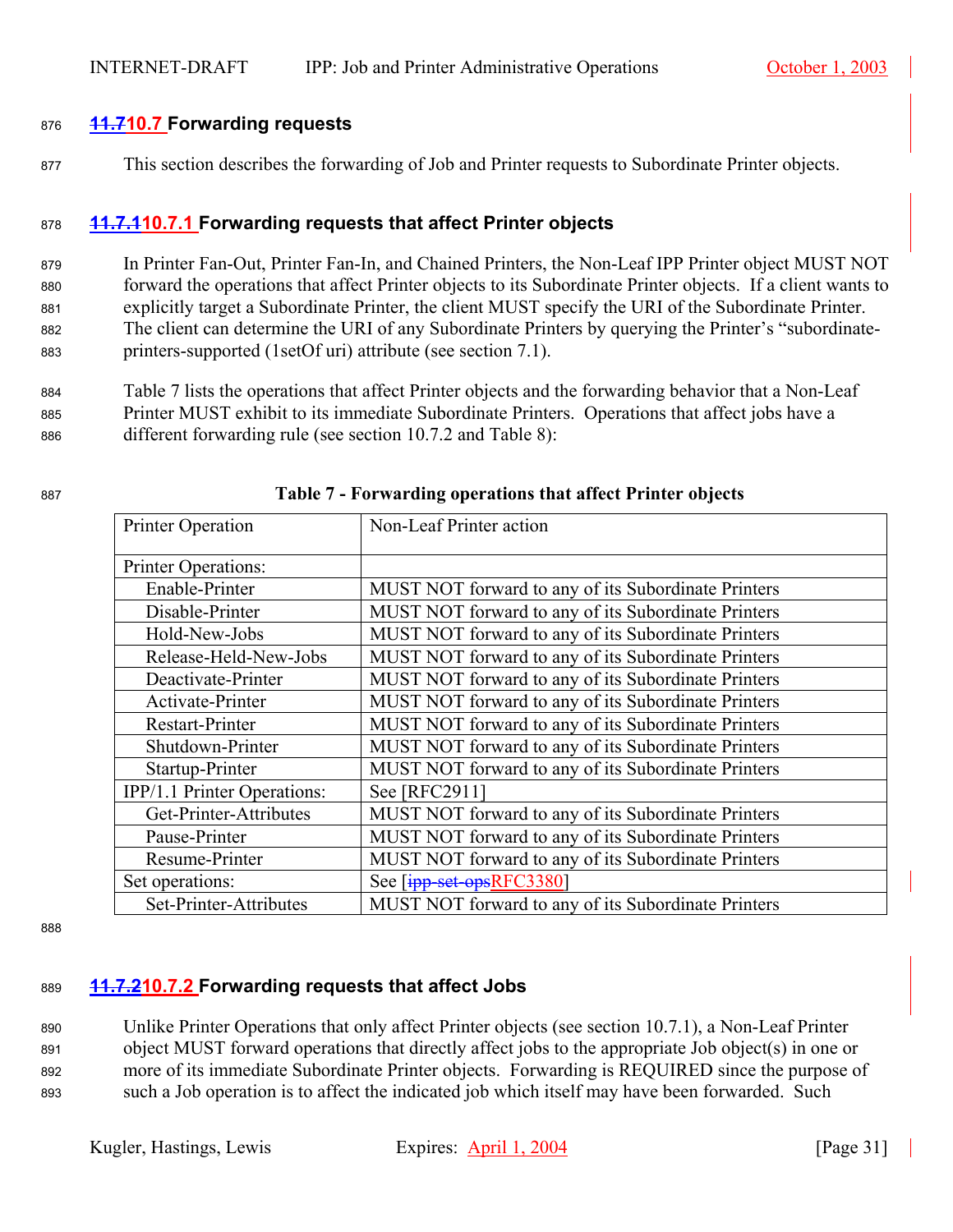- 894 forwarding MAY be immediate or queued, depending on the operation and the implementation. For 895 example, a Non-Leaf Printer object MAY queue/spool jobs, feeding a job at a time to its Subordinate 896 Printer(s), or MAY forward jobs immediately to one of its Subordinate Printers. In either case, the 897 Non-Leaf Printer object is forwarding Job Creation operations to one of its Subordinate Printers. Only 898 the time of forwarding of the Job Creation operations depends on whether the policy is to queue/spool 899 jobs in the Non-Leaf Printer or the Subordinate Printer.
- <sup>900</sup>When a Non-Leaf Printer object creates a Job object in its Subordinate Printer, whether that Non-Leaf <sup>901</sup>Printer object keeps a fully formed Job object or just keeps a mapping from the "job-ids" that it 902 assigned to those assigned by its Subordinate Printer object is IMPLEMENTATION-DEPENDENT. <sup>903</sup>In either case, the Non-Leaf Printer MUST be able to accept and carry out future Job operations that <sup>904</sup>specify the "job-id" that the Non-Leaf Printer assigned and returned to the job submitting client.
- <sup>905</sup>[Table 8](#page-32-0) lists the operations that directly affect jobs and the forwarding behavior that a Non-Leaf 906 Printer MUST exhibit to its Subordinate Printers: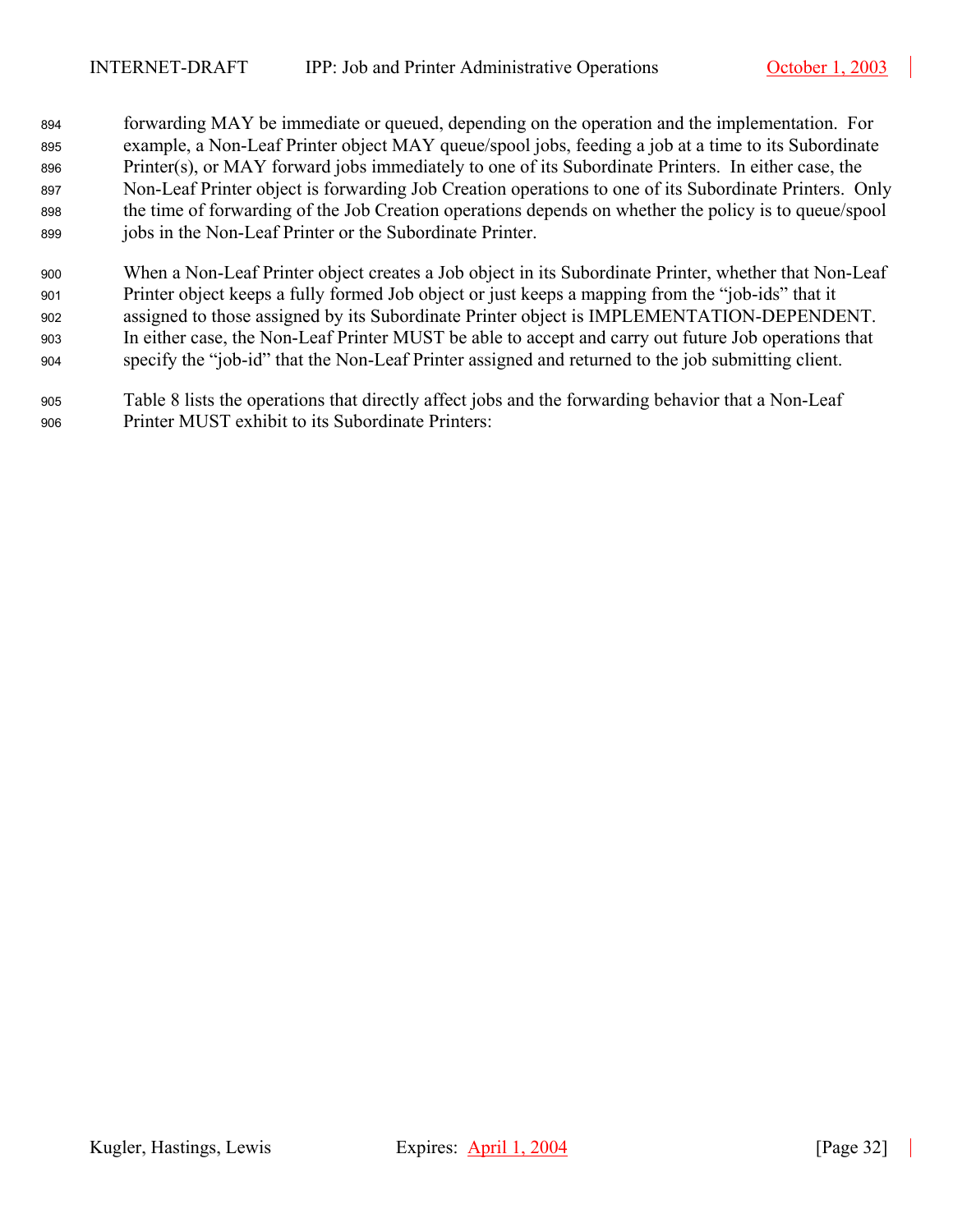<span id="page-32-0"></span><sup>907</sup>**Table 8 - Forwarding operations that affect Jobs objects** 

| Job operation               | Non-Leaf Printer action                                                |
|-----------------------------|------------------------------------------------------------------------|
| Job operations:             |                                                                        |
| Reprocess-Job               | MUST forward to the appropriate Job in one of its Subordinate Printers |
| Cancel-Current-Job          | <b>MUST NOT forward</b>                                                |
| Resume-Job                  | MUST forward to the appropriate Job in one of its Subordinate Printers |
| Promote-Job                 | MUST forward to the appropriate Job in one of its Subordinate Printers |
| IPP/1.1 Printer Operations: |                                                                        |
| Print-Job                   | MUST forward immediately or queue to the appropriate Subordinate       |
|                             | Printer                                                                |
| Print-URI                   | MUST forward immediately or queue to the appropriate Subordinate       |
|                             | Printer                                                                |
| Validate-Job                | MUST forward to the appropriate Subordinate Printer                    |
| Create-Job                  | MUST forward immediately or queue to the appropriate Subordinate       |
|                             | Printer                                                                |
| Get-Jobs                    | MUST forward to all its Subordinate Printers                           |
| Purge-Jobs                  | MUST forward to all its Subordinate Printers                           |
| IPP/1.1 Job operations:     |                                                                        |
| Send-Document               | MUST forward immediately or queue to the appropriate Job in one of     |
|                             | its Subordinate Printers                                               |
| Send-URI                    | MUST forward immediately or queue to the appropriate Job in one of     |
|                             | its Subordinate Printers                                               |
| Cancel-Job                  | MUST forward to the appropriate Job in one of its Subordinate Printers |
| Get-Job-Attributes          | MUST forward to the appropriate Job in one of its Subordinate          |
|                             | Printers, if the Non-Leaf Printer doesn't know the complete status of  |
|                             | the Job object                                                         |
| Hold-Job                    | MUST forward to the appropriate Job in one of its Subordinate Printers |
| Release-Job                 | MUST forward to the appropriate Job in one of its Subordinate Printers |
| Restart-Job                 | MUST forward to the appropriate Job in one of its Subordinate Printers |
| <b>IPP</b> Set operations:  | See [ipp-set-opsRFC3380]                                               |
| Set-Job-Attributes          | MUST forward to the appropriate Job in one of its Subordinate Printers |

908

<sup>909</sup>When a Printer receives a request that REQUIRES forwarding, it does so on a "best efforts basis", and 910 returns a response to its client without waiting for responses from any of its Subordinate Printers. 911 Such forwarded requests could fail. In order for a client to become aware of such a condition, a new 912 'job-forwarded-operation-failed' Job event is defined, which a client can subscribe to (see section [10](#page-23-5) 913 **and [ipp-ntfy]).** ISSUE: Can this reference to [ipp-ntfy] be Informative or should this reference be 914 removed, in order to progress this specification without waiting for [ipp-ntfy]?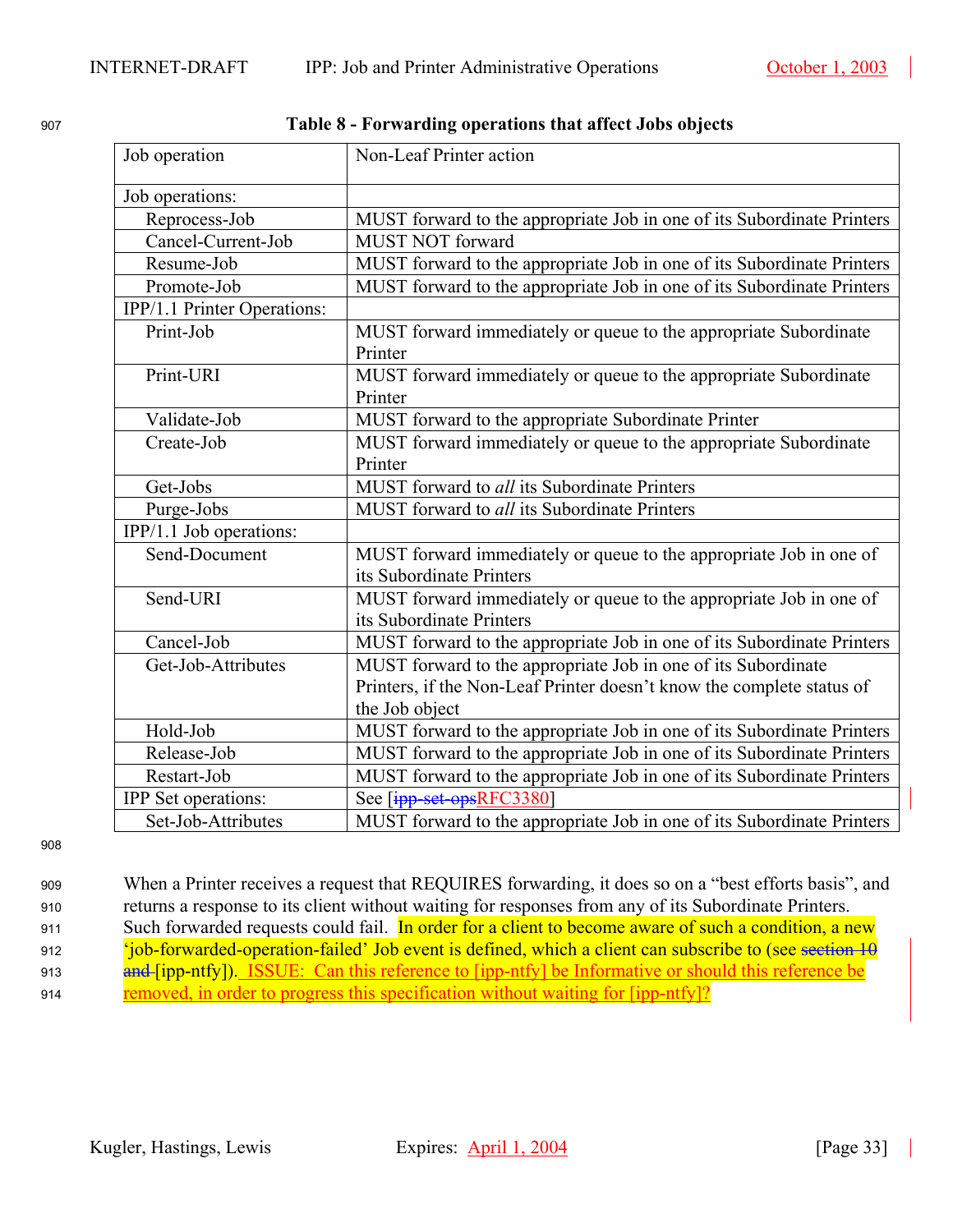## <span id="page-33-0"></span><sup>915</sup>**11.810.8 Additional attributes to help with fan-out**

916 The following operation and Job Description attributes are defined to help represent Job relationships 917 for Fan-Out and forwarding of jobs:

## <span id="page-33-1"></span><sup>918</sup>**11.8.110.8.1 output-device-assigned (name(127)) Job Description attribute - from**  <sup>919</sup>**[RFC2911]**

920 [RFC2911] defines "output-device-assigned" as: "This attribute identifies the Output Device to which 921 the Printer object has assigned this job. If an Output Device implements an embedded Printer object, 922 the Printer object NEED NOT set this attribute. If a print server implements a Printer object, the value <sup>923</sup>MAY be empty (zero-length string) or not returned until the Printer object assigns an Output Device to 924 the job. This attribute is particularly useful when a single Printer object supports multiple devices (so 925 called "Device Fan-Out" see [RFC2911] section 2.1)." See also section [10.1](#page-24-0) in this specification.

## <span id="page-33-2"></span><sup>926</sup>**11.8.210.8.2 original-requesting-user-name (name(MAX)) operation and Job Description**  <sup>927</sup>**attribute**

<sup>928</sup>The operation attribute containing the user name of the original user, i.e., corresponds to the 929 "requesting-user-name" operation attribute (see [RFC2911] section 3.2.1.1) that the original client 930 supplied to the first Printer object. The Printer copies the "original-requesting-user-name" operation <sup>931</sup>attribute to the corresponding Job Description attribute.

## <span id="page-33-3"></span><sup>932</sup>**10.8.3 requesting-user-name (name(MAX)) operation attribute - additional semantics**

933 The IPP/1.1 "requesting-user-name" operation attribute (see [RFC2911] section 3.2.1.1) is updated by <sup>934</sup>each client to be itself on each hop, i.e., the "requesting-user-name" is the client forwarding the 935 request, not the original client.

## <span id="page-33-4"></span><sup>936</sup>**10.8.4 job-originating-user-name (name(MAX)) Job Description attribute - additional**  <sup>937</sup>**semantics**

## 938 The "job-originating-user-name" Job Description attribute (see [RFC2911] section 4.3.6) remains as 939 the authenticated original user, not the parent Printer's authenticated host, and is forwarded by each 940 client without changing the value.

## <span id="page-33-5"></span><sup>941</sup>**1211 Conformance Requirements**

942 The Job and Printer Administrative operations defined in this document are OPTIONAL operations. 943 However, some operations MUST be implemented if others are implemented as shown in [Table 9.](#page-34-0)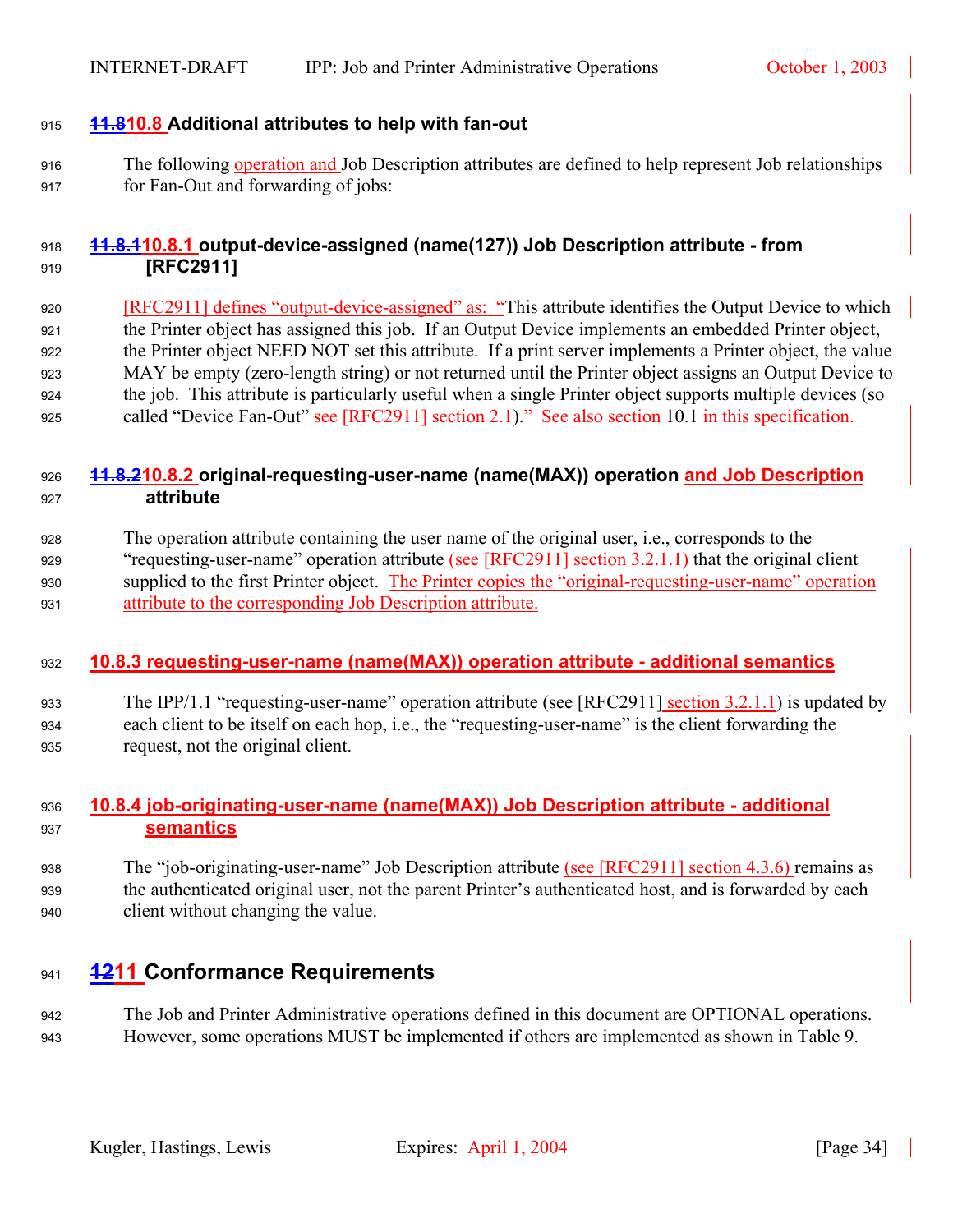| <b>Operations REQUIRED</b>         | If any of these operations are supported:      |
|------------------------------------|------------------------------------------------|
| Enable-Printer                     | Disable-Printer                                |
|                                    |                                                |
| Disable-Printer                    | Enable-Printer                                 |
| Pause-Printer                      | Resume-Printer                                 |
| Resume-Printer                     | Pause-Printer, Pause-Printer-After-Current-Job |
| Hold-New-Jobs                      | Release-Held-New-Jobs                          |
| Release-Held-New-Jobs              | Hold-New-Jobs                                  |
| Activate-Printer, Disable-Printer, | Deactivate-Printer                             |
| Pause-Printer-After-Current-Job    |                                                |
| Deactivate-Printer, Enable-        | Activate-Printer                               |
| Printer, Resume-Printer            |                                                |
| <b>Restart-Printer</b>             | none                                           |
| Shutdown-Printer                   | none                                           |
| Startup-Printer                    | none                                           |
| Reprocess-Job                      | none                                           |
| Cancel-Current-Job                 | none                                           |
| Resume-Job                         | Suspend-Current-Job                            |
| Suspend-Current-Job                | Resume-Job                                     |
| Promote-Job                        | none                                           |
| Schedule-Job-After                 | Promote-Job                                    |

## <span id="page-34-0"></span><sup>944</sup>**Table 9 - Conformance Requirement Dependencies for Operations**

945

| 946 | Table 10 and Table 11 list the "printer-state-reasons" and "job-state-reasons" values that are |
|-----|------------------------------------------------------------------------------------------------|
| 947 | REQUIRED if the indicated operations are supported.                                            |

## <sup>948</sup>**Table 10- Conformance Requirement Dependencies for "printer-state-reasons" Values**

<span id="page-34-1"></span>

| "printer-state-reasons" values: | Conformance<br>Requirement | If any of the following Printer Operations are<br>supported:              |
|---------------------------------|----------------------------|---------------------------------------------------------------------------|
| 'paused'                        | <b>REQUIRED</b>            | Pause-Printer, Pause-Printer-After-Current-<br>Job, or Deactivate-Printer |
| 'hold-new-jobs'                 | <b>REQUIRED</b>            | Hold-New-Jobs                                                             |
| 'moving-to-paused'              | <b>OPTIONAL</b>            | Pause-Printer, Pause-Printer-After-Current-                               |
|                                 |                            | Job, Deactivate-Printer                                                   |
| 'deactivated'                   | <b>REQUIRED</b>            | Deactivate-Printer                                                        |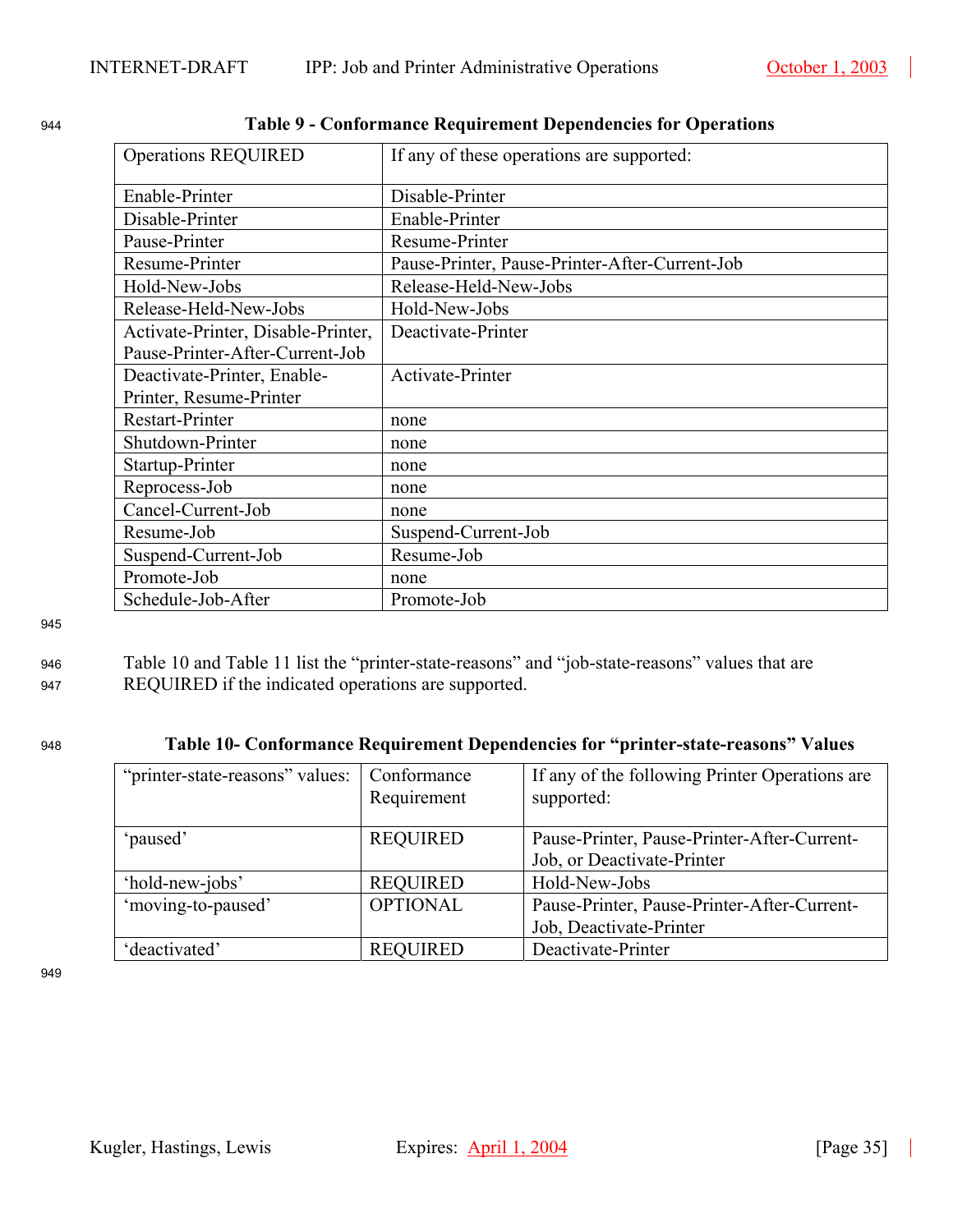<span id="page-35-2"></span>

| "job-state-reasons" values: | Conformance<br>Requirement | If any of the following Job operations are<br>supported: |
|-----------------------------|----------------------------|----------------------------------------------------------|
| 'iob-suspended'             | REOUIRED                   | Suspend-Current-Job                                      |
| 'printer-stopped'           | <b>REQUIRED</b>            | always REQUIRED                                          |

| 950 |  | Table 11- Conformance Requirement Dependencies for "job-state-reasons" Values |
|-----|--|-------------------------------------------------------------------------------|
|     |  |                                                                               |

# <span id="page-35-0"></span><sup>952</sup>**1312 Normative References**

| 953 | $\overline{H}$                                                                                                                            |
|-----|-------------------------------------------------------------------------------------------------------------------------------------------|
| 954 | Hastings, T., Manros, C., "Internet Printing Protocol/1.1: draft-ietf-ipp-implementers-guide-v11-                                         |
| 955 | 03.txt, work in progress, July 17, 2001.                                                                                                  |
| 956 | $f$ ipp-ops-admin-req $\}$                                                                                                                |
| 957 | Hastings, T., "Internet Printing Protocol (IPP): Requirements for Job, Printer, and Device                                                |
| 958 | Administrative Operations", <draft-ietf-ipp-ops-admin-req-01.txt>, work in progress, July 17, 2001.</draft-ietf-ipp-ops-admin-req-01.txt> |
| 959 | <b>RFC25661</b>                                                                                                                           |
| 960 | R. deBry, T. Hastings, R. Herriot, S. Isaacson, P. Powell, "Internet Printing Protocol/1.0: Model and                                     |
| 961 | Semantics", RFC 2566, April 1999.                                                                                                         |
| 962 | [RFC2910]                                                                                                                                 |
| 963 | Herriot, R., Butler, S., Moore, P., Tuner, R., "Internet Printing Protocol/1.1: Encoding and                                              |
| 964 | Transport", RFC 2910, September 2000.                                                                                                     |
| 965 | [RFC2911]                                                                                                                                 |
| 966 | R. deBry, T. Hastings, R. Herriot, S. Isaacson, P. Powell, "Internet Printing Protocol/1.0: Model and                                     |
| 967 | Semantics", RFC 2911, September 2000.                                                                                                     |
| 968 | [RFC3380]                                                                                                                                 |
| 969 | Hastings, T., Herriot, R., Kugler, C., and H. Lewis, "Internet Printing Protocol (IPP): Job and                                           |
| 970 | Printer Set Operations", RFC 3380, September 2002.                                                                                        |
| 971 | Change History of this document is available at:                                                                                          |
| 972 | ftp://ftp.pwg.org/pub/pwg/ipp/new_OPS/ipp-ops-set2-change-history.txt                                                                     |

# <span id="page-35-1"></span><sup>973</sup>**1413 Informative References**

| 974 | $\lceil$ ipp-ntfy]                                                                                                                     |
|-----|----------------------------------------------------------------------------------------------------------------------------------------|
| 975 | Herriot, R., and T. Hastings. "Internet Printing Protocol/1.1: Event Notifications and                                                 |
| 976 | Subscriptions", <draft-ietf-ipp-not-spec-09.txt>, June 27, 2002. Isaacson, S., Martin, J., deBry, R.,</draft-ietf-ipp-not-spec-09.txt> |
| 977 | Hastings, T., Shepherd, M., Bergman, R., "Internet Printing Protocol/1.1: IPP Event Notification                                       |
| 978 | Specification", <draft-ietf-ipp-not-spec-07.txt>, July 17, 2001. ISSUE: Or remove this reference</draft-ietf-ipp-not-spec-07.txt>      |
| 979 | altogether, since the Internet-Draft is out-of-date.                                                                                   |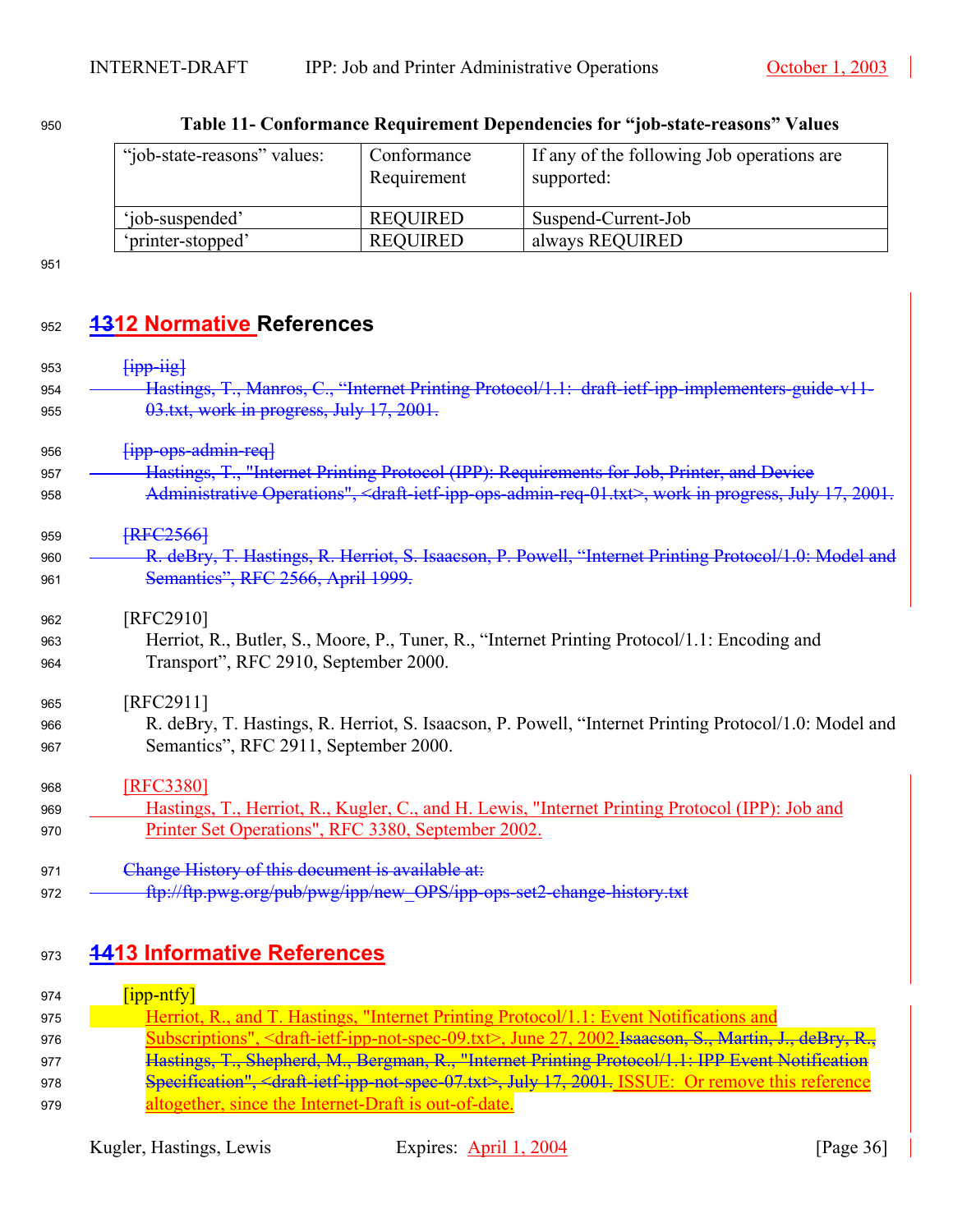| 980 | [RFC2566]                                                                                             |
|-----|-------------------------------------------------------------------------------------------------------|
| 981 | R. deBry, T. Hastings, R. Herriot, S. Isaacson, P. Powell, "Internet Printing Protocol/1.0: Model and |
| 982 | Semantics", RFC 2566, April 1999.                                                                     |
| 983 | [RFC3196]                                                                                             |
| 984 | Hastings, T., Manros, C., Zehler, P., Kugler, C., and H. Holst, "Internet Printing Protocol/1.1:      |
| 985 | Implementer's Guide", RFC 3196, November 2001.                                                        |
|     |                                                                                                       |
| 986 | [RFC3239]                                                                                             |
| 987 | Kugler, C., Lewis, H., and T. Hastings, "Internet Printing Protocol (IPP): Requirements for Job,      |
| 988 | Printer, and Device Administrative Operations", RFC 3239, February 2002.                              |
|     |                                                                                                       |
| 989 | Change History of this document is available at:                                                      |
| 990 | ftp://ftp.pwg.org/pub/pwg/ipp/new_OPS/ipp-ops-set2-change-history.txt                                 |

# <span id="page-36-0"></span>**1514 IANA Considerations**

992 This section contains the registration information for IANA to add to the various IPP Registryies 993 according to the procedures defined in RFC 2911 [RFC2911] section 6 to cover the definitions in this document. The resulting registrations will be published as additions to the

- 995 http://www.iana.org/assignments/ipp-registrations file.
- *Note to RFC Editors: Replace [RFCnnnn] below with the RFC number for this document, so that it accurately reflects the content of the information for the IANA Registry.*

## <span id="page-36-1"></span>**15.114.1 Attribute Registrations**

The following table lists all the attributes defined in this document. These are to be registered 1001 according to the procedures in RFC 2911 [RFC2911] section 6.2.

| 1002         | Name                                                           | Reference<br>Section                  |  |
|--------------|----------------------------------------------------------------|---------------------------------------|--|
| 1003<br>1004 | Job Description attributes:-                                   | Ref<br><del>Section:</del>            |  |
| 1005         | output-device-assigned (name(127))                             | RFCnnnn                               |  |
| 1006         | original-requesting-user-name (name (MAX))                     | 10.8.2<br>[RFCnnnn]                   |  |
| 1007         |                                                                |                                       |  |
| 1008         | Printer Description attributes:-                               | Ref.<br><del>Section:</del>           |  |
| 1009         | subordinate-printers-supported (1set Of uri)                   | [RFCnnnn]<br>7.1                      |  |
| 1010         | parent-printers-supported (1setOf uri)                         | [RFCnnnn]<br>7.2                      |  |
| 1011         |                                                                |                                       |  |
| 1012         | Operation attributes:-                                         | <del>Ref.</del><br><del>Section</del> |  |
| 1013         | original-requesting-user-name (name(MAX))                      | 10.8.2<br>[RFCnnnn]                   |  |
| 1014         |                                                                |                                       |  |
| 1015         | The resulting attribute registrations will be published in the |                                       |  |
| 1016         | ftp://ftp.iana.org/in-notes/iana/assignments/ipp/attributes/   |                                       |  |
| 1017         | <del>area.</del>                                               |                                       |  |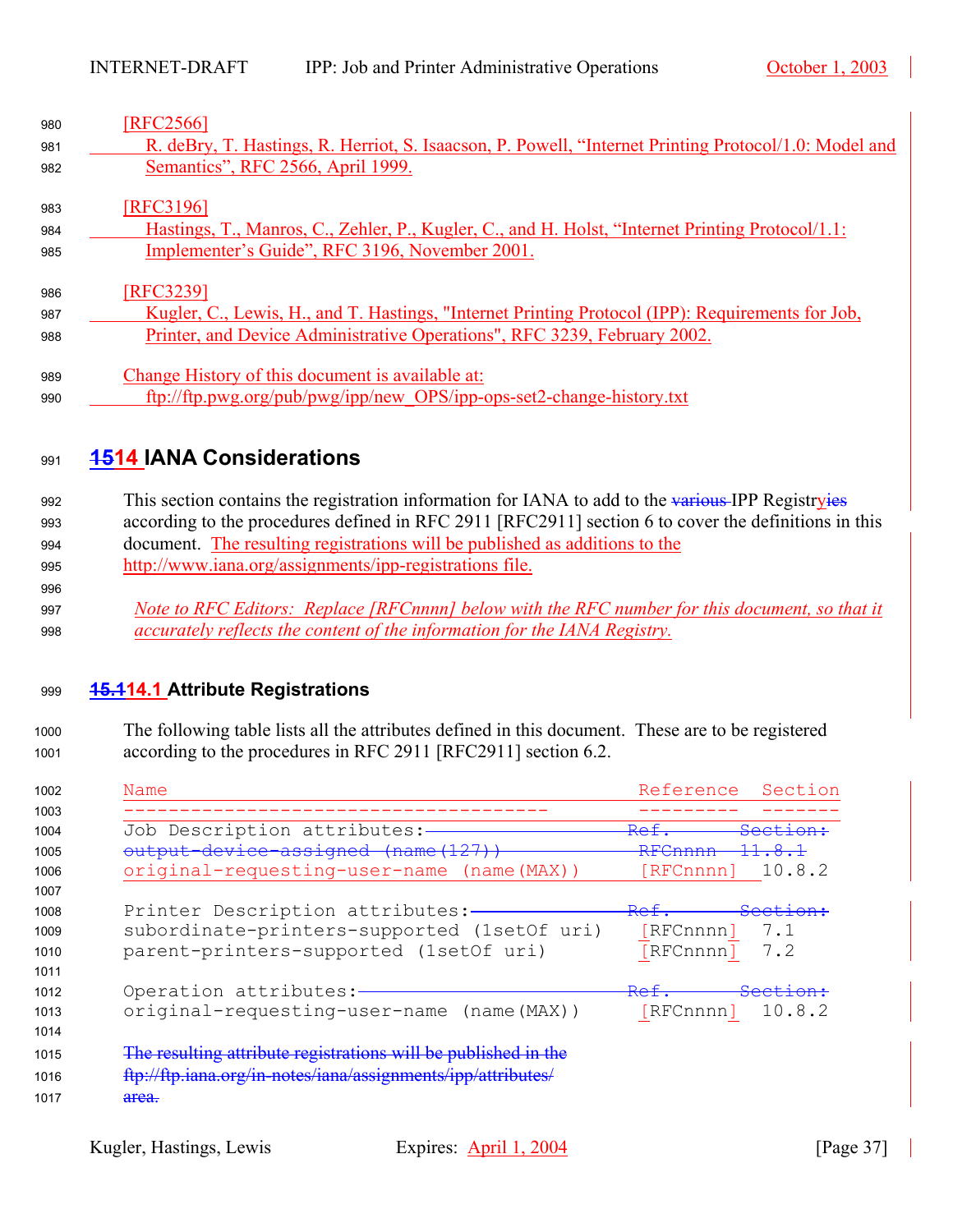<span id="page-37-1"></span><span id="page-37-0"></span>

| Attribute                                                                                                |                                                                                                                                                                                                                                                                                                           |                     |
|----------------------------------------------------------------------------------------------------------|-----------------------------------------------------------------------------------------------------------------------------------------------------------------------------------------------------------------------------------------------------------------------------------------------------------|---------------------|
|                                                                                                          |                                                                                                                                                                                                                                                                                                           |                     |
| Value                                                                                                    | Reference                                                                                                                                                                                                                                                                                                 | Section             |
|                                                                                                          | Ref.                                                                                                                                                                                                                                                                                                      | Section             |
| type2 keyword Attribute Values:<br>job-state-reasons (1setOf type2 keyword)                              |                                                                                                                                                                                                                                                                                                           |                     |
| job-suspended                                                                                            | [RFCnnnn] 9.1                                                                                                                                                                                                                                                                                             |                     |
|                                                                                                          |                                                                                                                                                                                                                                                                                                           |                     |
| The resulting operation registrations will be published in the                                           |                                                                                                                                                                                                                                                                                                           |                     |
| ftp://ftp.iana.org/in-notes/iana/assignments/ipp/operations/                                             |                                                                                                                                                                                                                                                                                                           |                     |
| area.                                                                                                    |                                                                                                                                                                                                                                                                                                           |                     |
|                                                                                                          |                                                                                                                                                                                                                                                                                                           |                     |
| printer-state-reasons (1setOf type2 keyword)                                                             |                                                                                                                                                                                                                                                                                                           |                     |
| type2 keyword Attribute Values:                                                                          | <del>Ref</del>                                                                                                                                                                                                                                                                                            | <del>Section:</del> |
| hold-new-jobs                                                                                            | [RFCnnnn]                                                                                                                                                                                                                                                                                                 | 8.1                 |
| deactivated                                                                                              | [RFCnnnn]                                                                                                                                                                                                                                                                                                 | 8.2                 |
|                                                                                                          |                                                                                                                                                                                                                                                                                                           |                     |
| tify-events (1setOf type2 keyword)                                                                       | $\frac{1}{2}$ + $\frac{1}{2}$ + $\frac{1}{2}$ + $\frac{1}{2}$ + $\frac{1}{2}$ + $\frac{1}{2}$ + $\frac{1}{2}$ + $\frac{1}{2}$ + $\frac{1}{2}$ + $\frac{1}{2}$ + $\frac{1}{2}$ + $\frac{1}{2}$ + $\frac{1}{2}$ + $\frac{1}{2}$ + $\frac{1}{2}$ + $\frac{1}{2}$ + $\frac{1}{2}$ + $\frac{1}{2}$ + $\frac{1$ |                     |
| notify-events-default (1setOf type2 keyword) [ipp-ntfy] 5.3.3.1                                          |                                                                                                                                                                                                                                                                                                           |                     |
| notify-events-supported (1setOf type2 keyword) [ipp-ntfy] 5.3.3.2                                        |                                                                                                                                                                                                                                                                                                           |                     |
| - job-forwarded-operation-failed                                                                         | $F$ R $F$ Cnnnn $+$ $+$ $+$ $+$ $+$ $+$                                                                                                                                                                                                                                                                   |                     |
|                                                                                                          |                                                                                                                                                                                                                                                                                                           |                     |
| The resulting operation registrations will be published in the                                           |                                                                                                                                                                                                                                                                                                           |                     |
| ftp://ftp.iana.org/in-notes/iana/assignments/ipp/operations/                                             |                                                                                                                                                                                                                                                                                                           |                     |
| <del>area.</del>                                                                                         |                                                                                                                                                                                                                                                                                                           |                     |
|                                                                                                          |                                                                                                                                                                                                                                                                                                           |                     |
|                                                                                                          |                                                                                                                                                                                                                                                                                                           |                     |
| <b>15.314.3</b> Additional Enum Attribute Value Registrations for the "operations-supported"             |                                                                                                                                                                                                                                                                                                           |                     |
| <b>Printer Attribute</b>                                                                                 |                                                                                                                                                                                                                                                                                                           |                     |
| The following table lists all the new enum attribute values defined in this document-as additional type2 |                                                                                                                                                                                                                                                                                                           |                     |
| enum values for use with the "operations-supported" Printer Description attribute. These are to be       |                                                                                                                                                                                                                                                                                                           |                     |
| registered according to the procedures in RFC 2911 [RFC2911] section 6.1.                                |                                                                                                                                                                                                                                                                                                           |                     |
|                                                                                                          |                                                                                                                                                                                                                                                                                                           |                     |
|                                                                                                          |                                                                                                                                                                                                                                                                                                           |                     |
| Attribute<br>(attribute syntax)                                                                          |                                                                                                                                                                                                                                                                                                           |                     |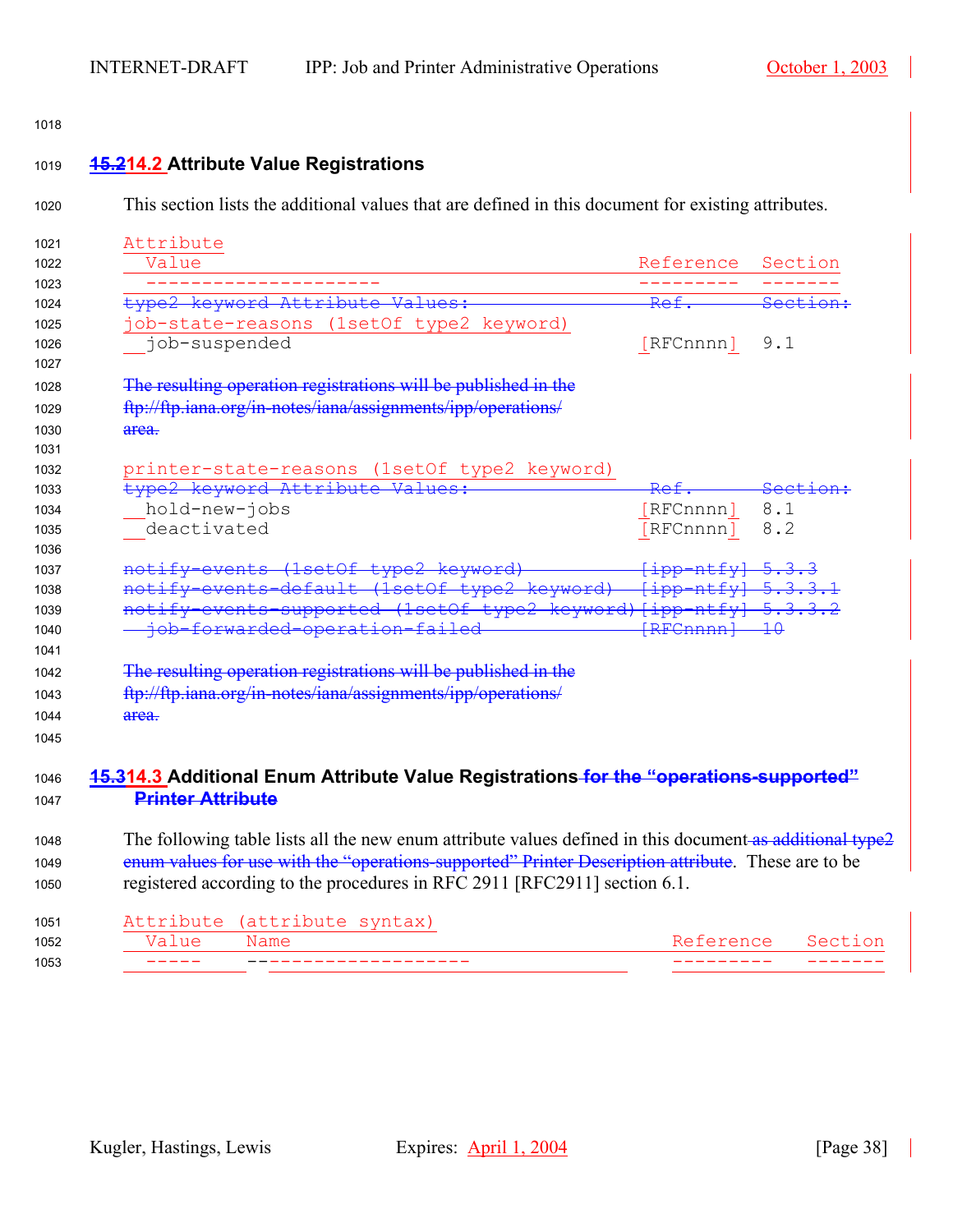<span id="page-38-0"></span>

| type2            | operations-supported (1setOf type2 enum)                                                                                                                                                  | [RFC2911] | 4.4.1                                                                                     |
|------------------|-------------------------------------------------------------------------------------------------------------------------------------------------------------------------------------------|-----------|-------------------------------------------------------------------------------------------|
|                  | enum Attribute Values:<br>Value                                                                                                                                                           | Ref.      |                                                                                           |
| 0x0022           | Enable-Printer                                                                                                                                                                            | [RFCnnnn] | 3                                                                                         |
| 0x0023           | Disable-Printer                                                                                                                                                                           | [RFCnnnn] | 3                                                                                         |
| 0x0024           | Pause-Printer-After-Current-Job                                                                                                                                                           | [RFCnnnn] | 3                                                                                         |
| 0x0025           | Hold-New-Jobs                                                                                                                                                                             | [RFCnnnn] | 3                                                                                         |
| 0x0026           | Release-Held-New-Jobs                                                                                                                                                                     | [RFCnnnn] | 3                                                                                         |
| 0x0027           | Deactivate-Printer                                                                                                                                                                        | [RFCnnnn] | 3                                                                                         |
| 0x0028           | Activate-Printer                                                                                                                                                                          | [RFCnnnn] | 3                                                                                         |
| 0x0029           | Restart-Printer                                                                                                                                                                           | [RFCnnnn] | 3                                                                                         |
| 0x002A           | Shutdown-Printer                                                                                                                                                                          | [RFCnnnn] | 3                                                                                         |
| 0x002B           | Startup-Printer                                                                                                                                                                           | [RFCnnnn] | 3                                                                                         |
| 0x002C           | Reprocess-Job                                                                                                                                                                             | [RFCnnnn] | 4                                                                                         |
| 0x002D           | Cancel-Current-Job                                                                                                                                                                        | [RFCnnnn] | 4                                                                                         |
| 0x002E           | Suspend-Current-Job                                                                                                                                                                       | [RFCnnnn] | 4                                                                                         |
| 0x002F           | Resume-Job                                                                                                                                                                                | [RFCnnnn] | 4                                                                                         |
| 0x0030           | Promote-Job                                                                                                                                                                               | [RFCnnnn] | 4                                                                                         |
| 0x0031           | Schedule-Job-After                                                                                                                                                                        | [RFCnnnn] | 4                                                                                         |
|                  |                                                                                                                                                                                           |           |                                                                                           |
|                  | <b>Template Attribute</b>                                                                                                                                                                 |           | 15.4Additional keyword Attribute Value Registrations for the "notify-events" Subscription |
|                  |                                                                                                                                                                                           |           |                                                                                           |
|                  | The following table lists the event keyword defined in this document as an additional type2 keyword                                                                                       |           |                                                                                           |
|                  | value for use with the "notify-events" Subscription Template attribute, i.e., the "notify-events",                                                                                        |           |                                                                                           |
|                  | "notify events default", and "notify events supported" attributes. This is to be registered according to<br>the procedures in RFC 2911 [RFC2911] section 6.1 and [ipp-ntfy] section 13.6. |           |                                                                                           |
|                  | type2 keyword Attribute Value:                                                                                                                                                            |           |                                                                                           |
|                  |                                                                                                                                                                                           |           |                                                                                           |
|                  | The resulting operation registrations will be published in the                                                                                                                            |           |                                                                                           |
|                  | ftp://ftp.iana.org/in-notes/iana/assignments/ipp/operations/                                                                                                                              |           |                                                                                           |
| <del>area.</del> |                                                                                                                                                                                           |           |                                                                                           |
|                  |                                                                                                                                                                                           |           |                                                                                           |
|                  | <b>15.414.4 Operation Registrations</b>                                                                                                                                                   |           |                                                                                           |
|                  |                                                                                                                                                                                           |           |                                                                                           |
|                  | The following table lists all of the operations defined in this document. These are to be registered<br>according to the procedures in RFC 2911 [RFC2911] section 6.4.                    |           |                                                                                           |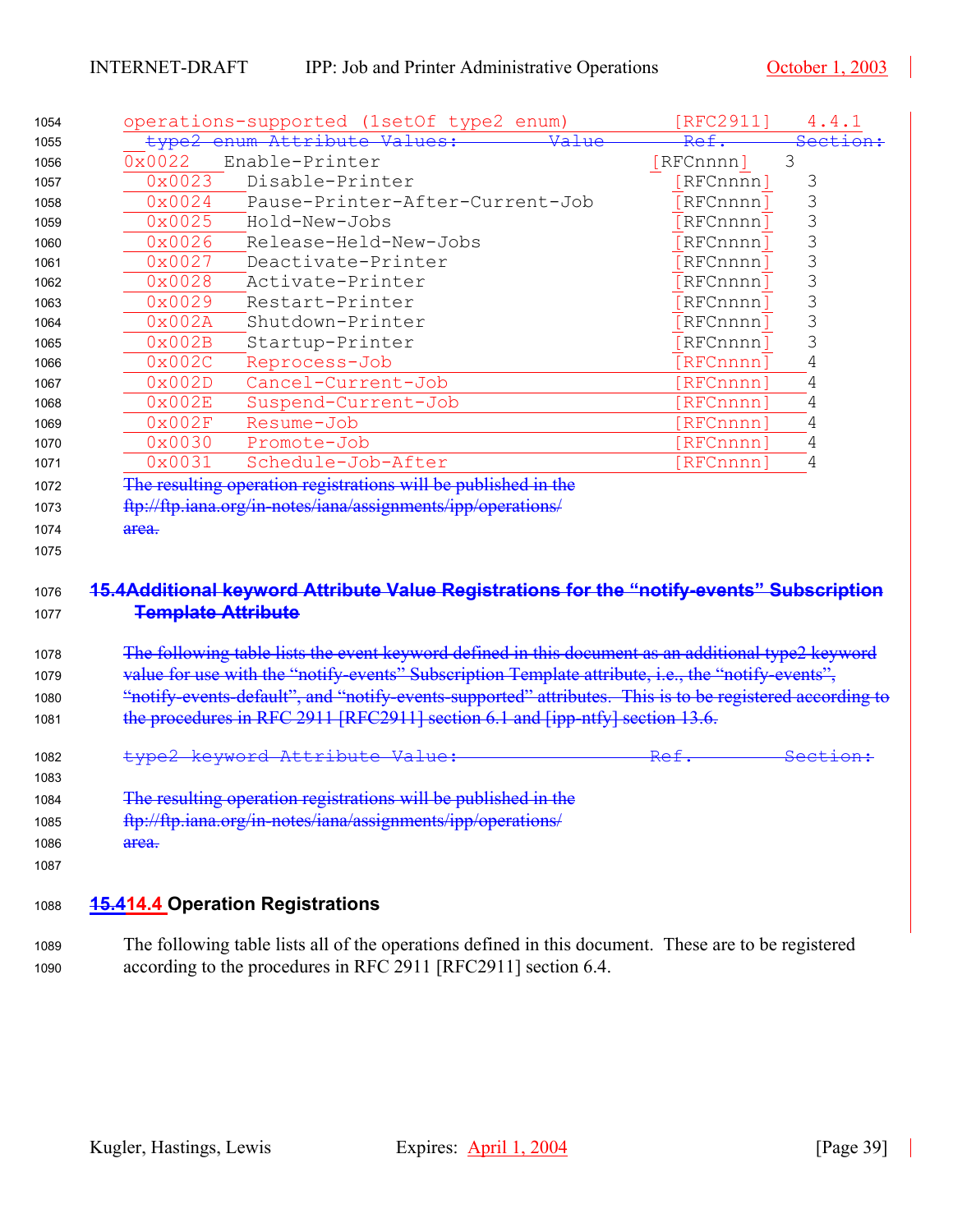| 1091 | Name                            | Reference | Section             |
|------|---------------------------------|-----------|---------------------|
| 1092 |                                 |           |                     |
| 1093 | Operations:                     | Ref.      | <del>Section:</del> |
| 1094 | Activate-Printer                | RFCnnnn]  | 3.4.2               |
| 1095 | Cancel-Current-Job              | RFCnnnn]  | 4.2                 |
| 1096 | Deactivate-Printer              | RFCnnnn]  | 3.4.1               |
| 1097 | Disable-Printer                 | RFCnnnn]  | 3.1.1               |
| 1098 | Enable-Printer                  | RFCnnnn]  | 3.1.2               |
| 1099 | Hold-New-Jobs                   | RFCnnnn]  | 3.3.1               |
| 1100 | Pause-Printer-After-Current-Job | RFCnnnn]  | 3.2.1               |
| 1101 | Promote-Job                     | RFCnnnn]  | 4.4.1               |
| 1102 | Release-Held-New-Jobs           | RFCnnnn]  | 3.3.2               |
| 1103 | Reprocess-Job                   | RFCnnnn]  | 4.1                 |
| 1104 | Restart-Printer                 | RFCnnnn]  | 3.5.1               |
| 1105 | Resume-Job                      | RFCnnnn]  | 4.3.2               |
| 1106 | Schedule-Job-After              | RFCnnnn]  | 4.4.2               |
| 1107 | Shutdown-Printer                | RFCnnnn]  | 3.5.2               |
| 1108 | Startup-Printer                 | RFCnnnn]  | 3.5.3               |
| 1109 | Suspend-Current-Job             | RFCnnnn]  | 4.3.1               |
| 1110 |                                 |           |                     |

- 1111 The resulting operation registrations will be published in the
- 1112 ftp://ftp.iana.org/in-notes/iana/assignments/ipp/operations/
- 1113 area.

## <span id="page-39-0"></span>**15.514.5 Status code Registrations**

1116 The following table lists the status code defined in this document. This is to be registered according to 1117 the procedures in RFC 2911 [RFC2911] section 6.6.

| 1118 | <del>Status codes:</del>                                       | <del>Ref.</del>        | <del>Section:</del> |
|------|----------------------------------------------------------------|------------------------|---------------------|
| 1119 | Value<br>Name                                                  | Reference              | Section             |
| 1120 |                                                                |                        |                     |
| 1121 | $0x0000:0x00FF - "successful"$                                 |                        |                     |
| 1122 | none at this time                                              |                        |                     |
| 1123 |                                                                |                        |                     |
| 1124 | $0x0100:0x01FF - "informational"$                              |                        |                     |
| 1125 | none at this time                                              |                        |                     |
| 1126 |                                                                |                        |                     |
| 1127 | 0x0300:0x03FF - "redirection"                                  | -- See RFC 2911 Errata |                     |
| 1128 | none at this time                                              |                        |                     |
| 1129 |                                                                |                        |                     |
| 1130 | $0x0400:0x04FF - "client-error"$                               |                        |                     |
| 1131 | none at this time                                              |                        |                     |
| 1132 |                                                                |                        |                     |
| 1133 | 0x0500:0x05FF - "server-error"                                 |                        |                     |
| 1134 | $0x050A$ server-error-printer-is-deactivated [RFCnnnn] - 5.1   |                        |                     |
| 1135 |                                                                |                        |                     |
| 1136 | The resulting operation registrations will be published in the |                        |                     |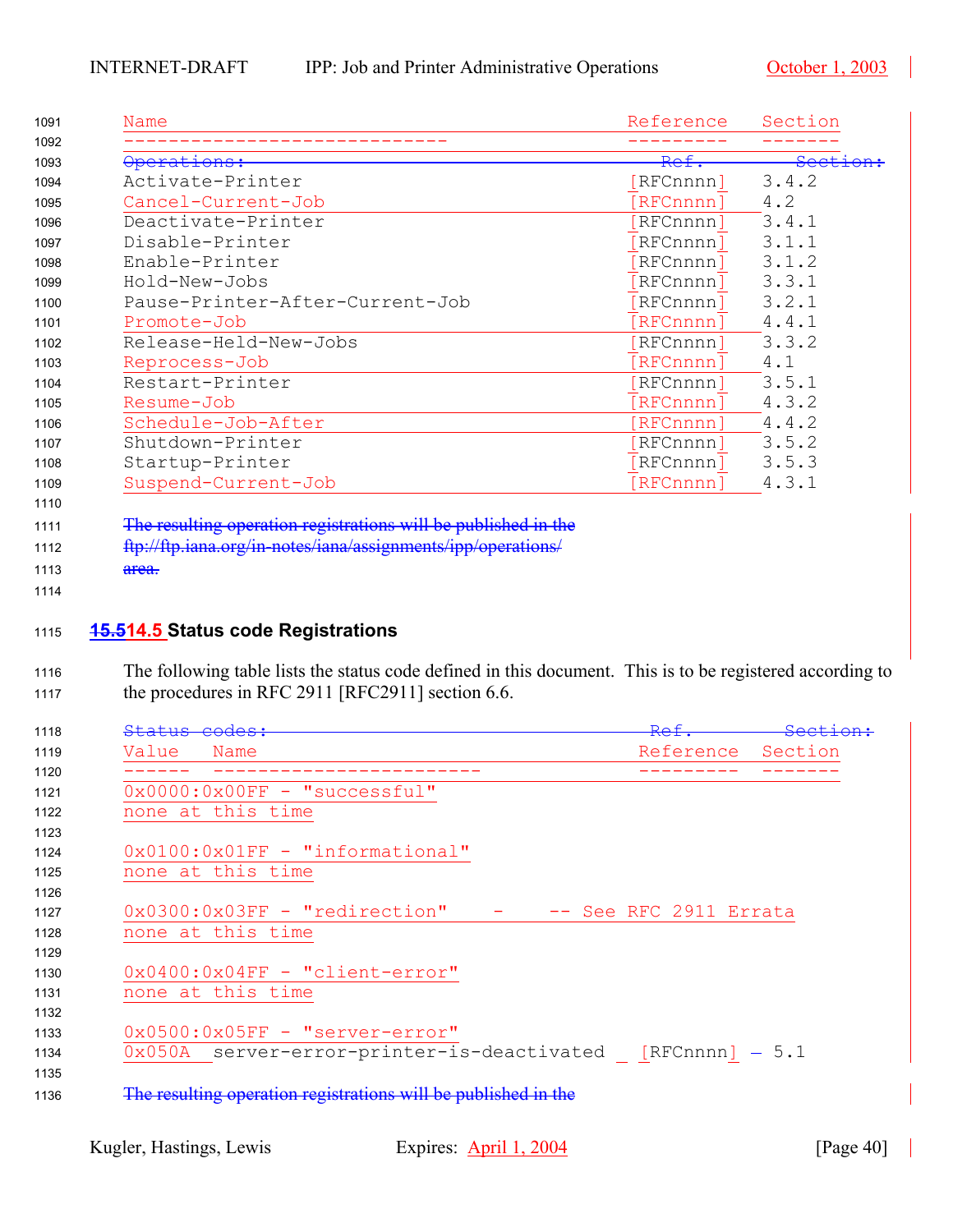- 1137 ftp://ftp.iana.org/in-notes/iana/assignments/ipp/operations/
- 1138 area.
- 1139

# <span id="page-40-0"></span><sup>1140</sup>**1615 Internationalization Considerations**

<sup>1141</sup>This document has the same localization considerations as the [RFC2911].

# <span id="page-40-1"></span><sup>1142</sup>**1716 Security Considerations**

The IPP Model and Semantics document [RFC2911] discusses high level security requirements (Client 1144 Authentication, Server Authentication and Operation Privacy). Client Authentication is the mechanism by which the client proves its identity to the server in a secure manner. Server Authentication is the mechanism by which the server proves its identity to the client in a secure manner. Operation Privacy is defined as a mechanism for protecting operations from eavesdropping.

- 1148 Printer operations defined in this specification (see section [3\)](#page-5-0) and Pause-Printer, Resume-Printer, and 1149 Purge-Job (defined in [RFC2911]) are intended for use by an operator and/or administrator. Job 1150 operations defined in this specification (see section [4\)](#page-14-0) and Cancel-Job, Hold-Job, Release-Job defined <sup>1151</sup>in [RFC2911]) are intended for use by the job owner or may be an operator or administrator of the 1152 Printer object. These operator and administrative operations affect the service of all users. In 1153 appropriate use of an administrative operation by an un-authenticated end user could affect the quality 1154 of service for all users. Therefore, for both inter-net and intra-net, conformance to this specification <sup>1155</sup>REQUIRES that initial configuration of IPP Printer implementations MUST require successful 1156 certificate-based TLS [RFC2246] client authentication and successful operator and administrator 1157 authorization (see [RFC2911] sections 5.2.7 and 8 and [RFC2910]) for any administrative operations <sup>1158</sup>defined in this document. [RFC2910] REQUIRES the IPP Printer to support the minimum cypher <sup>1159</sup>suite required for TLS/1.0. The means for authorizing an operator or administrator of the Printer 1160 object are outside the scope of this specification, [RFC2911], and [RFC2910].
- <sup>1161</sup>The use of TLS and Client Authentication solves the Denial of Service, Man in the Middle, and 1162 Masquerading security threats.

## <span id="page-40-2"></span><sup>1163</sup>**1817 Author's Addresses**

- 1164 Carl Kugler
- $1165$  IBM
- 1166 Boulder CO
- 1168 Phone: (303) 924-5060
- 1169 FAX:
- <sup>1170</sup>e-mail: kugler@us.ibm.com
- 1171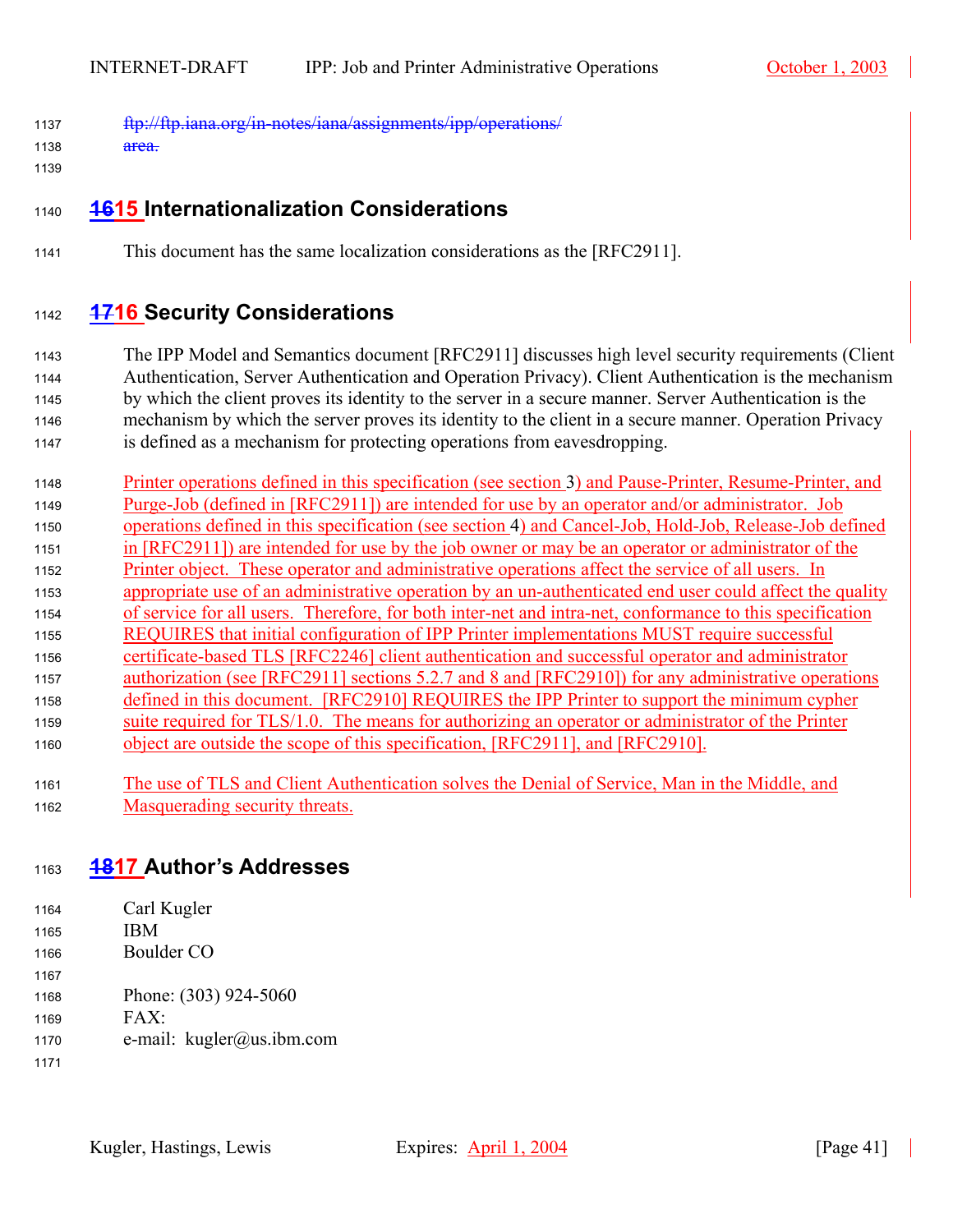| 1172 | Tom Hastings, editor                                                                                |
|------|-----------------------------------------------------------------------------------------------------|
| 1173 | Xerox Corporation                                                                                   |
| 1174 | 737 Hawaii St. ESAE 231                                                                             |
| 1175 | El Segundo, CA 90245                                                                                |
| 1176 |                                                                                                     |
| 1177 | Phone: 310-333-6413                                                                                 |
| 1178 | Fax: 310-333-5514                                                                                   |
| 1179 | e-mail: hastings@cp10.es.xerox.com                                                                  |
| 1180 |                                                                                                     |
| 1181 | Harry Lewis                                                                                         |
| 1182 | <b>IBM</b>                                                                                          |
| 1183 | Boulder CO                                                                                          |
| 1184 |                                                                                                     |
| 1185 | Phone: (303) 924-5337                                                                               |
| 1186 | FAX:                                                                                                |
| 1187 | e-mail: harryl@us.ibm.com                                                                           |
| 1188 |                                                                                                     |
| 1189 | IPP Web Page: http://www.pwg.org/ipp/                                                               |
| 1190 | <b>IPP Mailing List: ipp</b> $@pwg.org$                                                             |
| 1191 |                                                                                                     |
| 1192 | To subscribe to the ipp mailing list, send the following email:                                     |
| 1193 | 1) send it to majordomo@pwg.org                                                                     |
| 1194 | 2) leave the subject line blank                                                                     |
| 1195 | 3) put the following two lines in the message body:                                                 |
| 1196 | subscribe ipp                                                                                       |
| 1197 | end                                                                                                 |
| 1198 |                                                                                                     |
| 1199 | Implementers of this specification document are encouraged to join the IPP Mailing List in order to |

1200 participate in any discussions of clarification issues and review of registration proposals for additional 1201 attributes and values. In order to reduce spam the mailing list rejects mail from non-subscribers, so 1202 you must subscribe to the mailing list in order to send a question or comment to the mailing list.

# <span id="page-41-0"></span>**1918 Summary of Base IPP Documents**

The base set of IPP documents includes:

1205 Design Goals for an Internet Printing Protocol [RFC2567] 1206 Rationale for the Structure and Model and Protocol for the Internet Printing Protocol [RFC2568]

- 1207 Internet Printing Protocol/1.1: Model and Semantics [RFC2911] 1208 Internet Printing Protocol/1.1: Encoding and Transport [RFC2910]
- 1209 Internet Printing Protocol/1.1: Implementer's Guide [RFC3196ipp-iig]
- 1210 Mapping between LPD and IPP Protocols [RFC2569]
- **Internet Printing Protocol (IPP): IPP Event Notifications and Subscriptions [ipp-ntfy]**
-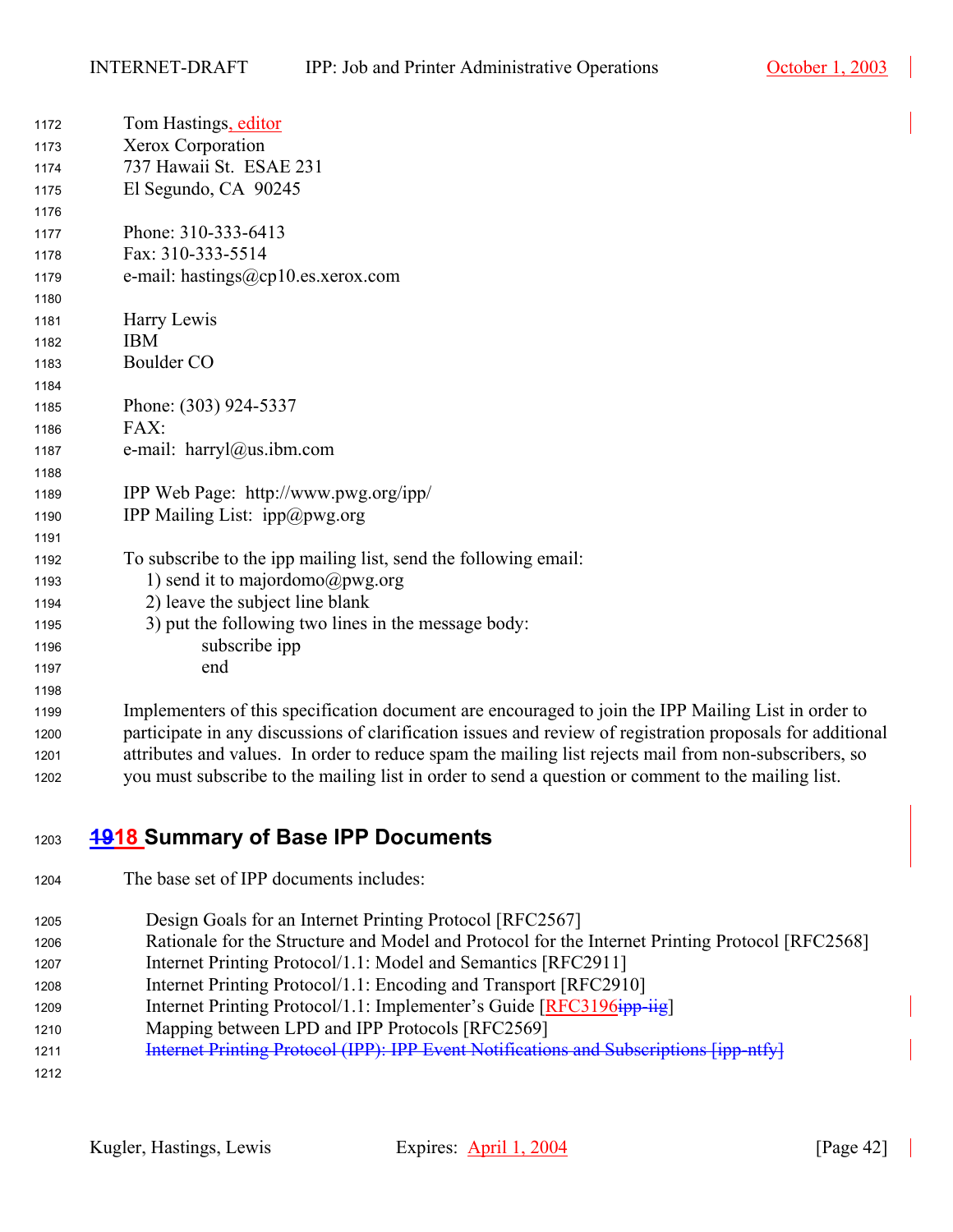- <sup>1213</sup>The "Design Goals for an Internet Printing Protocol" document takes a broad look at distributed 1214 printing functionality, and it enumerates real-life scenarios that help to clarify the features that need to 1215 be included in a printing protocol for the Internet. It identifies requirements for three types of users: 1216 end users, operators, and administrators. It calls out a subset of end user requirements that are satisfied 1217 in IPP/1.0. A few OPTIONAL operator operations have been added to IPP/1.1.
- <sup>1218</sup>The "Rationale for the Structure and Model and Protocol for the Internet Printing Protocol" document 1219 describes IPP from a high level view, defines a roadmap for the various documents that form the suite 1220 of IPP specification documents, and gives background and rationale for the IETF working group's 1221 major decisions.
- <sup>1222</sup>The "Internet Printing Protocol/1.1: Model and Semantics" document describes a simplified model 1223 with abstract objects, their attributes, and their operations that are independent of encoding and 1224 transport. It introduces a Printer and a Job object. The Job object optionally supports multiple 1225 documents per Job. It also addresses security, internationalization, and directory issues.
- 1226 The "Internet Printing Protocol/1.1: Encoding and Transport" document is a formal mapping of the 1227 abstract operations and attributes defined in the model document onto  $HTTP/1.1$  [RFC2616]. It 1228 defines the encoding rules for a new Internet MIME media type called "application/ipp". This 1229 document also defines the rules for transporting over HTTP a message body whose Content-Type is <sup>1230</sup>"application/ipp". This document defines the 'ippget' scheme for identifying IPP printers and jobs.
- <sup>1231</sup>The "Internet Printing Protocol/1.1: Implementer's Guide" document gives insight and advice to 1232 implementers of IPP clients and IPP objects. It is intended to help them understand IPP/1.1 and some 1233 of the considerations that may assist them in the design of their client and/or IPP object <sup>1234</sup>implementations. For example, a typical order of processing requests is given, including error <sup>1235</sup>checking. Motivation for some of the specification decisions is also included.
- <sup>1236</sup>The "Mapping between LPD and IPP Protocols" document gives some advice to implementers of 1237 gateways between IPP and LPD (Line Printer Daemon) implementations.
- 1238 The "IPP Event Notifications and Subscriptions" document defines an extension to IPP/1.0 [RFC2566,
- 1239 RFC2565] and IPP/1.1 [RFC2911, RFC2910]. This extension allows a client to subscribe to printing
- 1240 **related Events and defines the semantics for delivering asynchronous** *Event Notifications* **to the**
- 1241 specified *Notification Recipient* via a specified *Delivery Method* (i.e., protocols) defined in (separate)
- 1242 Delivery Method documents.

# <span id="page-42-0"></span><sup>1243</sup>**2019 Appendix A: Full Copyright Statement**

1244 Copyright (C) The Internet Society (1998,1999,2000,2001,2002,2003). All Rights Reserved

<sup>1245</sup>This document and translations of it may be copied and furnished to others, and derivative works that 1246 comment on or otherwise explain it or assist in its implementation may be prepared, copied, published 1247 and distributed, in whole or in part, without restriction of any kind, provided that the above copyright <sup>1248</sup>notice and this paragraph are included on all such copies and derivative works. However, this 1249 document itself may not be modified in any way, such as by removing the copyright notice or